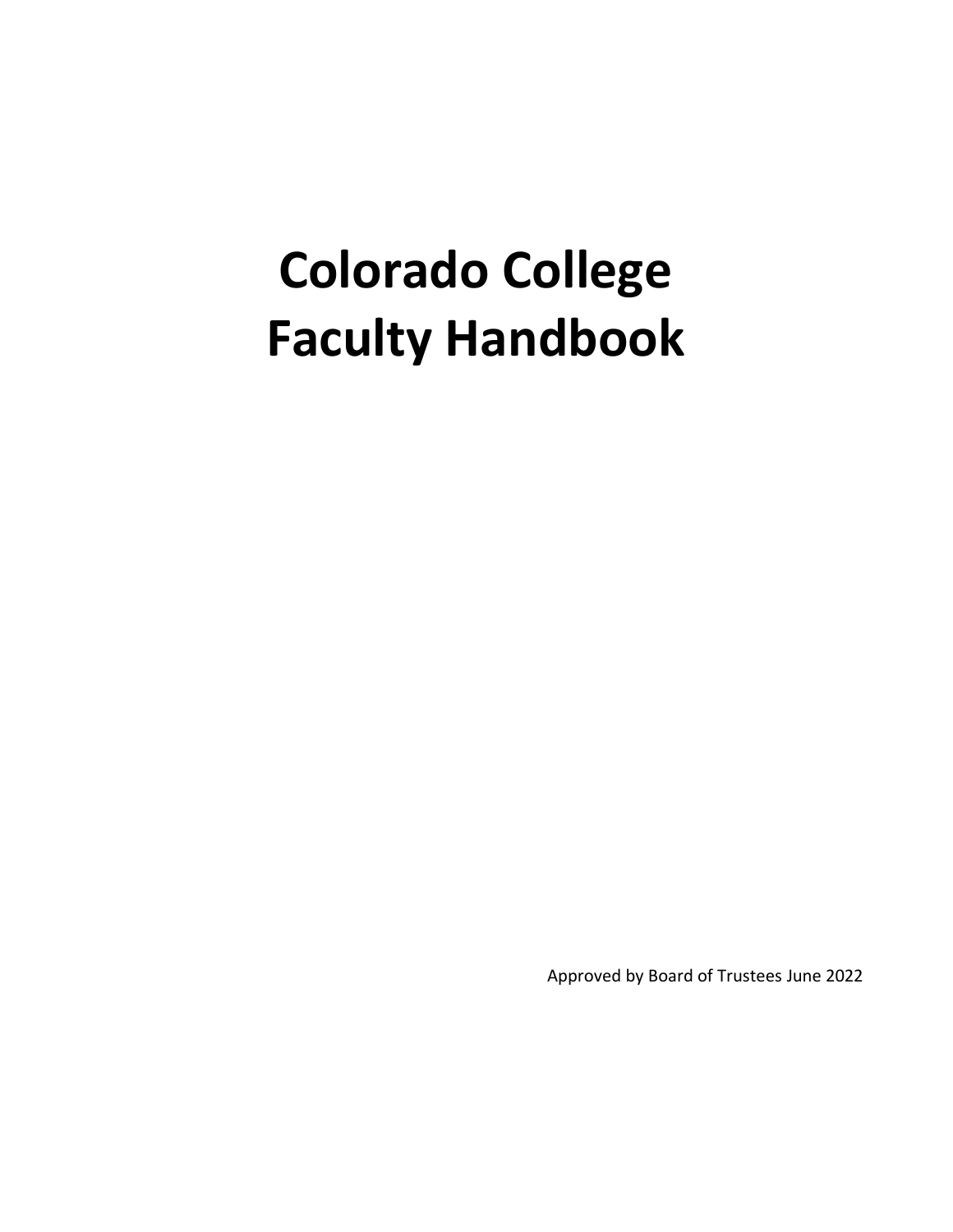#### **Faculty Handbook**

## *Major revisions approved by the Colorado College Faculty April 13, 2015 Updates approved by the Colorado College Faculty through May 17, 2022 Updates approved by the Board of Trustees June 10, 2022*

#### Preface

The Faculty Handbook is the statement of the administrative organization of Colorado College and the policies and procedures governing members of the faculty and the academic programs of the College.

This Handbook has been approved by the faculty, the President of the College, and the Board of Trustees and is effective as of June 2022. It replaces and supersedes all prior versions of the Faculty Handbook, as well as any revisions or supplementary memoranda issued before its effective date.

The faculty retains the right to determine policies and procedures which fall within its right of academic freedom in teaching, research, and publication—as guaranteed by the Bylaws of the College (section 5.2). This Handbook is a working guide for faculty and administrators and should not be construed as setting the terms of any individual employee's appointment. Only the initial letter of appointment can be relied on for setting terms and conditions of employment.

The Handbook will be revised periodically when the faculty, administration, and Board of Trustees adopt new policies and procedures consistent with the Bylaws of the College.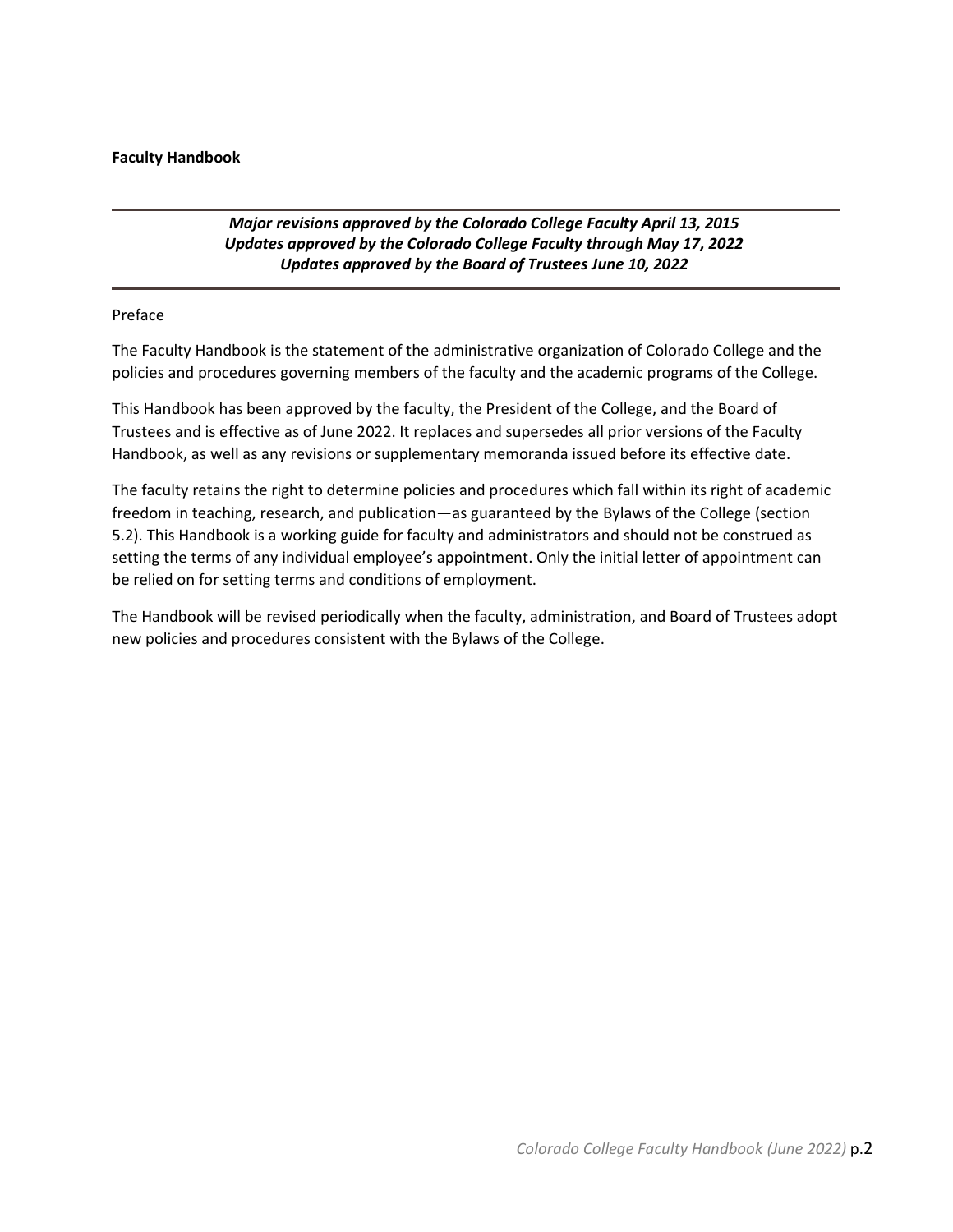# <span id="page-2-1"></span>**Table of Contents**

Detailed tables of contents precede each of the four parts of the handbook at the first page of each section

## **[Part One: College Administrative Organization \(p. 4](#page-2-0) - )**

- **I. The Colorado College Bylaws**
- **II. The Board of Trustees**
- **III. The President of the College**
- **IV. The Office of the Dean of the College**
- **V. The Office of the Dean of the Faculty**
- **VI. Other College Administrative Officers**
- **VII. College Organization Charts**

## **[Part Two: The Faculty \(p. 9- \)](#page-8-0)**

- **I. The Colorado College Faculty**
- **II. The Faculty's Role and Responsibilities**
- **III. Faculty Tenure and Academic Freedom**
- **IV. Recruitment Procedures and Hiring Policies for Tenure-Track Faculty**
- **V. Initial Appointment and Reappointment for Tenure-Track Faculty**
- **VI. The Third-year Review**
- **VII. The Tenure Decision**
- **VIII. Promotion Reviews for Tenure-Track Faculty**
- **IX. Non-Tenure-Track Faculty Appointments**
- **X. Faculty Compensation and Benefits**
- **XI. Employment Outside the College**
- **XII. Faculty Leaves**
- **XIII. Termination of Employment**
- **XIV. Discipline Other Than Dismissal**

## **[Part Three: Faculty Organization](#page-42-0) (p. 43 - )**

- **I. Faculty Meetings**
- **II. Academic Organization**
- **III. Department Chairs and Associate Department Chairs**
- **IV. Ad Hoc Committees**
- **V. Standing Committees**

## **[Part Four: The Academic Program](#page-63-0) (p. 64 - )**

- **I. The Honor System and the Honor Council**
- **II. The Practice of Teaching on the Block Plan**
- **III. Academic Advising**
- <span id="page-2-0"></span>**IV. Procedure and Guidelines for New Course Proposals**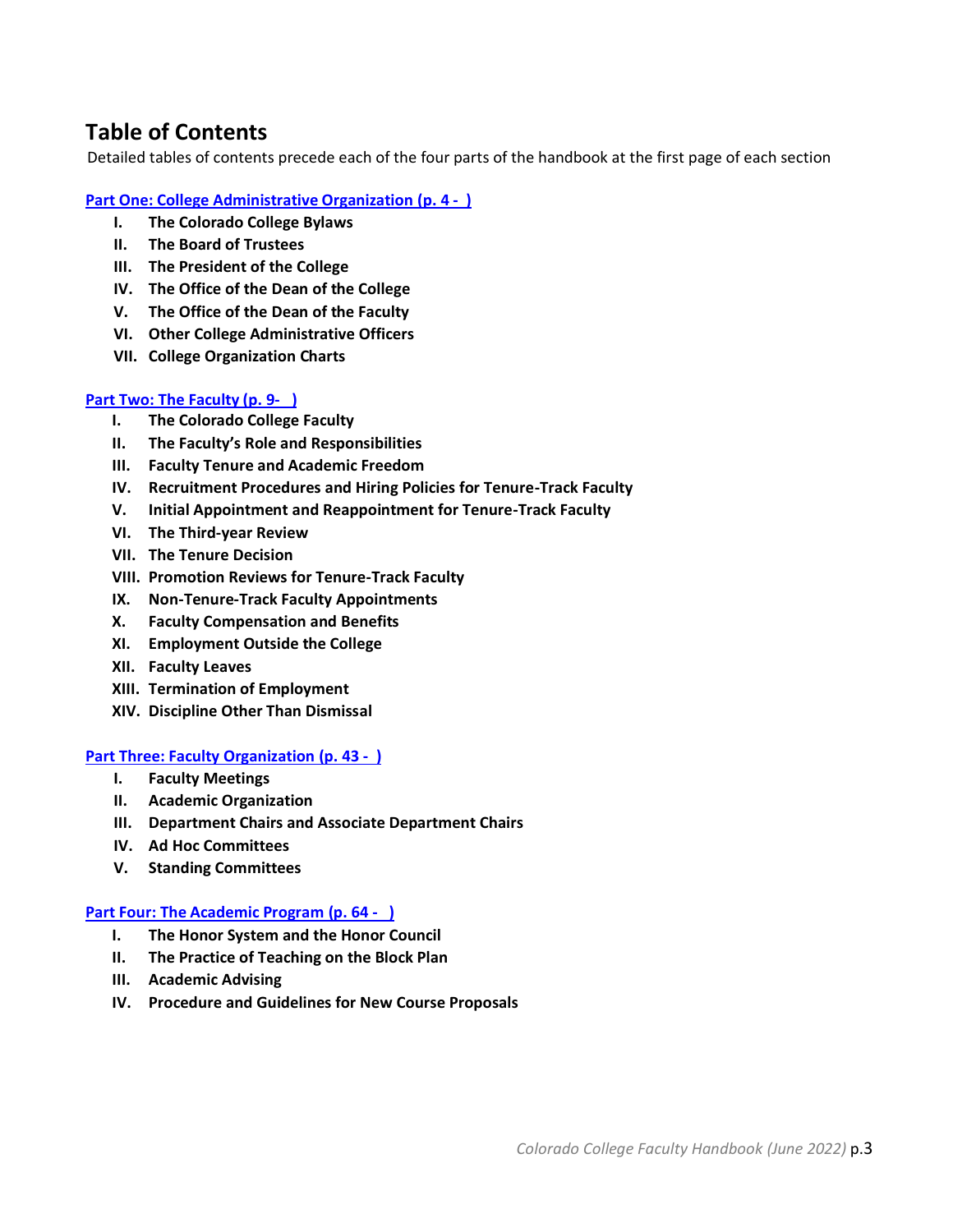# **Part One: College Administrative Organization**

[Return to top level Table of Contents](#page-2-1)

- **I. [The Colorado College Bylaws](#page-4-0)**
- **II. [The Board of Trustees](#page-4-1)**
- **III. [The President of the College](#page-4-2)**
- **IV. The Office of the [Dean of the Faculty](#page-5-0)**
- **V. [The Office of the Dean of the College](#page-6-0)**
- **VI. [Other College Administrative Officers](#page-6-1)**
- **VII. [College Organization Charts](#page-7-0)**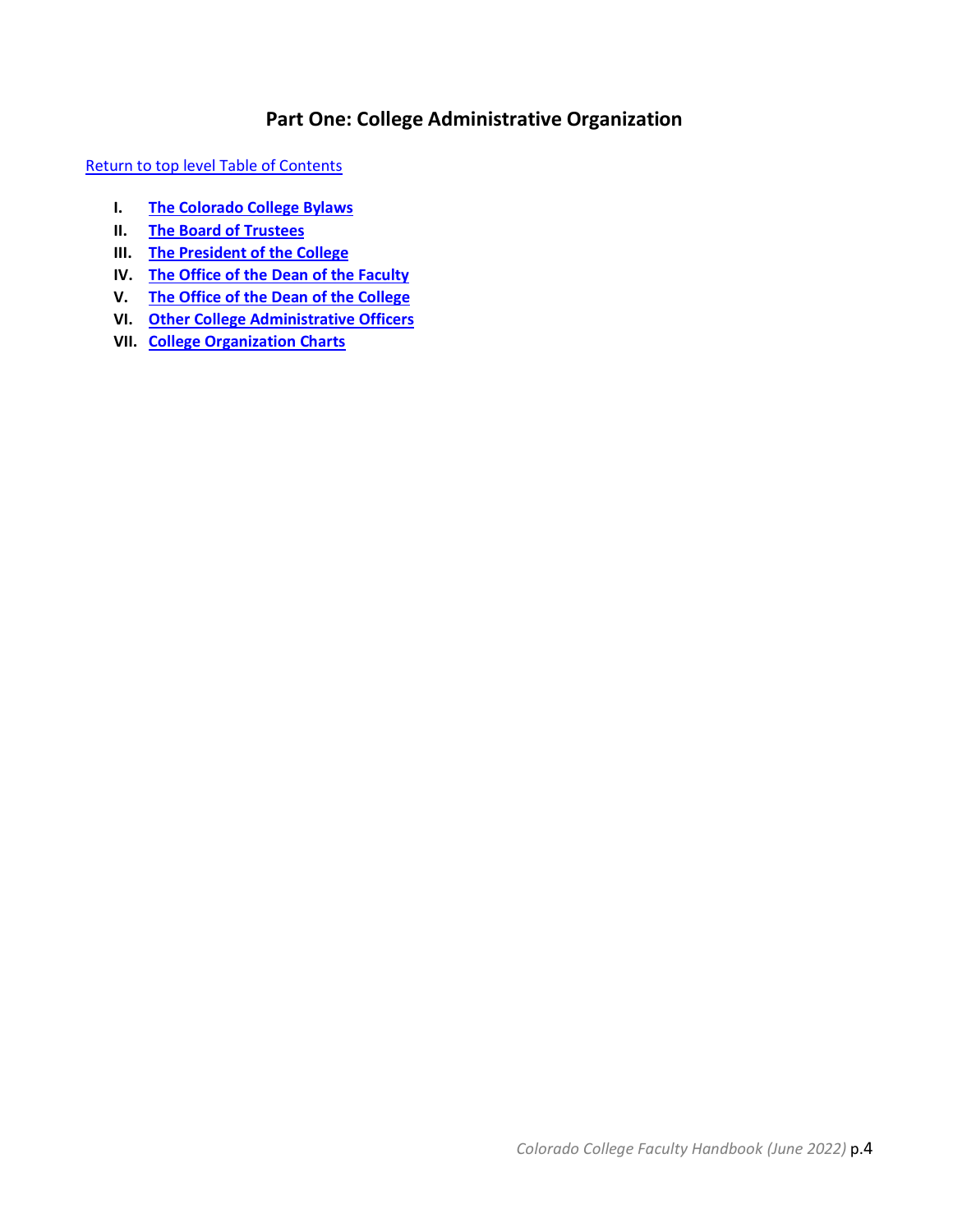# **Part One: College Administrative Organization**

## <span id="page-4-0"></span>**I. THE COLORADO COLLEGE BYLAWS**

The Colorado College was incorporated as a nonprofit corporation in the Territory of Colorado on February 4, 1874. The Certificate of Incorporation, on file with the Colorado Secretary of State, has been amended several times since the College was founded, including the years 1907, 1955, 1984, and 1996. Two of the effects of these amendments have been to establish the secular character of the College and to increase the size of the Board of Trustees.

The bylaws of a corporation are a document separate and distinct from the articles of incorporation. They are enacted by the corporation in order to set forth the rules according to which it will be managed and governed. Thus the Amended and Restated Bylaws of The Colorado College is the governing document of the College. This document, as amended from time to time by the Board of Trustees, establishes the duties and responsibilities of the Board of Trustees, the Trustee Officers, the President, the Administrative Officers, the Faculty, and other employees of the College. The Bylaws may be amended, following notice, only by a majority of all Trustees then in office.

The Bylaws of the College both define and protect the principles of tenure and academic freedom.

<span id="page-4-1"></span>The Bylaws are available to any member of the College community and can be found online at [https://www.coloradocollege.edu/basics/welcome/leadership/policies/index.html.](https://www.coloradocollege.edu/basics/welcome/leadership/policies/index.html)

## **II. THE BOARD OF TRUSTEES**

Information about the Board of Trustees can be found online at [https://www.coloradocollege.edu/basics/welcome/leadership/trustees/.](https://www.coloradocollege.edu/basics/welcome/leadership/trustees/)

## <span id="page-4-2"></span>**III. THE PRESIDENT OF THE COLLEGE**

The Board of Trustees appoints the President of the College on such terms and conditions and for such tenure as it deems to be in the best interests of the College. As the Chief Executive Officer and administrative head of the College, the President has general authority over and supervises the operations of all departments of the College, all members of the faculty, all administrative officers and other employees, and all students.

The President convenes the faculty for its regular meetings (normally on the fourth Monday of the Block) and for special meetings that they may consider necessary. If present, the President presides at all faculty meetings that they convene unless the President delegates to the Dean of the Faculty the responsibility of presiding.

The President appoints all College administrators (except those who are appointed by the Board of Trustees upon the President's recommendation), faculty members, agents, and employees of the College, for such terms and upon such conditions as the President judges to be in the best interests of the College.

The President exercises such disciplinary powers as they may deem in the best interests of the College, which include the power to expel or suspend students and the power to dismiss non-tenured faculty members and other employees and agents of the College (the exception being Administrative Officers who may be dismissed only by the Board of Trustees upon the President's recommendation). The President periodically reports to the Board of Trustees on the work, operations, and state of the College and makes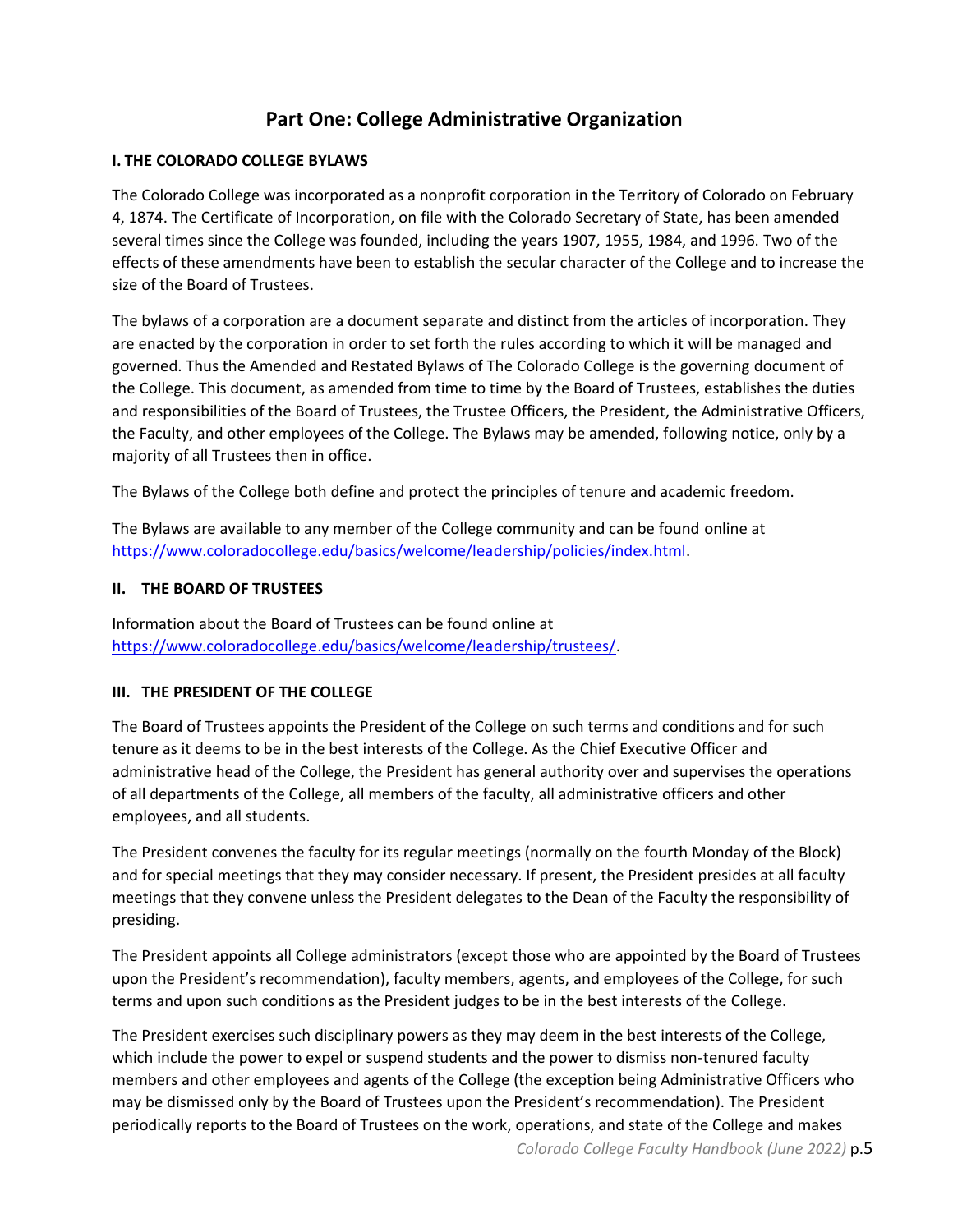such recommendations as they consider necessary.

## <span id="page-5-0"></span>**IV. THE OFFICE OF THE DEAN OF THE FACULTY**

The Dean of the Faculty and Vice President has oversight of all academic programs. The Dean of the Faculty represents faculty perspectives on a range of college-wide issues and in strategic and long-range planning. The Dean of the Faculty facilitates and supports professional excellence, integrity, diversity, and a thriving faculty community. The Dean of the Faculty has primary responsibility for faculty affairs (faculty recruitment and hiring; the shape and growth of the faculty; and faculty career development); and departmental affairs. They are also responsible for the curriculum, in collaboration with the Dean of the College.

The Dean of the Faculty is an ex officio member of the Faculty Executive Committee and the Curriculum Executive Committee. The Dean convenes faculty meetings in the President's absence. They chair the Campus Budget Committee and represent the College in academic consortia (the Associated Colleges of the Midwest, for example) and in other institutional partner or exchange programs, unless they delegate this responsibility. The Dean of the Faculty prepares the agenda for regular meetings of the faculty.

The Dean of the Faculty is directly responsible for delivery of the curriculum and shape and growth of the faculty. They oversee academic planning and management, new initiatives, and resource allocation in academic units. They have primary responsibility for faculty recruitment and hiring. They make recommendations to the President regarding appointments, promotions, tenure, salary raises, sabbatical leaves, and leaves of absence. In consultation with departments and the Faculty Research and Development Board, the Dean oversees faculty research and professional development programs.

The Dean of the Faculty appoints department chairs after consulting with members of the department. They discuss staffing needs with department chairs and approve or deny instructional budget requests from departments and programs including non-tenure track faculty and postdoctoral appointments. They evaluate departmental requests for visiting faculty and assist department chairs in their efforts to mentor new faculty members and support professional development. They oversee the policies and processes that govern faculty responsibilities and conduct. The Dean of the Faculty collaborates with the Dean of the College to integrate off-campus programs with the College's curricular purposes, and supports the Curriculum Executive Committee in framing curriculum reviews and initiatives.

The following persons report directly to the Dean of the Faculty: the Associate Dean of the Faculty, the Senior Associate Dean of Faculty Equity and Inclusion, the chairs of all the academic departments and programs, the Director of Faculty Research Support, the Director of the Crown Faculty Center.

## **The Associate Dean of the Faculty**

The primary responsibilities of the Associate Dean of the Faculty are to advise the Dean of the Faculty and to assist them by fulfilling any of the duties that they might assign. The Associate Dean may be asked, for example, to attend committee meetings as the Dean of the Faculty's delegate. The Associate Dean of the Faculty chairs the General Studies program; contributes to curriculum reviews and initiatives; and oversees the schedule of courses and the course evaluation system. They oversee the hiring of year-long visiting faculty and block visitors and provides support to department chairs and program directors. The Associate Dean of the Faculty serves on the General Education Assessment and Review Committee and the Assessment Committee.

## **The Senior Associate Dean of Faculty Equity and Inclusion**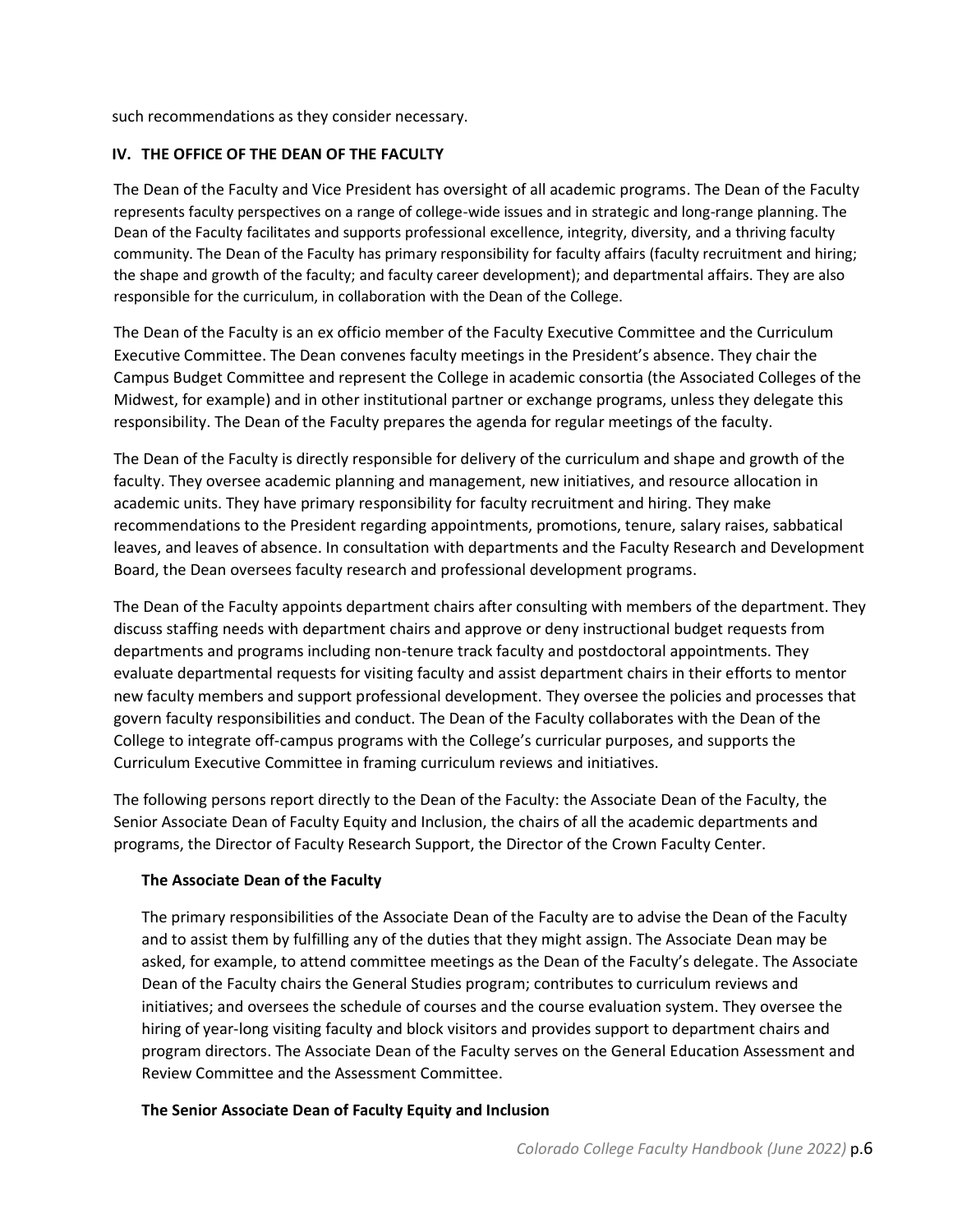The Senior Associate Dean provides strategic vision and leadership as a member of the college's team to lead efforts to imbed the principles of antiracism, diversity, equity, and inclusion (ADEI), and belonging within the life of the college. As a member of a three-person leadership team to implement and keep antiracism and ADEI efforts a priority at the college, the Senior Associate Dean focuses on programming in equity, inclusion, faculty development, oversees the Crown Center and the Bridge Scholars Program, and works closely with faculty and co-curricular staff on diversity, equity, inclusion, and antiracism in the curriculum and classroom.

## **The Associate Vice President for Strategy and Planning**

The Associate Vice President for Strategy and Planning facilitates and supports planning process in the academic division, provides budget and planning support, manage major new projects such as academic buildings and capital equipment projects, guides budget and strategic oversight of extramural research collaborates across administrative-divisions and departments to serves as a liaison. They also conduct research and data analysis to support planning, promote transparency and data sharing.

## <span id="page-6-0"></span>**V. THE OFFICE OF THE DEAN OF THE COLLEGE**

The Dean of the College has primary responsibility over co-curricular and curriculum supportive offices; student academic affairs (student success, support and development); enrollment management (Registrar's Office), and other related college affairs and policies, including tuition appeals and student academic leaves. They serve as a conduit for enrollment, student life, athletics, and the other college administrative divisions. The Dean of the College administers co-curricular and curriculum-supportive offices such as the Colket Center, the Advising and Undergraduate Research programs, Accessibility Resources, Sustainability, and Community Engagement initiatives. They also direct non-academic year (including summer) and off-site programs. The Dean of the College promotes student achievement during the undergraduate years and prospectively, such as through the first-year and general education programs. They sit ex officio on both the Curriculum Executive Committee and the General Education Review and Assessment Committee and serve as Co-Chair of the Committee on Instruction with the Dean of the Faculty.

The following officers report directly to the Dean of the College: Assistant Dean for First Year Student Success and Director of Academic Programs, the Registrar, the Directors of Accessibility, Career Center, Collaborative for Community Engagement, Field Study, Global Education, Quantitative Reasoning, State of the Rockies, Student Support, Summer Session, Sustainability, Writing Center, as well as the Cultural and Linguistic Diversity Education Specialist and Student Opportunities Manager.

## <span id="page-6-1"></span>**VI. OTHER COLLEGE ADMINISTRATIVE OFFICERS**

In addition to the Dean of the Faculty and the Dean of the College, six Administrative Officers are appointed by the Board of Trustees upon the recommendation of the President: Senior Vice President for Finance and Administration / Chief Financial Officer and Chief Operations Officer, Vice President for Advancement, Vice President for Student Life / Dean of Students, Vice President and Chief Information Officer, and Vice President for Enrollment. The Senior Vice President, Vice President and Director of Athletics, the Vice President for Strategic Communications and Marketing, and the Executive Vice President / Chief of Staff also report to the President.

The Administrative Officers appointed by the Board of Trustees, the President's Chief of Staff, and other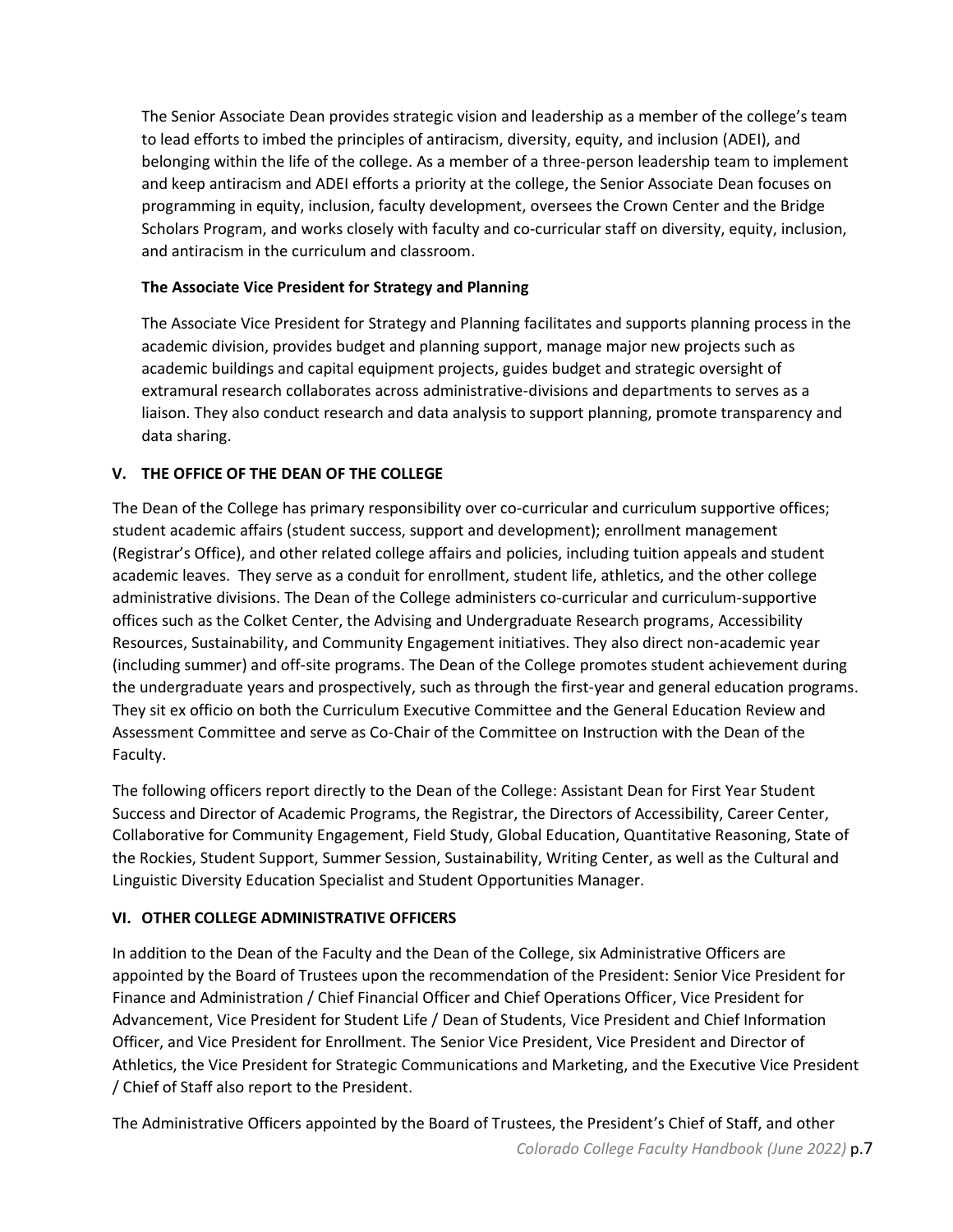directors or officers designated by the President constitute the President's Cabinet. The President's Cabinet meets at the discretion of the President to advise the President, consult with the President on major policy decisions, share information important to the operation of the College, and discuss issues affecting the College's well-being and future direction.

## <span id="page-7-0"></span>**VII. COLLEGE ORGANIZATION CHARTS**

Organization charts of Colorado College, its divisions and offices, are available through Human Resources.

[Return to Part 1 Table of Contents](#page-2-0) [Return to Top Level Table of Contents](#page-2-1)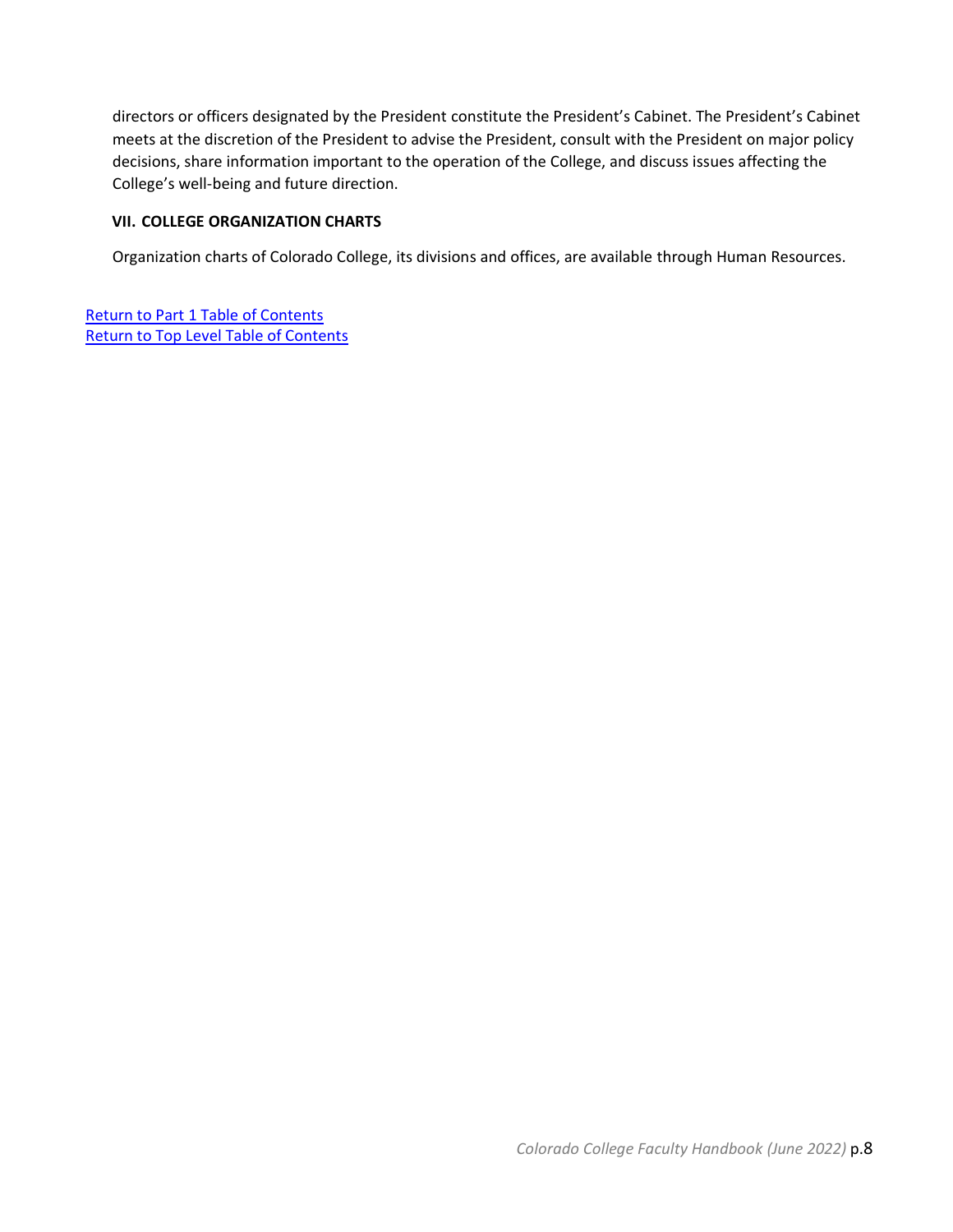# **Part Two: The Faculty**

#### <span id="page-8-0"></span>[Return to Top Level Table of Contents](#page-2-1)

- **I. [The Colorado College Faculty \(p. 12 \)](#page-11-0)**
- **II. [The Faculty's Role and Responsibilities](#page-11-1)**
	- A. [Community Standards and Professional Conduct](#page-11-2)
	- B. [Teaching and Academic Advising](#page-11-3)
	- C. [Scholarship](#page-11-4)
	- D. [College Service and Participation in College Life](#page-11-5)
- **III. [Faculty Tenure and Academic Freedom](#page-12-0) (p. 13 )**
	- A. [Faculty Tenure](#page-12-1)
	- B. [Academic Freedom](#page-12-2)
- **IV. [Recruitment Procedures and Hiring Policies for Tenure-Track Faculty](#page-12-3) (p. 14 )**
	- A. [Recruitment Procedure](#page-13-0)
	- B. [Equal Opportunity and Special Opportunity Hiring](#page-14-0)
	- C. [Hiring Candidates with Tenure](#page-14-1)
	- D. Spousal Hiring
	- E. Split-Position Hiring
		- 1. Terms of employment
		- 2. Evaluation reviews
		- 3. Benefits
		- 4. Reassessment of the Split Position
- **V. [Initial Appointment and Reappointment for Tenure-Track Faculty](#page-16-0) (p. 17 )**
- **VI. [The Third-year Review](#page-17-0) (p. 18 )**
- **VII. [The Tenure Decision](#page-17-1) (p. 18 )**
	- A. [Criteria for Tenure](#page-17-2)
		- 1. Teaching
		- 2. Scholarship
		- 3. Service to the College community
	- B. [Tenure Procedures](#page-19-0)
	- C. [The Tenure and Third Year File](#page-21-0)
	- D. [The Right of Appeal](#page-23-0)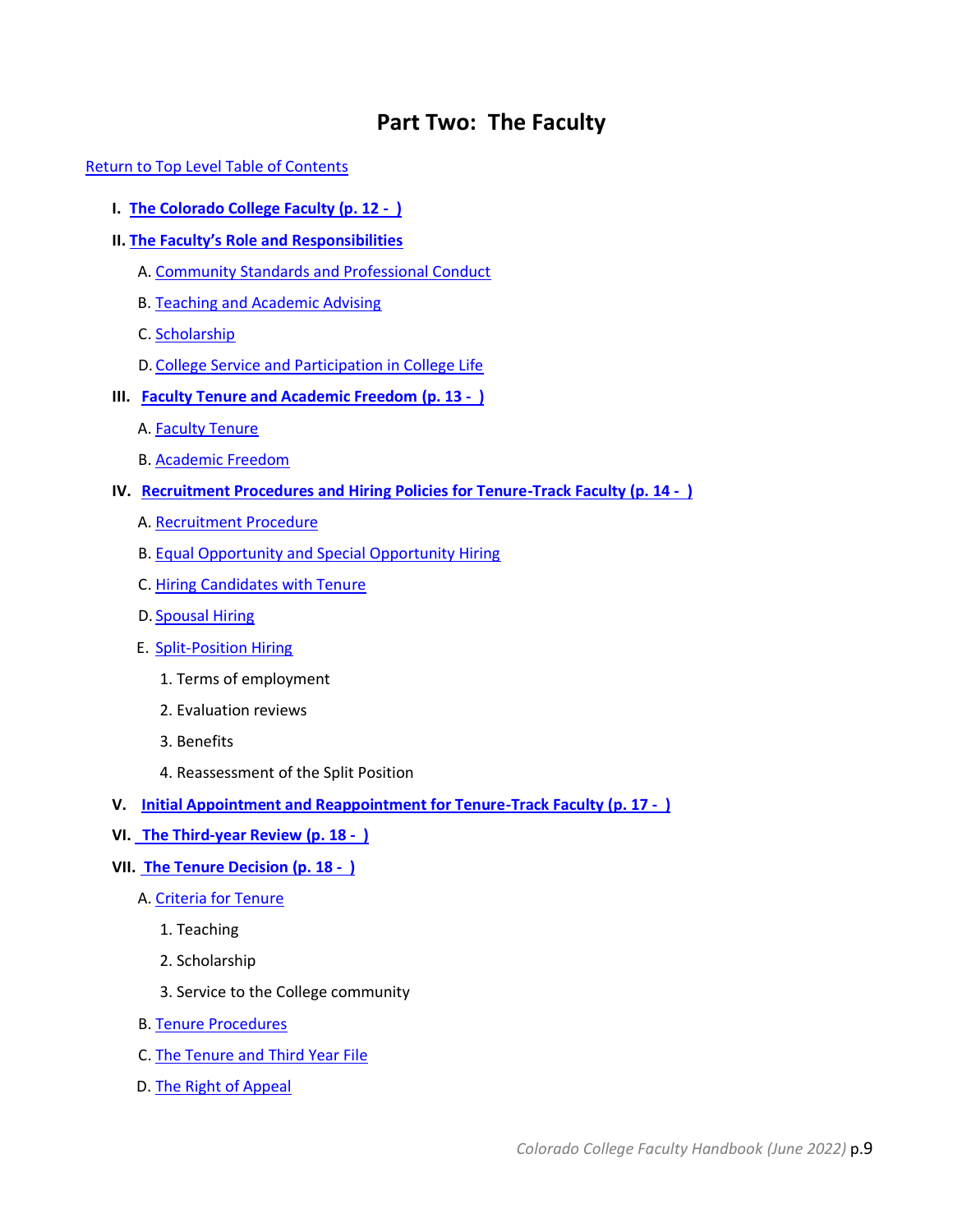#### **VIII[.Promotion Reviews for Tenure-Track Faculty](#page-23-1) (p. 24 - )**

- A. Promotion to Associate Professor
- B. Promotion to Full Professor
- C. Procedures for Promotion of Department Chairs to Full Professor

#### **IX. [Non-Tenure-Track Faculty Appointments](#page-24-0) (p. 25 - )**

- A. [Adjunct Faculty](#page-24-1)
	- 1. Responsibilities and privileges
	- 2. Salary and benefits
	- 3. Change of status
- B[.Riley Scholars-in-Residence](#page-25-0)
- C[.Block Visitors](#page-25-1)
- D. [Full-time Faculty Replacements](#page-26-0)
- E[.Lecturers](#page-26-1)
- F[.Appointment Letters for Non-Tenure-Track Faculty](#page-27-0)

#### **X. [Faculty Compensation and Benefits](#page-27-1) (p. 28 - )**

A. [Salary](#page-27-2)

- 1. Determination of faculty salaries
- 2. Payment of faculty salaries
- 3. Deductions from faculty salaries
- B. [Non-Salary Employment Benefits](#page-28-0)
- C. [Educational Assistance Benefits](#page-29-0)
- D. [Support for Faculty Scholarship and Research](#page-29-1)
- E. [Life Insurance Benefit](#page-29-2)
- **XI. [Employment Outside the College](#page-29-3) (p. 30 )**

#### **XII. [Faculty Leaves](#page-30-0) (p. 31 - )**

- A. [Sabbatical Leaves](#page-30-1)
	- 1. Purpose
	- 2. Eligibility and requirements
- B. [Appointments to Positions with Associated Colleges of the Midwest](#page-31-0)
- C. [Unpaid Non-Medical Leaves](#page-31-1)
- D. [Medical Leaves](#page-32-0)
	- 1. Paid medical leaves
	- 2. Unpaid medical leaves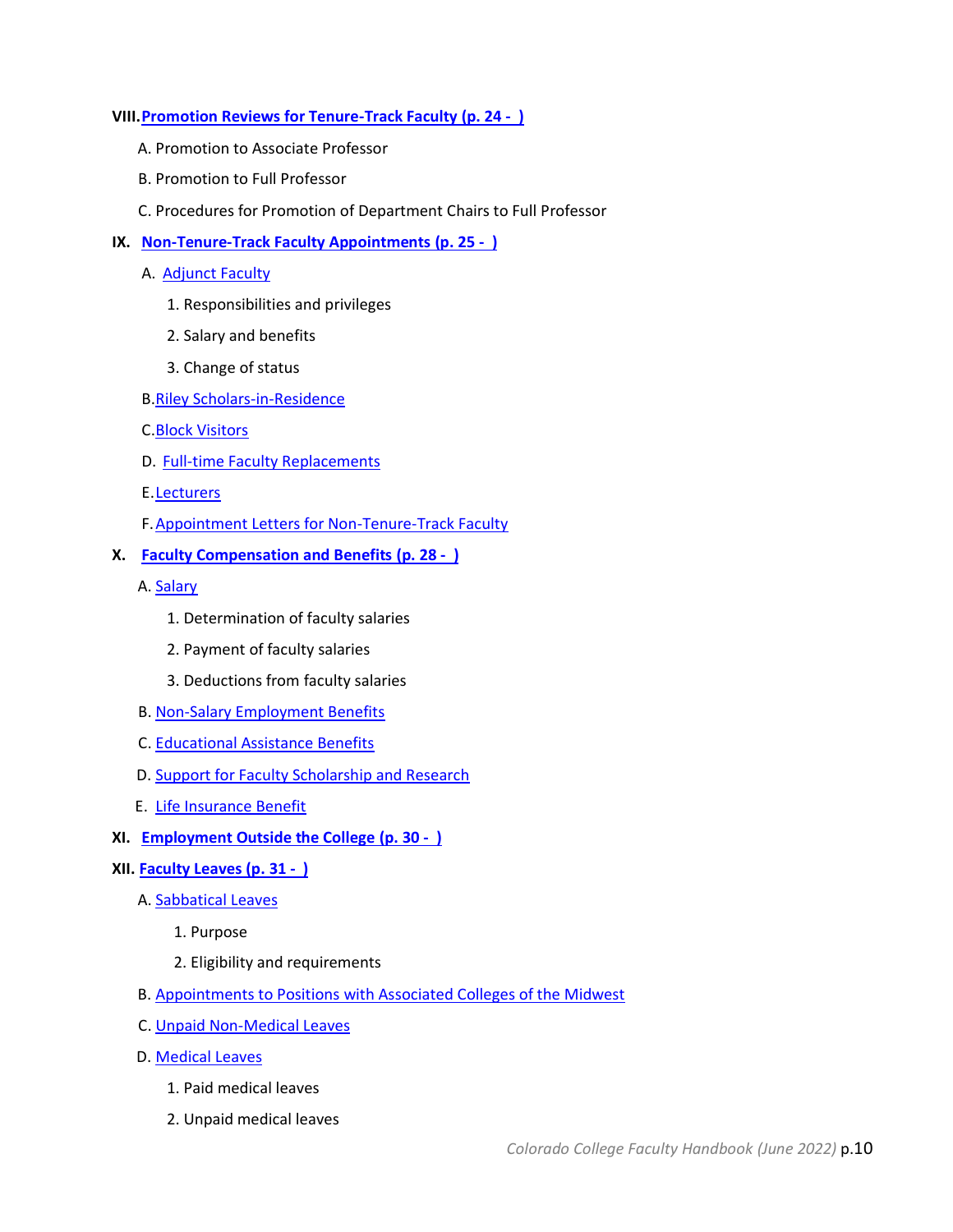- E. [Parental Leave](#page-33-0)
- F. [Replacements for Faculty Members on Leave](#page-34-0)
- G. [Salary and Benefits during Leaves](#page-34-1)
- **XIII[.Termination of Employment](#page-34-2) (p. 35 )**
	- A. [Resignation](#page-34-3)
	- B. [Retirement](#page-34-4)
	- C. [Early Retirement](#page-35-0)
		- 1. Eligibility and approval
		- 2. Full Early Retirement compensation and benefits
		- 3. Phased Early Retirement responsibilities and benefits
		- 4. Review of the Early Retirement program
	- D. [Dismissal and Procedures for Appeal](#page-37-0)
		- 1. Dismissal prior to the tenure decision
		- 2. Denial of tenure
		- 3. Dismissal of tenured faculty
		- 4. Notice of termination
- **XIV[.Discipline Other Than Dismissal](#page-40-0) (p. 41 )**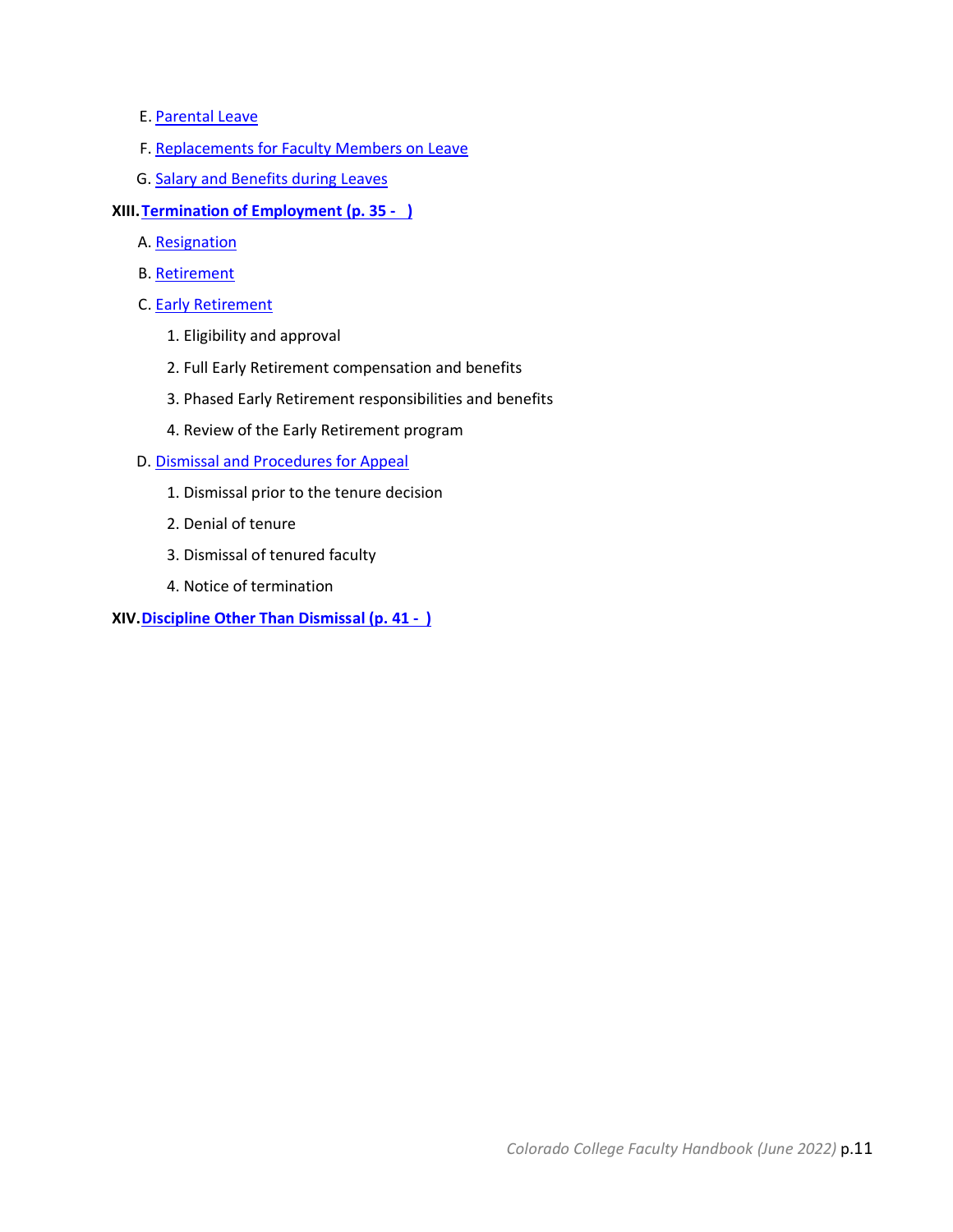## <span id="page-11-0"></span>**I. THE COLORADO COLLEGE FACULTY**

The faculty of the College consists of all Professors, Associate Professors, Assistant Professors and Instructors in the tenure-track, adjunct, visiting, lecturer, and Phased Early Retirement categories. In consultation with the Dean of the Faculty and the Faculty Executive Committee, the President of the College makes decisions regarding the creation, renewal, or restoration of all tenure-track and adjunct faculty positions.

## <span id="page-11-1"></span>[Return to Part 2 Table of Contents](#page-8-0)

## **II. THE FACULTY'S ROLE AND RESPONSIBILITIES**

The role of a member of the Colorado College faculty consists of teaching and advising, scholarship, and service to the College community. In fulfilling the duties required by their appointment, faculty members are expected to practice intellectual honesty, maintain ethical integrity in academic research and personal conduct, respect cultural diversity and alternative critical viewpoints, and comport themselves in a professional and collegial manner.

## <span id="page-11-2"></span>**A. Community Standards and Professional Conduct**

In order for Colorado College faculty to advance the core mission of the College, it is essential that we foster a professional workplace culture that allows all individuals to do their best work. Faculty are entrusted to be mindful of their role in this effort by treating colleagues, co-workers, and students with respect, tolerance and understanding. A professional workplace requires that we refrain from engaging in actions or communications that may be deemed malicious, intimidating, threatening, or belittling, or may constitute harassment or bullying. Through open and honest dialogue and a willingness to hold ourselves accountable, we contribute to a respectful and professional workplace environment, and to the College's mission.

## <span id="page-11-3"></span>**B. Teaching and Academic Advising**

Effective teaching is an art, a science, and a craft. The skills necessary for good teaching continue to develop over years of practice. They include the ability to convey essential information in a lively way; engage students in productive discussion; improve students' abilities to read, write, speak, and think; provide opportunities for students to conduct independent research; introduce novel fields of investigation; and develop new methods of pedagogy. The exercise of these skills results in a wide range of teaching styles, but the results can be demonstrated in quality of course preparation and evidence of student learning.

## <span id="page-11-4"></span>**C. Scholarship**

Informed teaching requires sustained attention to current research in relevant disciplines and areas of inquiry, as demonstrated in scholarly publication, performance, and conference presentations. Each faculty member is expected to engage actively in research and to present the results regularly in professional venues.

## <span id="page-11-5"></span>**D. College Service and Participation in College Life**

Faculty members serve the College community in many ways. They may serve on committees; assist with departmental activities; advise student organizations; participate in interdisciplinary programs; engage in artistic performances or academic presentations on campus; and represent the College in the wider community, in academic professional societies, and on committees of the ACM.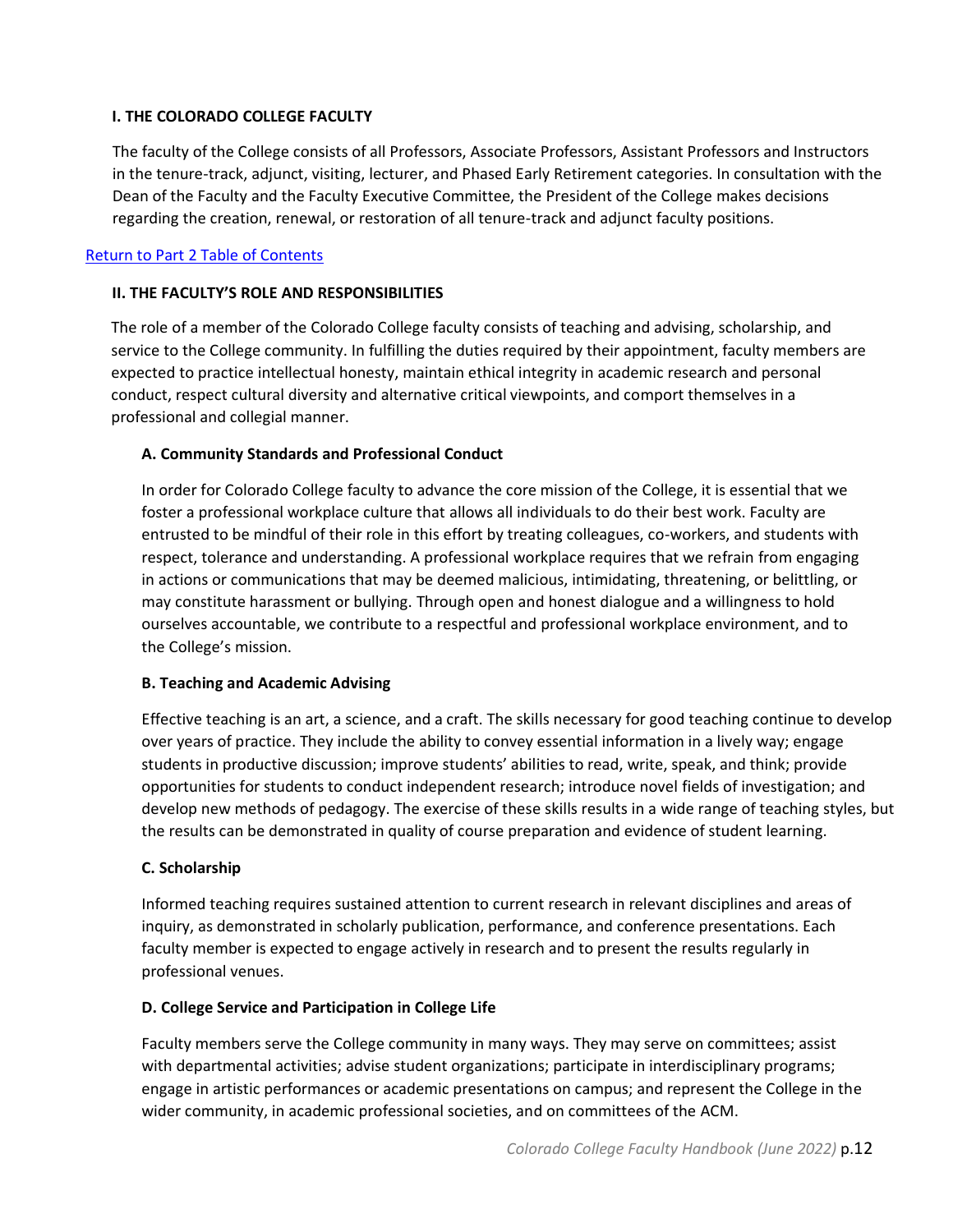Faculty members are expected to attend the Fall Conference that marks the formal opening of the academic year and to participate in specified activities of New Student Orientation. They are also expected to be present at those occasions that call for academic processions: Fall Convocation, Honors Convocation, Baccalaureate, and Commencement.

#### <span id="page-12-0"></span>[Return to Part 2 Table of Contents](#page-8-0)

#### <span id="page-12-1"></span>**III. FACULTY TENURE AND ACADEMIC FREEDOM**

#### **A. Faculty Tenure**

Colorado College recognizes the practice of awarding tenure as an essential means of ensuring the integrity of the whole educational enterprise. Tenure's most important function is to protect academic freedom from both overt threats and subtle encroachments. Tenure also guarantees a sufficient degree of economic security to make college teaching an appealing career choice. Once a faculty member has received tenure, their employment by Colorado College can be terminated only because of financial exigency of the College or by the faculty member's retirement, voluntary resignation, or involuntary dismissal for cause (as explained in PART TWO, XIII. of this Handbook).

#### <span id="page-12-2"></span>**B. Academic Freedom**

Colorado College is an institution of higher learning dedicated to the unrestricted search for knowledge. In pursuit of this goal, the College affirms the freedom of faculty members to express controversial views based on their scholarly work without fear of institutional censure. Faculty members are at liberty to present unpopular or contested viewpoints, to explore sensitive topics of inquiry in their classes, and to conduct research in any area of investigation relevant to their teaching. We believe that the pursuit of knowledge is best served when critical thought is unrestrained by ideological limits imposed from without and when research and analysis proceed with a robust confidence that conclusions may be stated honestly and publicly without qualification, however contrary to conventional wisdom or established authority those conclusions may be. A faculty member should nevertheless make clear that they are expressing personal views and are not speaking or writing on behalf of the faculty or the College.

As a matter of professional integrity, the College expects faculty members to submit their work on a regular basis to rigorous peer review and to refrain from conducting research using College resources for monetary gain, unless given prior institutional approval.

In the interest of maintaining an open and tolerant campus climate, the College expects faculty members to refrain from using the authority inherent in their institutional role to coerce others into accepting their conclusions to controversial questions. The College further expects faculty members to take care that their language does not discriminate against others or constitute harassment of members of the College community, to respect alternative viewpoints expressed by students and colleagues, and to maintain standards of accuracy and honesty in teaching and research. Academic freedom guarantees that all members of our community may engage in rigorous intellectual inquiry without fear of recrimination. Academic freedom protects faculty members from unwarranted intrusion on their right to free speech, but also obligates them to respect those who disagree with them.

## <span id="page-12-3"></span>**[Return to Part 2 Table of Contents](#page-8-0)**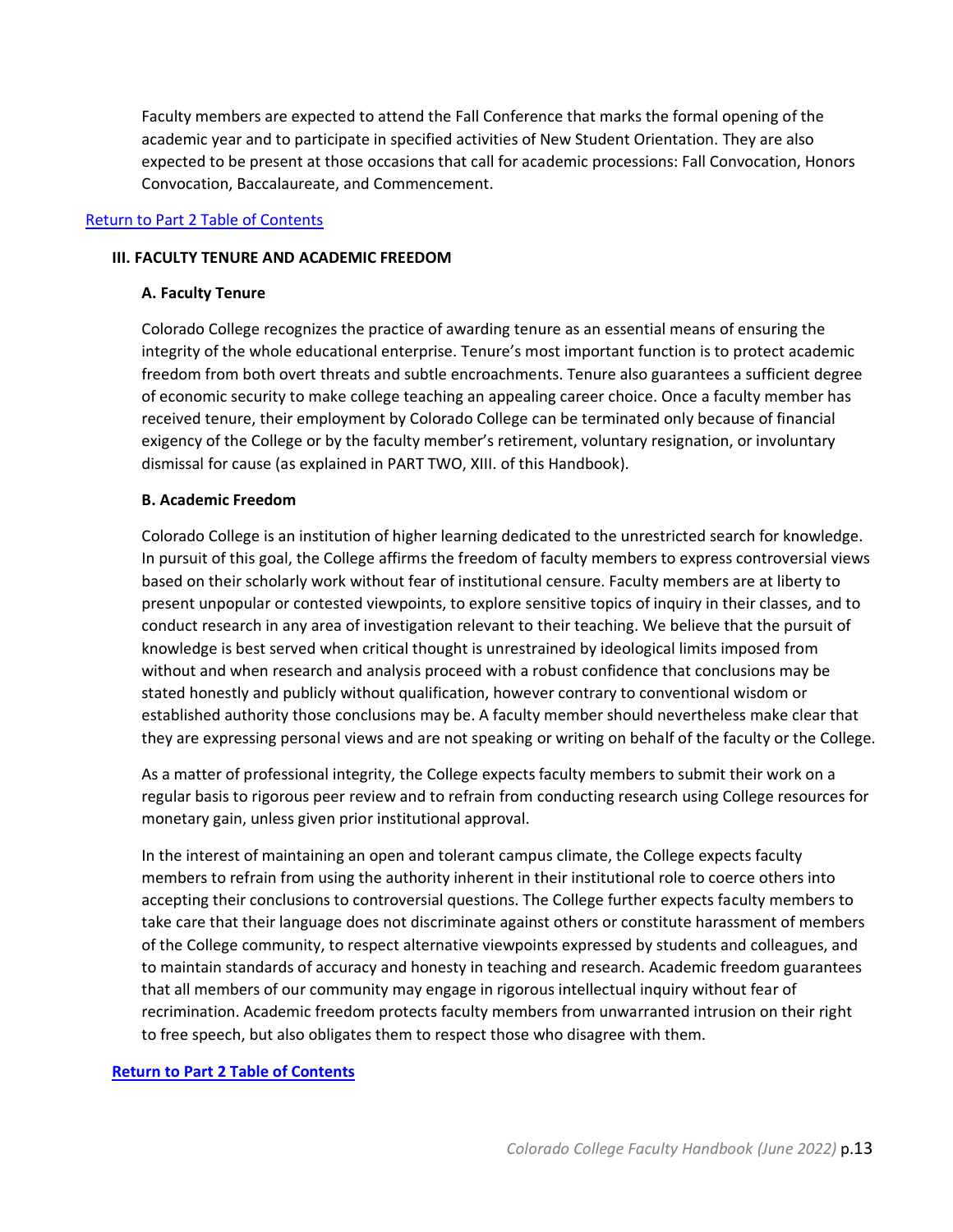#### <span id="page-13-0"></span>**IV. RECRUITMENT PROCEDURES AND HIRING POLICIES FOR TENURE-TRACK FACULTY**

#### **A. Recruitment Procedures**

Colorado College has long sought to provide a curriculum that represents the best of traditional and contemporary scholarship. The College is also committed to hiring faculty members who can bring a variety of cultural, ethnic, and gender perspectives to their teaching. The College pursues this goal by means of recruitment practices designed to identify and attract qualified persons of diverse identities into the pool of applicants for each open faculty position. In its final selection the College chooses the best qualified candidate.

Recruitment for a new faculty member begins with an announcement of the available position that is nationwide in scope. The chair of the search committee (usually the department or program chair) advertises the position in venues suitable to relevant academic disciplines, including placement services of appropriate professional societies. The chair may also notify directors of graduate programs and may seek further advice from the department's library liaison about other advertising options such as web sites and professional publications. The advertisement of the position must include language that affirms the College's commitment to a diverse faculty, and it must be approved by a representative from the Diversity and Equity Advisory Board and the Dean of the Faculty. Applicants are required to submit a personal statement, a curriculum vitae, academic transcripts, and letters of recommendation.

When a request for a new tenure-track hire (replacement or new hire) is submitted to the Office of the Dean of the Faculty, the request must specify the name of two representatives [either inside or outside the department in which the hire is being made], one of whom must be tenured, who have previously completed, or are willing to complete, diversity educational programming as determined by the Diversity and Equity Advisory Board, who will serve as Diversity Representatives for the search committee. More than two Diversity Representatives may serve on a search committee.

Each search committee must also include non-departmental members. One of these members will be appointed by the Dean, and the other member will be appointed by the hiring department. Both tenured and untenured faculty should be represented.

If a hiring department has fewer than four members, the above requirements, with the exception of the minimum of two Diversity Representatives, may be altered to meet departmental needs. If such an alteration is needed, the hiring department must submit a proposal outlining the desired committee composition and reasoning for this composition, to the Diversity and Equity Advisory Board and the Dean of the Faculty for discussion and approval.

After an initial screening of the written applications, the search committee may arrange for preliminary interviews to identify the most promising candidates. The Dean of the Faculty and the department chair decide how many candidates to bring to campus for meetings with members of the department, the appropriate Divisional Executive Committee, other faculty members (including the Diversity Representatives), interested students, the Senior Associate Dean of Faculty Equity and Inclusion, the Dean of the Faculty, and the President. During their campus visit each candidate participates in a public discussion or presents a paper in a session open to the College community.

After the on-campus visits, the chair solicits comments from persons who met with the candidates, facilitates search committee discussions, and either notifies the Dean of the Faculty of the committee's vote to offer the position to a candidate or requests that additional candidates be brought to campus.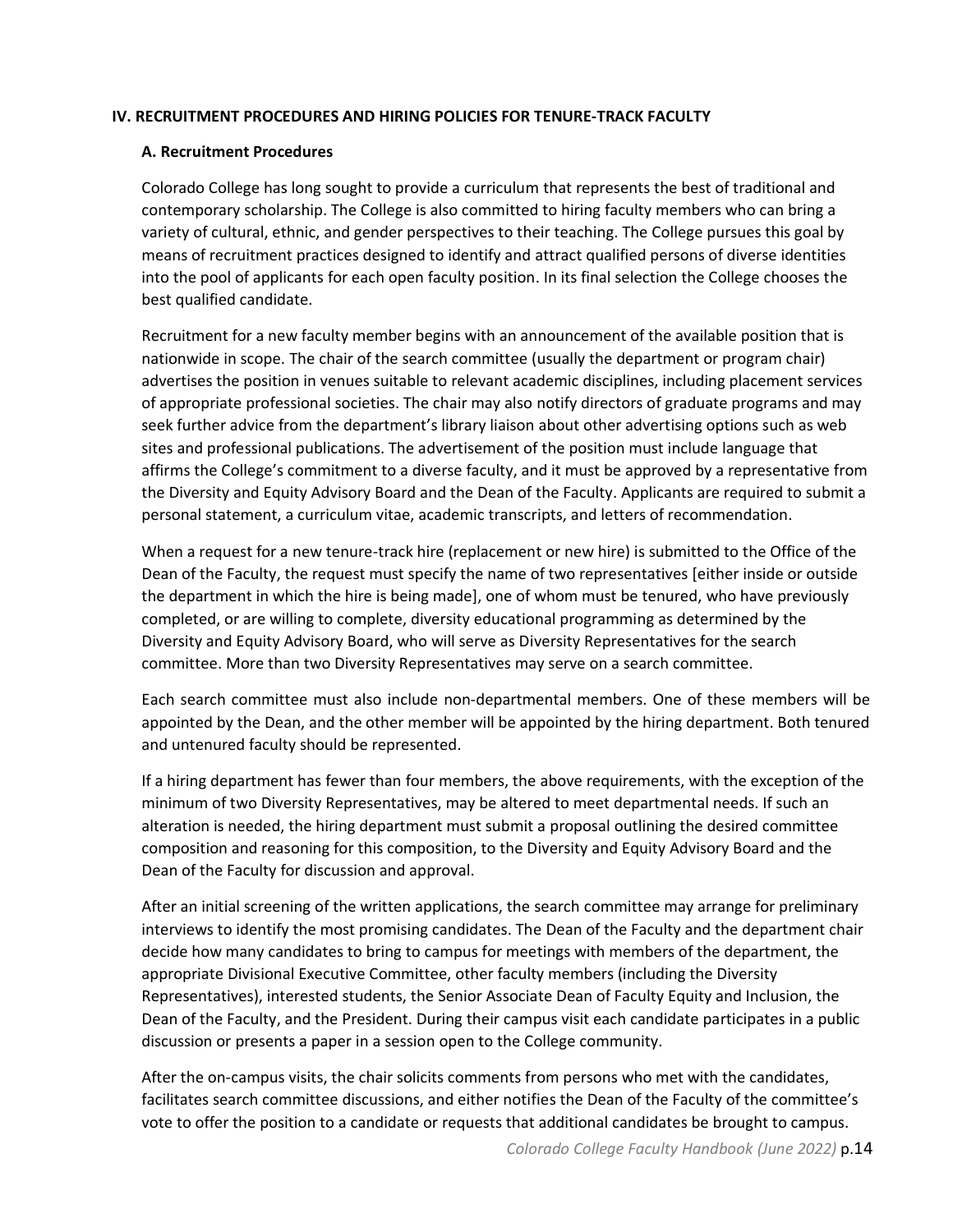Upon receiving a positive hiring recommendation from the search committee, the Dean of the Faculty informs the President of their recommendation. In the event of a positive decision by the President, the Dean of the Faculty may authorize the department chair to inform the successful candidate and ascertain whether the College's proposed offer of employment is acceptable. The Dean of the Faculty then makes an offer of appointment on behalf of the College. When an offer has been accepted, the Dean of the Faculty, sends the candidate a letter of appointment. Only the letter of appointment may be relied on for the terms and conditions of a faculty member's employment by the College, unless an alternative agreement is reached by the individual and the Dean of the Faculty, with the President's approval.

Copies of all documents included in the recruitment process must be kept on file for a period of twelve months after a faculty position is filled.

## <span id="page-14-0"></span>**B. Equal Opportunity and Special Opportunity Hiring**

Colorado College is committed to equal opportunity in all its hiring practices. The Dean of the Faculty is the College's Equal Opportunity Officer in matters of faculty recruitment, but department chairs are primarily responsible for ensuring equal opportunity at each stage of the recruitment process. This responsibility includes maintaining contact with a diverse group of scholars who might know about minority candidates, informing directors of graduate programs about positions to be filled, and identifying applicants whose inclusion would increase the diversity of the applicant pool. If the Dean of the Faculty determines that more time is needed to identify a more diverse applicant pool, they may allow a department to postpone fulfilling a position for a year. In occasional memoranda the Dean of the Faculty may recommend particular means of implementing the College's equal opportunity policy most effectively.

In unusual circumstances the College may take advantage of special opportunities to bring to the faculty persons of extraordinary ability and exceptional promise. Special opportunity hires do not require a national search. Before making such an appointment, however, the Dean of the Faculty consults with the appropriate department and Divisional Executive Committee, the Faculty Executive Committee, and the Diversity and Equity Advisory Board in order to determine whether, in their view, the appointment would be in the spirit of the College's commitment to equal opportunity in recruitment.

## <span id="page-14-1"></span>**C. Hiring Candidates with Tenure**

Rarely and under extraordinary circumstances, the department/program and/or College may determine that the best candidate for a position is an individual who has received tenure at another institution. A hiring offer with tenure to such a candidate can only be made upon approval of the Dean of the Faculty and the official hire is contingent upon a successful review of the following materials: the full application file; a letter of support from the hiring department/program explaining the rationale for hiring the candidate (including potential for excellence in teaching at Colorado College); evidence of excellence in teaching, research, and service; and any confidential letters from individual faculty in the hiring department/program. The review file must be submitted immediately upon offer from the College. The review, which will be completed within one block of submission of the file, will be conducted through the same channels as a traditional tenure review, beginning with the Divisional Personnel Council and culminating in a decision by the Board of Trustees.

## [Return to Part 2 Table of Contents](#page-8-0)

## **D. Spousal Hiring**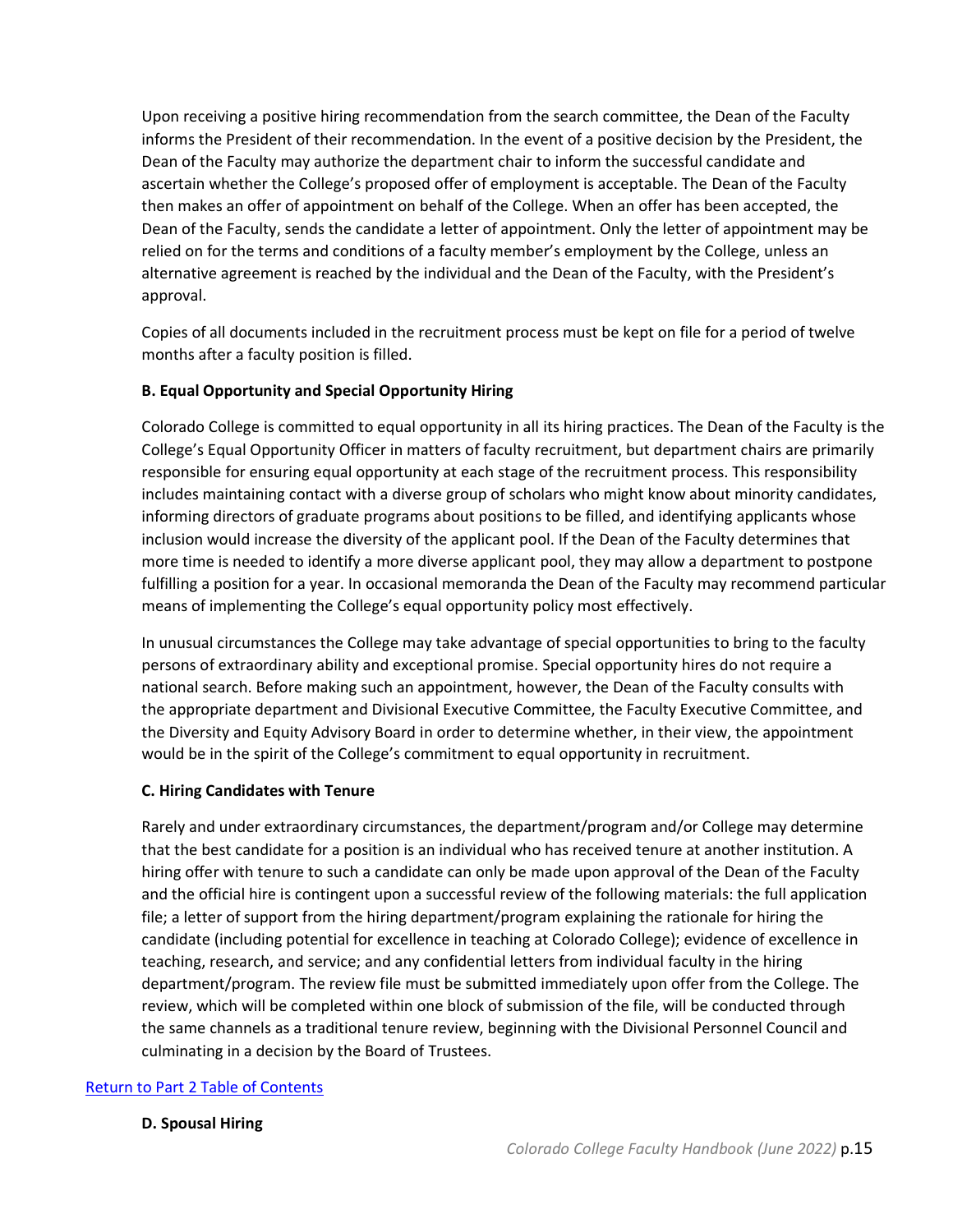The College's usual hiring procedures are intended to secure the best candidate for each position. In response to the limited employment possibilities in Colorado Springs, the College may use an alternative hiring procedure to give special consideration to applications of spouses of those who have been offered tenure-track faculty positions. When it is consistent with the institutional priorities of the College, and at the discretion of the Dean of the Faculty and Relevant department or division, a spouse may be offered, for example, an opportunity to fill a block visitor position, lecturer position, or staff position. Special consideration for spouses is contingent on the needs of the College at the time; a new position will not normally be created for a spouse or partner. Once hiring is completed for the spouses holding separate positions, the individuals holding these appointments are evaluated according to the normal procedures for their respective positions. Alternatively, and when appropriate, spouses or partners may negotiate a split position. In addition, the Office of the Dean of the Faculty will direct the College's Human Resources staff to facilitate contacts with other local academic institutions with a view toward possible employment for incoming and ongoing faculty spouses.

#### [Return to Part 2 Table of Contents](#page-8-0)

#### **E. Split-Position Hiring**

Departments and programs will normally hire a single person to fill a faculty vacancy, but at their discretion and with the approval of the Dean of the Faculty they may also make split-position hires. The position may be divided only within a single program or department, never between departments or programs.

Candidates must indicate their intention to be considered for a split position when they submit their letter (or letters) of application.

#### **1. Terms of Employment**

Teaching and advising responsibilities for split positions are normally divided equally; but to accommodate changing needs of the two faculty members, this ratio may change from year to year with departmental or program approval. In the year that the tenure files are being established, however, the teaching ratio will normally be 50/50. Co-teaching will be allowed only at the discretion of the hiring department and with the approval of the Dean of the Faculty. Should persons hired for a split position request teaching Blocks beyond their normal teaching load during the eight-Block academic year, the hiring department may give their request preferential treatment. Salary for an additional Block will be the same as for Block visitors.

Both persons will be assigned a single office and, in the natural sciences, a single lab. The hiring department is responsible for negotiating any additional facilities or equipment.

Each person has one vote in regular or special meetings of the Colorado College faculty. Both persons may serve on appointive and elective College committees, and both will fulfill the normal College responsibilities expected of all members of the faculty. Either person may chair a department, but both persons may not chair a department together nor may one serve as an associate chair if the other is the department chair.

Persons hired for a split position may choose to have a third-year review and a sixth-year tenure decision, or they may choose a fourth-year review and a tenure decision in the eighth year. A switch from the three/six track to the four/eight track may be made in the third year, but no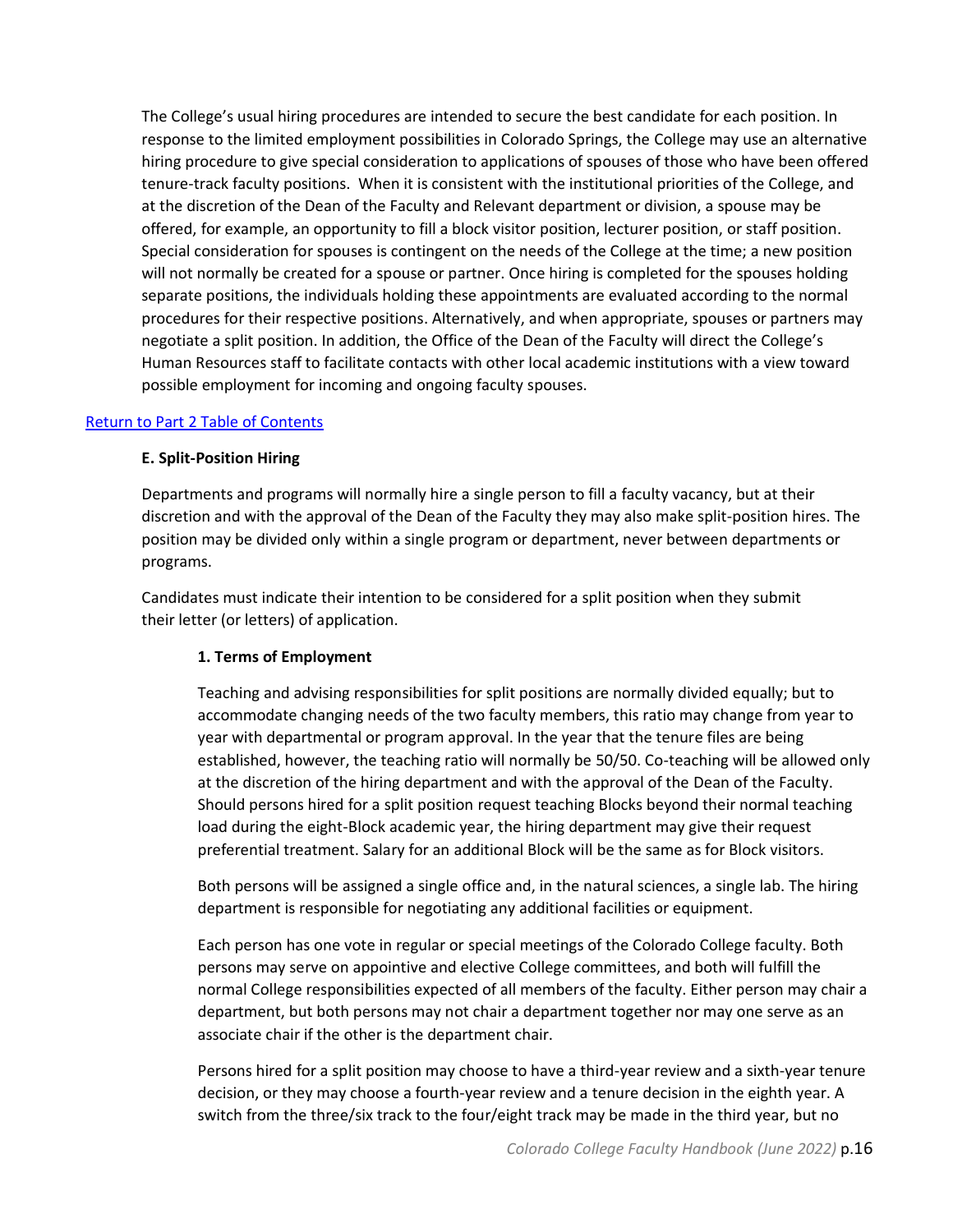change from the four/eight track to the three/six track is allowed.

## **2. Evaluation reviews**

Each person is, individually, the candidate for the third-year (or fourth-year) review and reviews for tenure, promotion, and salary raises.

Requirements for tenure and promotion will not be relaxed for either member of a split position. Each person must meet the expectations for teaching, scholarship and College service described in this Handbook.

## **3. Benefits**

Although a split position is considered a single-benefit position for most purposes, each person contributes separately to those mandatory benefit programs of the College which entail costs to faculty members. Long-term disability insurance premiums and contributions to the Defined Contribution Retirement Plan are based on salary, whereas contributions to Emeriti Retirement Health Solutions are fixed dollar amounts. For voluntary benefit programs that are funded jointly by the College and the faculty member, one member of a split-position pair is considered the employee and the other person, their dependent.

## **4. Reassessment of the Split Position**

In any of the following situations, the hiring department or program will need to reassess the advisability of continuing a split position and forward its decision to the Dean of the Faculty: (1) one person is granted tenure, but the other is not; (2) one person leaves the College for other employment; (3) the two faculty members dissolve their working relationship or one of the two dies or becomes incapacitated.

## <span id="page-16-0"></span>[Return to Part 2 Table of Contents](#page-8-0)

## **V. INITIAL APPOINTMENT AND REAPPOINTMENT FOR TENURE-TRACK FACULTY**

All initial faculty appointments, and any subsequent reappointments, are made by the President or the Dean of the Faculty after consultation with the department or program chair. Only the initial appointment letter may be relied upon for the terms and conditions of employment by the College, unless an alternative agreement is reached by the individual and the Dean of the Faculty with the President's approval. Prior to the award of tenure, the appointments of tenure-track faculty are renewed each year, and neither reappointment nor tenure is automatic or assured.

Colorado College ordinarily hires at the Assistant Professor rank persons who have completed the Ph.D. or other terminal degree or who give promise of completing the degree by the beginning of the academic year in which teaching responsibilities commence. If degree requirements are not met before the academic year begins, the new faculty member's rank is reduced from Assistant Professor to Instructor, and salary is adjusted accordingly. If degree requirements are completed by December 31, the Instructor becomes an Assistant Professor on January 1. If degree requirements are completed between January 1 and August 31, the Instructor becomes an Assistant Professor on September 1 of the academic year following their initial appointment. Until requirements for the Ph.D. (or other terminal degree) are completed, a faculty member remains in the Instructor rank. After three years as an Instructor a person must either be promoted to Assistant Professor or given a terminal appointment for a fourth year. Renewal of a tenure-track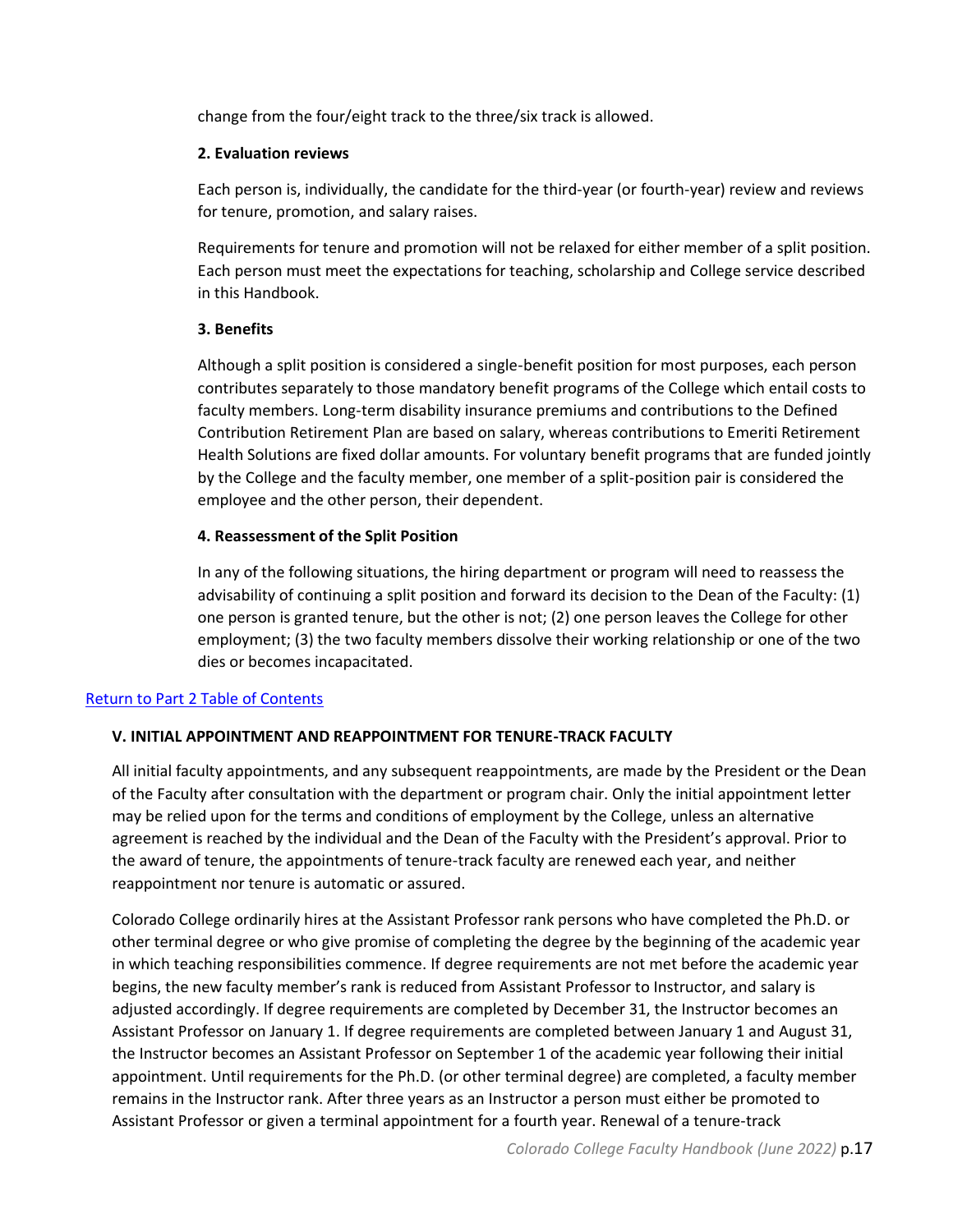appointment for the fourth year is contingent upon completion of the Ph.D. or other terminal degree by June 30 of the third year.

Under special circumstances, new faculty members with prior teaching or post-doctoral experience may be credited with time towards the tenure and promotion review. A portion of the years spent in the Instructor rank may be counted if the Dean of the Faculty and the candidate agree to this at the time of the initial appointment to Assistant Professor. The Dean of the Faculty explains any such exceptional arrangements in a memorandum that becomes part of the candidate's third-year review and tenure files.

## <span id="page-17-0"></span>[Return to Part 2 Table of Contents](#page-8-0)

## **VI. THE THIRD-YEAR REVIEW**

During a faculty member's third full year at Colorado College (or at a different time specified in the faculty member's initial letter of appointment), the College conducts a review of their effectiveness as a teacher, scholar, and member of the College community. The purpose of this review is diagnostic: to identify strengths and weaknesses and to provide a map toward the strongest possible tenure and promotion file.

Persons responsible for the third-year review are the faculty member's department chair, program director, or review committee chair; the Personnel Council; and the Dean of the Faculty.

Criteria of assessment in the third-year review are the same as those for the tenure review and follow the basic processes described in section VII.B, though third-year reviews follow a different timeline than tenure reviews. The composition of the third-year review file is basically the same as the tenure file, but includes two external evaluators' reviews of scholarship instead of four. (See VII.C. of this Handbook.)

If the chair of the review candidate's department (or program) is untenured or Adjunct, the Dean of the Faculty will designate a tenured faculty member to conduct the third-year review on the chair's behalf.

A negative third-year review may result in a terminal appointment for the fourth year. On the other hand, a positive third-year review does not guarantee a positive tenure decision.

## <span id="page-17-1"></span>[Return to Part 2 Table of Contents](#page-8-0)

## **VII. THE TENURE DECISION**

The award of tenure attests to the College's judgment that a faculty member has demonstrated a level of ability and achievement as both teacher and scholar that is consistent with the professional standards of the nation's premier liberal arts colleges. The award of tenure expresses as well the College's confidence that the faculty member will contribute significantly to the intellectual and collegial life of the College over an extended professional career.

## <span id="page-17-2"></span>**A. Criteria for Tenure**

Institutional considerations such as budgetary constraints, changes in programs and course offerings, and appropriate balance among academic departments may play a role in tenure decisions, but the principal criteria are the quality of a faculty member's teaching, scholarship, and service to the Colorado College community. The evaluation will include all work completed or in progress since the time of appointment. The candidate for tenure must give evidence of continuing achievement in these areas.

## **1. Teaching**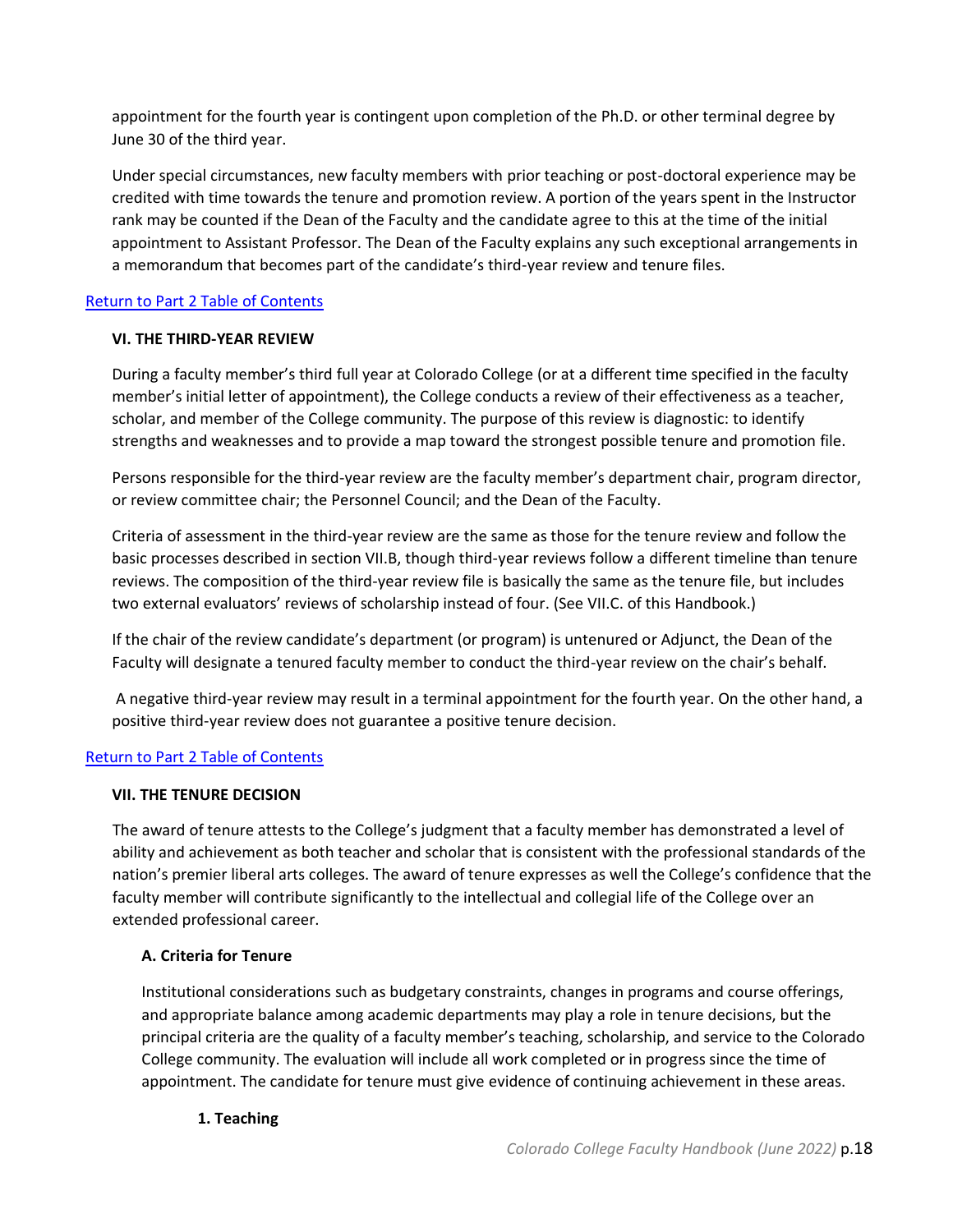Students' learning and the development of students' intellectual and creative potential are the chief goals of a Colorado College education. Accordingly, the College gives highest priority to excellence in teaching as a requirement for tenure. Although the balance among teaching, scholarship, and service to one's department and the College may vary at different stages of a faculty member's career, teaching is always paramount. Colleagues involved in the tenure review process will therefore look for compelling evidence that a candidate for tenure has demonstrated the ability to engage students in active learning and convey ideas and information effectively. Students and alumni will be asked to evaluate the candidate by responding to questions such as these: Did the professor use class time effectively? Were the purposes and structure of the course clear, and did course assignments contribute in obvious ways to the aims of the course? Was the professor able to provoke inquiry and stimulate creative thinking?

Did the professor provide helpful evaluation of your work? Because Colorado College wishes to reward faculty members who set high academic standards for their students, persons involved in the tenure process will be careful not to confuse teaching excellence with popularity.

## **2. Scholarship**

Because the vitality and competence of College teachers depend upon their participation in the life of scholarship, candidates for tenure will be expected to demonstrate their engagement in their particular area of expertise through a body of scholarly work, which includes both scholarly activity and scholarly achievement.

*Scholarly activity* may include: research and experimentation; writing, analyzing, creating; conference papers or presentations; presentations to the public; work in progress; responsible roles in professional organizations; applying for and receiving outside grants and fellowships; developing new fields of expertise, and collaborating with students in any of the aforementioned activities.

*Scholarly achievement* is work that has been (a) performed, executed, and/or published, and (b) recognized as being of significantly high quality by scholars and artists within the broader academic community beyond Colorado College. Completed works accepted for publication or performance count toward scholarly achievement.

A faculty member must provide evidence of scholarly achievement in the form of peer-reviewed publication (or the equivalent in the visual and performance arts) that demonstrates the quality of a faculty member's own contributions to their field. This scholarly achievement can reflect the development of the faculty member's research in new directions, or it can extend previous work. In both cases, evidence of significant work since the candidate's arrival at Colorado College must be demonstrated. Works accepted for publication or performance count toward scholarly achievement.

Although evidence of scholarly activity will be considered as a positive contribution to a tenure file, it will not compensate for a lack of scholarly achievement, nor will teaching or service to the community compensate for a dearth of scholarly achievement.

The body of scholarly work will be judged by qualified Colorado College colleagues and by professional peers outside the college. Because scholarship varies in different disciplines, departments/programs provide a statement of expectations of scholarly activity and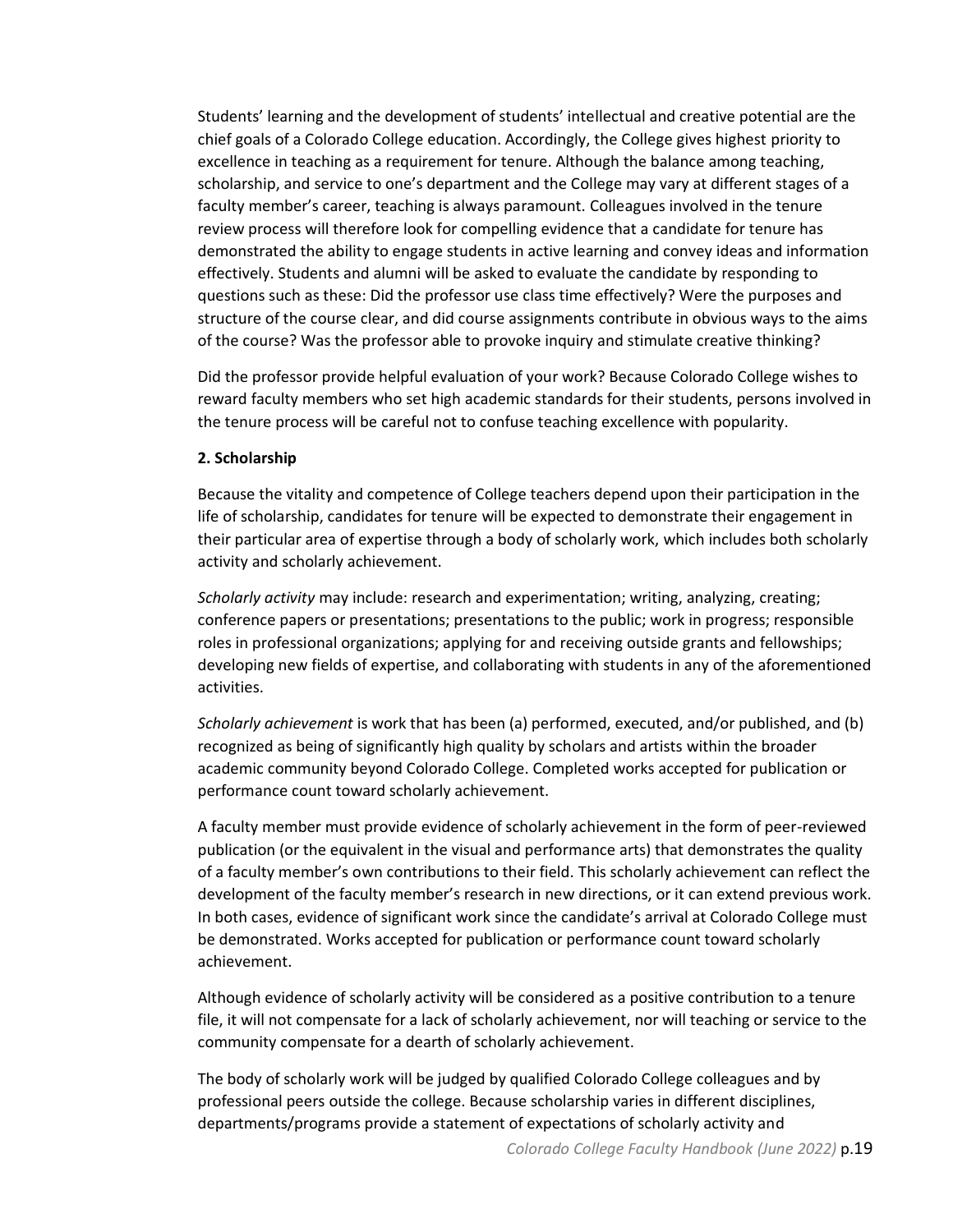achievement that are appropriate for the discipline. Reviewers consult these statements in preparing their assessments.

While work in progress, professional activities, supervision of student research, and peerreviewed conference papers or presentations will be considered components of a body of scholarly work and positive contributions to a tenure file, they will not compensate for a lack of peer-reviewed publication (or the equivalent in the visual and performance arts); nor will teaching or service to the community compensate for a dearth of scholarly productivity.

#### **3. Service to the College community**

Members of the Colorado College faculty are dedicated scholar-teachers, committed to their own scholarly work and to the learning experience of students in their courses; but they are also expected to be engaged in the broader life of the College. Without such engagement, Colorado College would be merely a collection of individuals rather than a community of learning. Evidence of a tenure candidate's contribution to the life of the College community may include advising students, assuming departmental responsibilities, serving on College committees, taking leadership roles in interdisciplinary programs, participating in alumni and admissions activities, and assisting in special projects. More important than the number of such activities is the impact that a faculty member has on the intellectual, artistic, and collegial life of the College by virtue of their character and presence. Although a faculty member's contributions to professional organizations and to the wider community are valued, they cannot substitute for service to Colorado College.

## <span id="page-19-0"></span>[Return to Part 2 Table of Contents\\_](#page-8-0)Part\_Two:\_The

#### **B. Tenure Procedures**

In a faculty member's sixth year at Colorado College in one of the professorial grades, or at some other time specified in the initial letter of appointment, the College decides whether to award tenure or issue a terminal appointment for the following academic year. In unusual circumstances, and upon the faculty member's written request, the Dean of the Faculty may extend the probationary period beyond the sixth year.

For the purpose of discussing the review process, the Dean of the Faculty meets with candidates and their department chairs in the spring of the academic year preceding the review. Items for discussion at these meetings will include the criteria for tenure; review procedures and timetables; any aspects of the process peculiar to the particular department or program; and any unusual feature of the candidate's original appointment letter. Candidates unable to attend a general information meeting may request to meet with the Dean of the Faculty and their department chair to discuss the information. The Dean of the Faculty's summaries of these meetings become a part of the tenure candidate's file.

The chair, in consultation with the candidate, appoints three tenured colleagues, including at least one from outside the department, to visit the candidate's classes during the candidate's eight teaching Blocks prior to the submission of the file and in coordination with the candidate's teaching schedule and course plans. Visitors discuss their observations with candidates. The chair includes visitors' reports in the file; these reports constitute the three official class visits required for reviews.

In May of the academic year preceding the tenure review, the department chair requests assessments of the candidate's scholarly or creative work from four scholars at other liberal arts colleges, research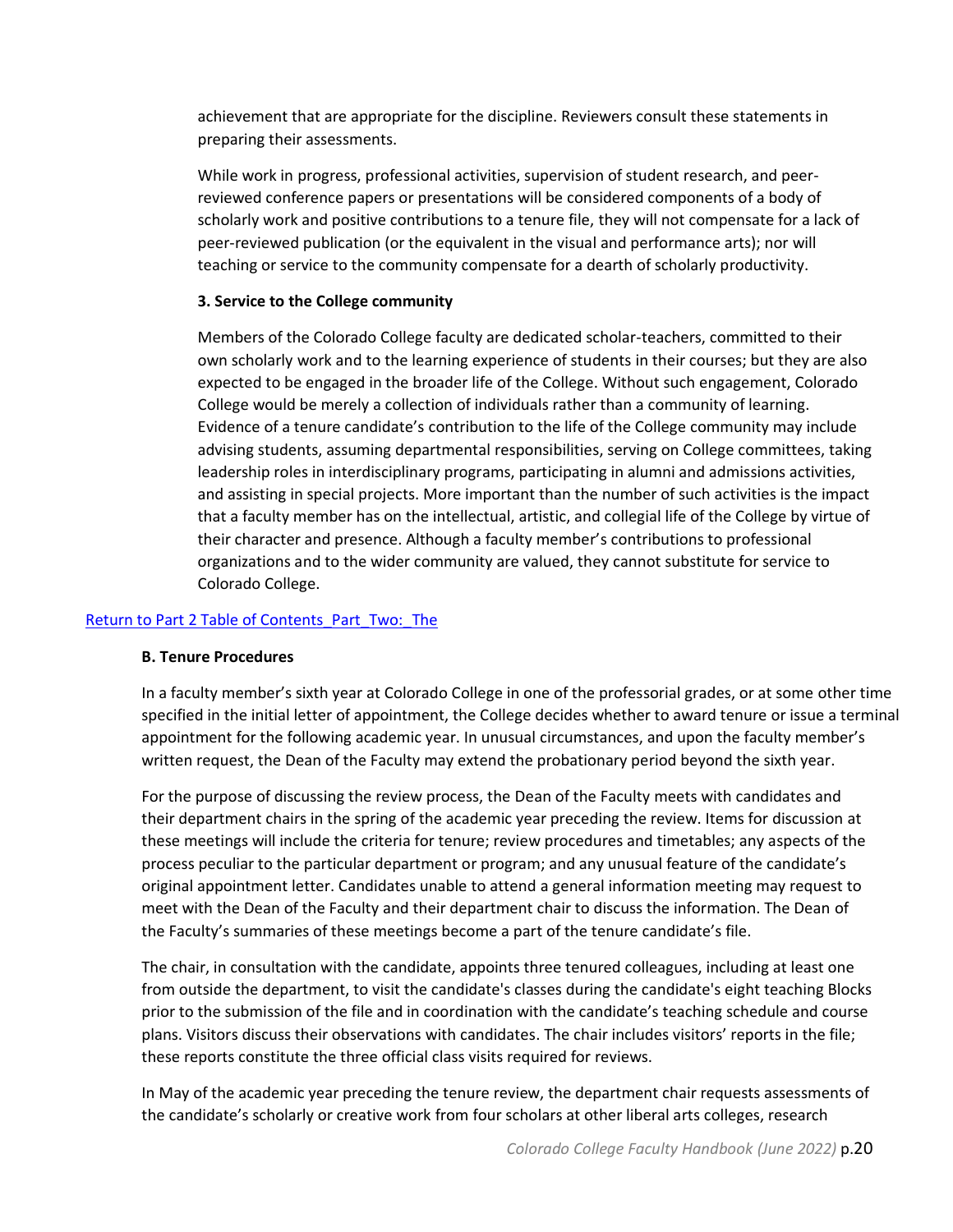universities or institutions or from other professionals who are qualified to judge the candidate's scholarly work, three of whom hold a higher faculty rank than that of the candidate. Letters requesting their assistance will explain the College's expectations for teaching, work with students, and service and will ask them to evaluate the quality of the candidate's scholarship. The chair, in consultation with the Dean of the Faculty, selects two of these external evaluators. The candidate selects the other two and provides the chair a brief written explanation of their qualifications to serve as evaluators. If the Dean of the Faculty or the chair has reservations about these choices or suspects that recommendations from these persons could weaken the tenure file, they inform the candidate in writing, but neither the chair nor the Dean of the Faculty may reject an evaluator whom the candidate chooses to retain.

By early September the department or program chair (or an assigned surrogate) begins to assemble a review file that includes all work completed or in progress since the time of appointment. The chair requests from the candidate a *curriculum vitae*, evidence of continuing scholarly achievement, evidence of teaching excellence since the third-year review, statements of teaching philosophy and research goals, and a description of contributions to the life of the College and to the candidate's professional discipline. The chair sends a letter requesting evaluation of the candidate to all students and alumni taught by the candidate since the third-year review and to the candidate's academic advisees. The candidate may also suggest names of students who are acquainted with the candidate because of a mentoring relationship, a shared research project, or joint service on a College committee. Alternatively, the chair may request that the Dean of the Faculty's Office contact students and alumni. In either case, the Dean of the Faculty's Office prepares the letter that is sent. It is the responsibility of the chair to ensure that the tenure file contains at least twenty student and alumni evaluations, even if they must interview students in order to attain this level of response. The chair includes in the tenure file a summary of information about the candidate's teaching that is available in course evaluations since the third-year review.

In early fall the chair solicits written assessments of the candidate from Colorado College colleagues outside the candidate's department or program. These persons may be faculty or other members of the College community who are familiar with the candidate's teaching, scholarship, committee service, or other contributions to the College. The evaluations of persons who have co-taught with the candidate or who have chaired a committee on which the candidate served are particularly helpful. In early fall the relevant Divisional Executive Committee also requests members of the faculty who are familiar with the candidate's scholarship or contributions to the College to send letters of evaluation to the department chair.

During the fall semester the chair invites tenured members of the candidate's department or program to read the tenure file and write letters detailing their evaluation of the candidate. For candidates whose letter of appointment specifies responsibility for teaching in an inter-disciplinary program or who devote substantial time and energy to an ID program, the program's director or steering committee chair may develop a supplementary file containing letters of colleagues from the ID program, letters from external reviewers of the candidate's scholarship in the ID field, and any other material necessary for a thorough review. In some cases, it may be sufficient for the director of the ID program to submit a letter regarding the candidate's contributions to the program for the tenure file. The appropriate course of action will be agreed upon by the Dean of the Faculty, the candidate, the department chair, and the program director or steering committee chair.

On the basis of a careful review of the complete tenure file and consultation with members of the candidate's department or program, the chair composes a letter that summarizes the file, conveys the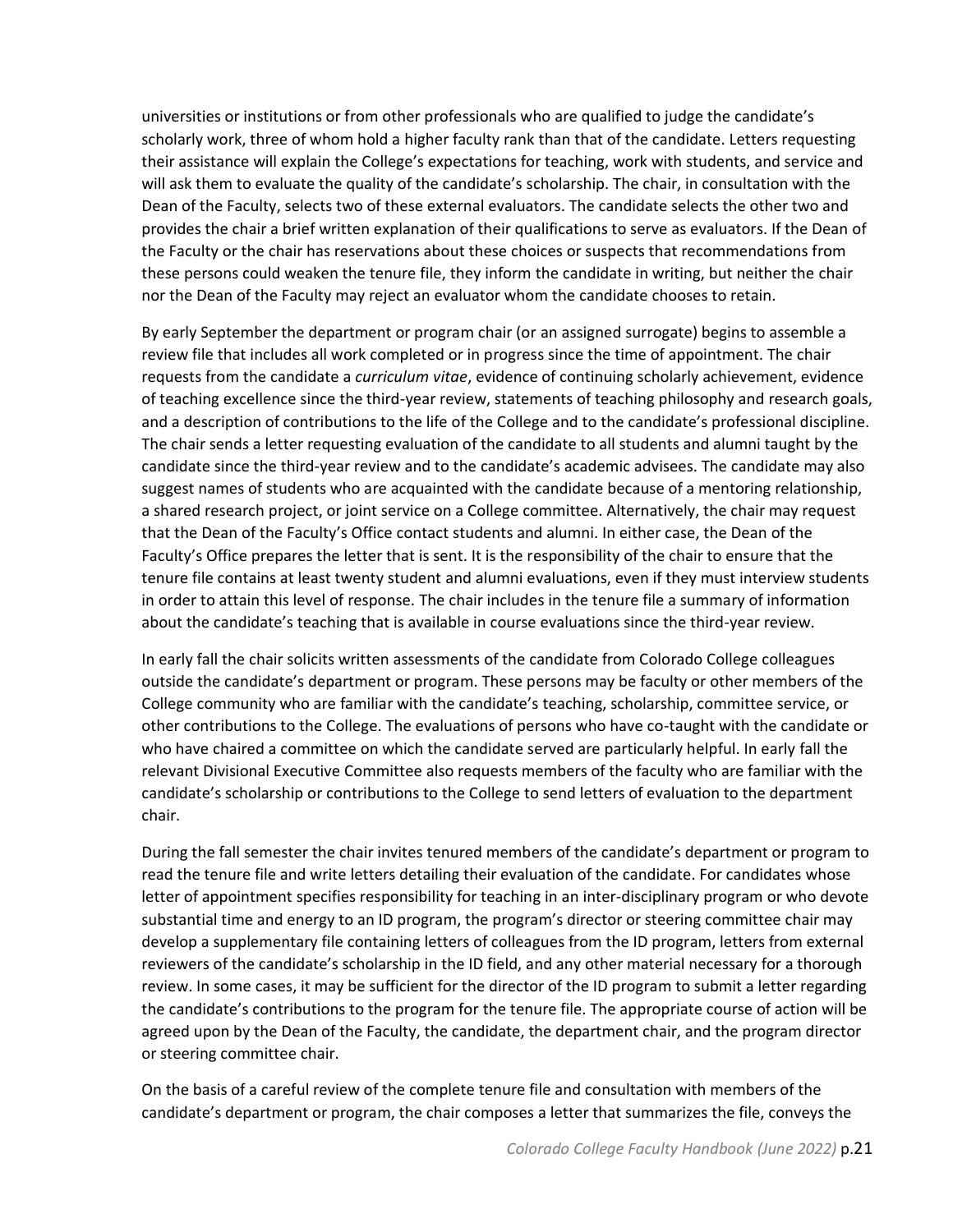department's assessment of the candidate, and makes their own recommendation for or against tenure. Having added their letter to the tenure file, the chair informs the Dean of the Faculty, who then informs the Personnel Council that the file is now ready for committee review. The tenure file is kept in the Dean of the Faculty's Office, and after the chair's letter has been included, neither the chair nor the candidate may add any new material to the file at subsequent stages of the review. No member of the candidate's department may be involved in the tenure process beyond the departmental level, and no one may participate at any level if their participation is compromised by conflict of interest.

Personnel Councils normally consist of three members of the appropriate Divisional Executive Committee and four members of the Personnel Review Subcommittee of the Faculty Executive Committee. When one or more council members must recuse from reviewing a file, they are replaced as needed to ensure that a file is reviewed by no fewer than six members. Requisite replacements are appointed by FEC from the Personnel Policies, Governance, or Budget Subcommittees, prioritizing intradivisional representatives or interdisciplinary analogues. In years which the total number of personnel reviews (third-year, tenure, and full professor) exceed 20 files, the Personnel Review Subcommittee may ask the three tenured members of the Personnel Policies Subcommittee to assist with reviews. In such instances, each Personnel Council includes at least one member of the Personnel Review Subcommittee and is comprised of no fewer than six members in total.

The Personnel Council reviews the tenure file, including the department chair's letter. The Council carefully evaluates the entire file and discusses the case for or against tenure at a meeting. The Dean of the Faculty and President of the College generally attend this meeting as ex officio, non-voting members of the Personnel Council. After discussing the candidate's file, the Personnel Council votes to award or deny tenure, and the outcome of the vote is recorded in the minutes of the meeting. The chair of the Personnel Council adds to the tenure file the Council's recommendation, and the outcome of the tenure vote. If they require further information, the Dean of the Faculty and the President, as well as the Personnel Council, may choose to speak with the candidate. The candidate may also request such a conference.

Taking into account their own reading of the tenure file, the discussion and vote of the Personnel Council, and its final statement of recommendation, the Dean of the Faculty forwards their written recommendation to the President and orally informs the candidate as well. The Dean of the Faculty adds their recommendation to the tenure file.

In the case of a Dean of the Faculty's positive recommendation, the President makes their recommendation to the Board of Trustees for action at its next regularly scheduled meeting.

If the Dean of the Faculty's tenure recommendation is negative, they inform the department chair and the Personnel Council as well as the candidate. If a candidate chooses to appeal a Dean of the Faculty's negative recommendation, the President delays their recommendation to the Board of Trustees until the appeal process (described in XIII.D. in this Handbook) is complete.

When the candidate for tenure is a department chair, the Dean of the Faculty designates another member of the faculty to conduct the tenure review on the department's behalf, but the tenure review otherwise proceeds as outlined above.

## <span id="page-21-0"></span>[Return to Part 2 Table of Contents](#page-8-0)

#### **C. The Tenure and Third-Year Files**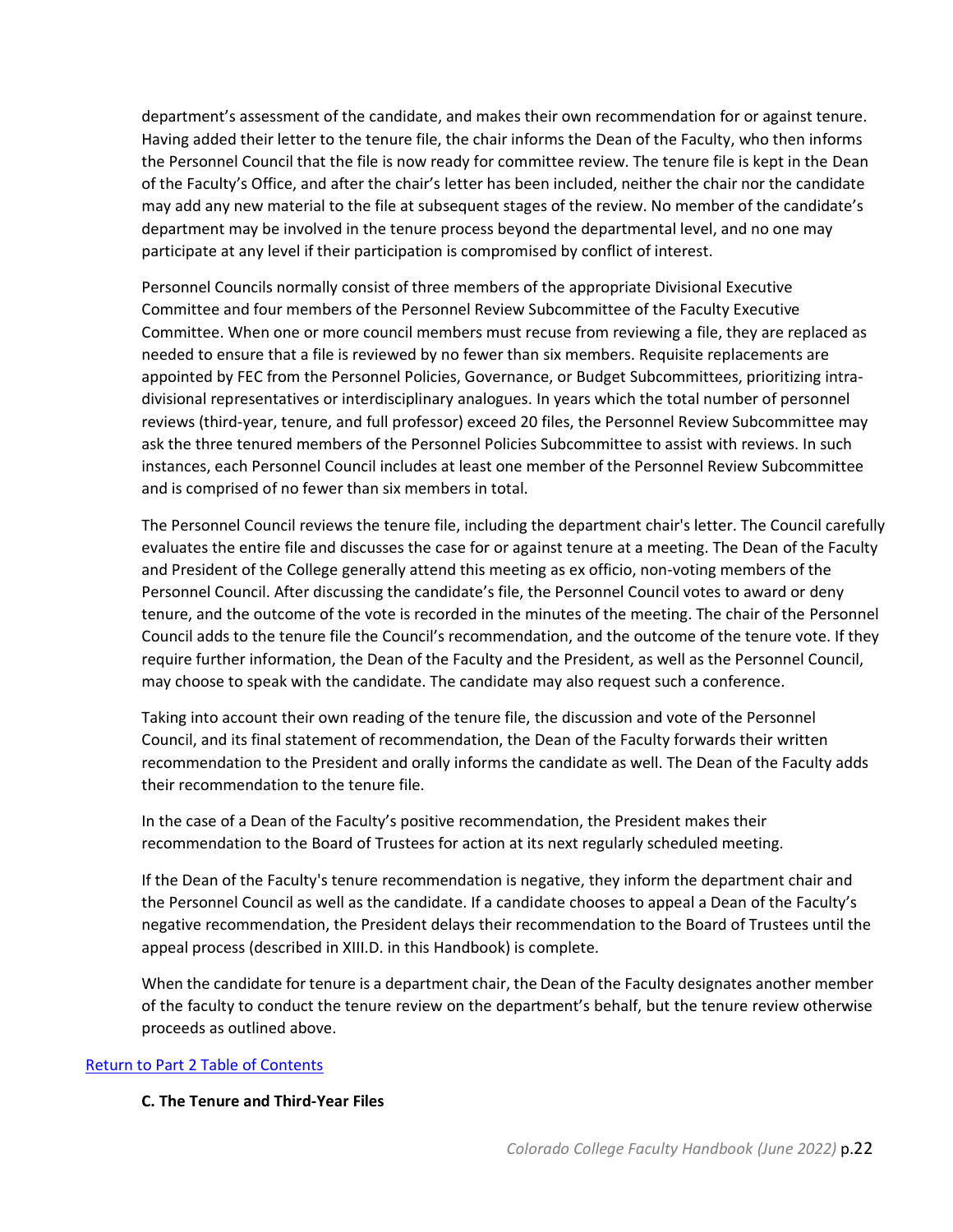The file that serves as the evidentiary basis for the award or denial of tenure will contain a variety of items provided by the candidate and by other participants in the tenure process. The department, program or review committee chair is responsible for ensuring the confidentiality of the file and each of its components, and for submitting the file to the Dean of the Faculty. All persons involved in reviewing a file are also responsible for ensuring its confidentiality before, during, and after the review process.

1. The candidate for tenure submits to the chair of the department or program the following items: a current curriculum vitae; evidence of teaching excellence and scholarly achievement appropriate to the candidate's field of academic expertise; statements of teaching philosophy and research goals; and a description of contributions to the life of the College. They may also include representative examples of course syllabi, assignments, and exams.

2. The chair is responsible for ensuring that these items are included in the tenure file:

- i. the Dean of the Faculty's record of meeting with the candidate for the purpose of discussing the third-year or tenure process and criteria.
- ii. the Dean of the Faculty's summary of the results of the candidate's third-year review (for tenure files).
- iii. the total number of courses and students taught by the candidate during the period of review, accompanied by the minimum of twenty letters of evaluation from current or former students (these letters to include names of courses and approximate dates of interaction with the candidate) and a minimum of five letters from advisees; student and advisee letters from the same hands are permissible, and letters from mentees may be included.
- iv. letters from all tenured members of the candidate's department or (in the case of interdisciplinary appointments) personnel committee, and letters from untenured department members or program members who do not see the file, but may choose to write.
- v. letters from other members of the Colorado College community (required), and from one's professional community (if available).
- vi. letters from four scholars (two scholars in the case of third-year review) from other liberal arts colleges, research universities or institutions or from other professionals who are qualified to judge the candidate's scholarly work.
- vii. reports of 3 class visits from Colorado College colleagues (with indication of when a class visit was made) that are available to the departmental review committee; visits must occur within the eight teaching blocks prior to the submission of the file; colleagues are chosen by a review committee chair in consultation with candidate; at least one colleague must be outside of the candidate's department or program.
- viii. a letter in which the chair presents the department's assessment of the candidate and gives their own recommendation for or against the award of tenure.
- ix. a statement from the chair that explains how they compiled the candidate's file, with copies of letters sent to former and current students, faculty, and external reviewers.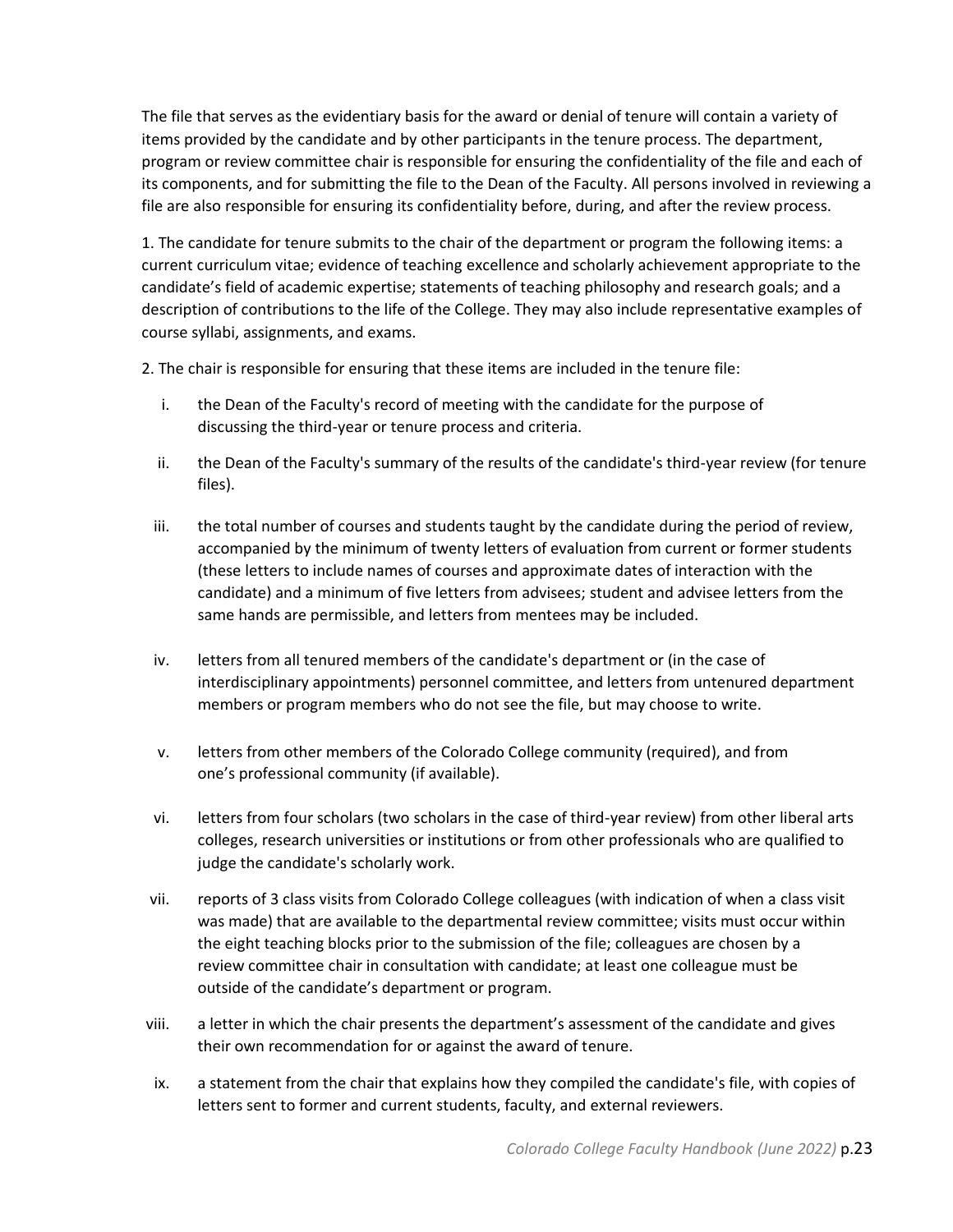- x. a statement from the chair (not available to the departmental review committee) summarizing and contextualizing qualitative course evaluations.
- 3. The recommendation of the Personnel Council is added to the tenure file.

The recommendation of the Personnel Council (including the outcome of its vote) is the final item added to the tenure file before its review by the Dean of the Faculty and the President.

<span id="page-23-0"></span>(Items referred to in Section C. are further described in the previous Section.)

## **D. The Right of Appeal**

Any faculty member has the right to appeal a negative tenure decision according to the procedure described below in section XIII.D.

## <span id="page-23-1"></span>[Return to Part 2 Table of Contents](#page-8-0)

## **VIII. PROMOTION REVIEWS FOR TENURE-TRACK FACULTY**

## **A. Promotion to Associate Professor**

Under normal circumstances, Colorado College evaluates faculty members for tenure and for promotion from Assistant Professor to Associate Professor at the same time and by means of the same review process, a candidate's tenure file thus serving also as a promotion file. The final tenure and promotion decisions are nevertheless independent of each other, and a positive tenure decision does not necessarily ensure a positive promotion decision.

An Assistant Professor may be considered for promotion to Associate Professor prior to the tenure review only if the initial letter of appointment stipulates that possibility.

## **B. Promotion to Full Professor**

Persons promoted to the rank of Full Professor at Colorado College have attained a level of achievement that fulfills their earlier promise. They have earned widespread respect for their teaching effectiveness and their consistent commitment to student learning. Several peer- reviewed publications (or equivalent performances or exhibits) since tenure review now testify to their scholarly reputation. In addition, they have made significant contributions to the life of the College—for example, by chairing a department or program, by demonstrating leadership on faculty committees or special College projects, by mentoring new faculty, or by co-teaching in interdisciplinary courses. Recognition for leadership in the wider community or in a professional society can further strengthen a case for promotion to Full Professor.

Established teacher-scholars occasionally join the Colorado College faculty at the rank of Full Professor, but faculty members are normally considered for promotion to Full Professor in or after the eighth year in the Associate Professor rank. An Associate Professor has the right to request their department chair to conduct an early review (prior to eight years in rank) for promotion to Full Professor, but early reviews are unusual and the Dean of the Faculty may offer counsel about the advisability of such a request.

The review procedures for promotion to Full Professor are generally the same as those for the tenure review. The promotion file closely resembles the tenure file but focuses on the candidate's performance since tenure.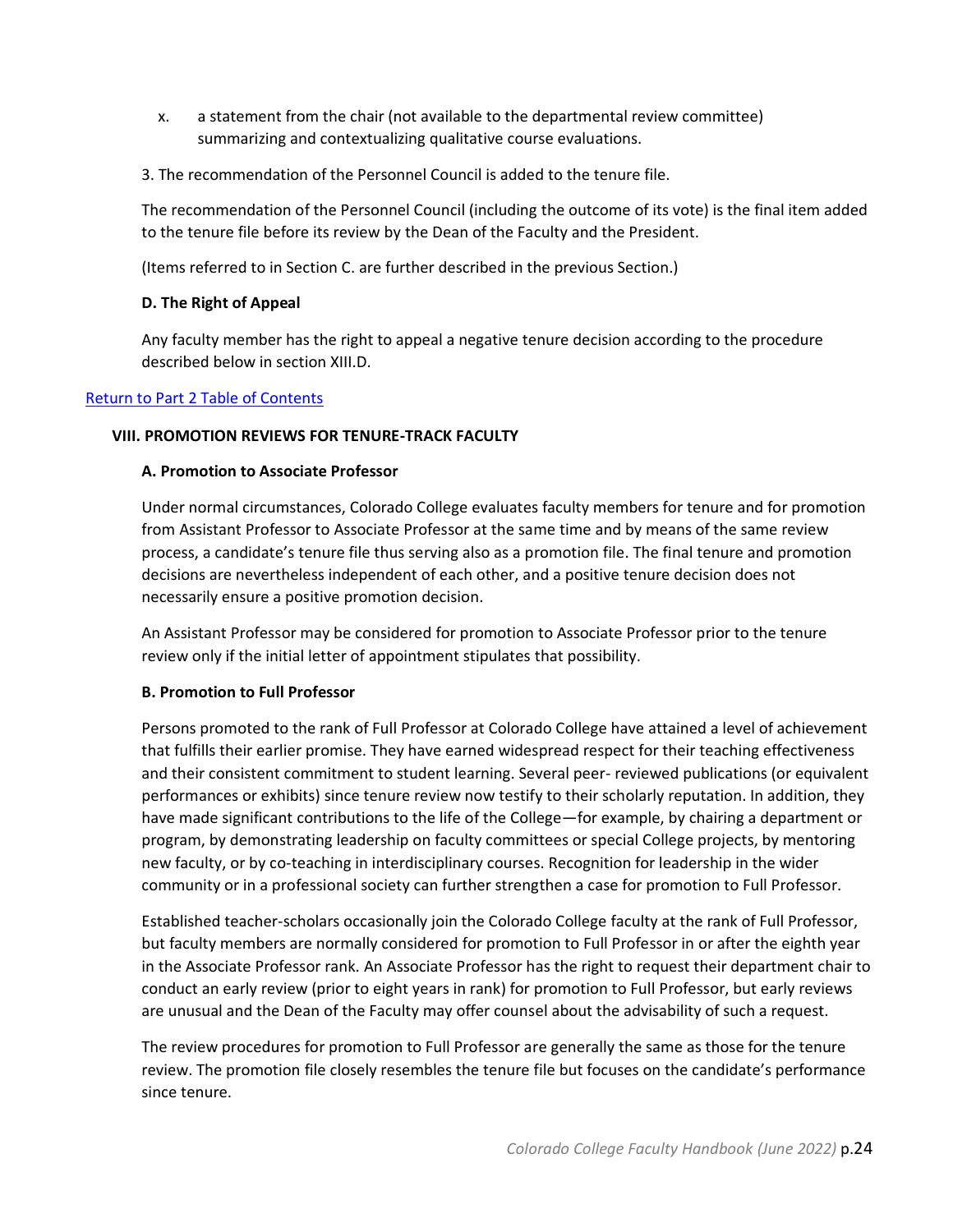An Associate Professor whose department decides not to recommend them for either normal or early promotion to Full Professor may ask to meet with the Personnel Council in order to make the case for a promotion review. If the Council decides that the petition for review has merit, the FEC as a whole appoints a committee to conduct the review in place of the department chair. A decision to appoint a review committee carries no pre-judgment regarding the outcome of the review process.

In the case of denial of promotion to Full Professor, the Dean of the Faculty provides the candidate with a written summary of the file and rationale for the decision.

## **C. Procedures for Promotion of Department Chairs to Full Professor**

Any department chair who is eligible and wishes to be considered for promotion to Full Professor so notifies their Divisional Executive Committee. When a Divisional Committee decides that a promotion review is appropriate, it consults with the Dean of the Faculty, and the Committee appoints a tenured faculty member to conduct the review.

When a Divisional Executive Committee decides that a promotion review for a department chair is not advisable, it so informs the chair, the Faculty Executive Committee, and the Dean of the Faculty. The department chair may appeal to the Dean of the Faculty to reverse a Divisional Committee's decision not to proceed. If the Dean of the Faculty agrees with the Committee's decision, no further appeal is possible. If the Dean of the Faculty rules instead that the chair's appeal has merit, the Dean of the Faculty makes that case to the Faculty Executive Committee. The FEC may either veto the proposed promotion review or appoint a tenured faculty member to conduct the review according to standard promotion procedures.

## <span id="page-24-0"></span>[Return to Part 2 Table of Contents](#page-8-0)

## <span id="page-24-1"></span>**IX. NON-TENURE-TRACK FACULTY APPOINTMENTS**

## **A. Adjunct Faculty**

Adjunct Instructors, Assistant Professors, Associate Professors, and Professors are regular part- time, non-tenured members of the Colorado College faculty. The term "adjunct" in Colorado College's usage is obsolete in wider academic usage, however, and will cease to be used here when persons currently so designated are no longer active faculty. From 2017 forward, colleagues holding adjunct status may choose to retain this designation or request transition to other faculty ranks. In the meantime, provisions regarding adjunct status described below maintain for those retaining this title.

## **1. Responsibilities and privileges**

To an extent commensurate with adjunct status, adjunct faculty members are expected to contribute to the life of the College by participating in departmental or program activities, serving on appointive faculty committees, and advising students. Adjunct faculty may vote in all faculty meetings during an academic year in which they teach at least four Blocks.

## **2. Salary and benefits**

The adjunct faculty salary per Block is no less than one-sixth of the minimum annual salary of a full-time faculty member in the same rank. Except in unusual circumstances, adjunct faculty members teach no more than five Blocks per year. The College may on occasion employ adjunct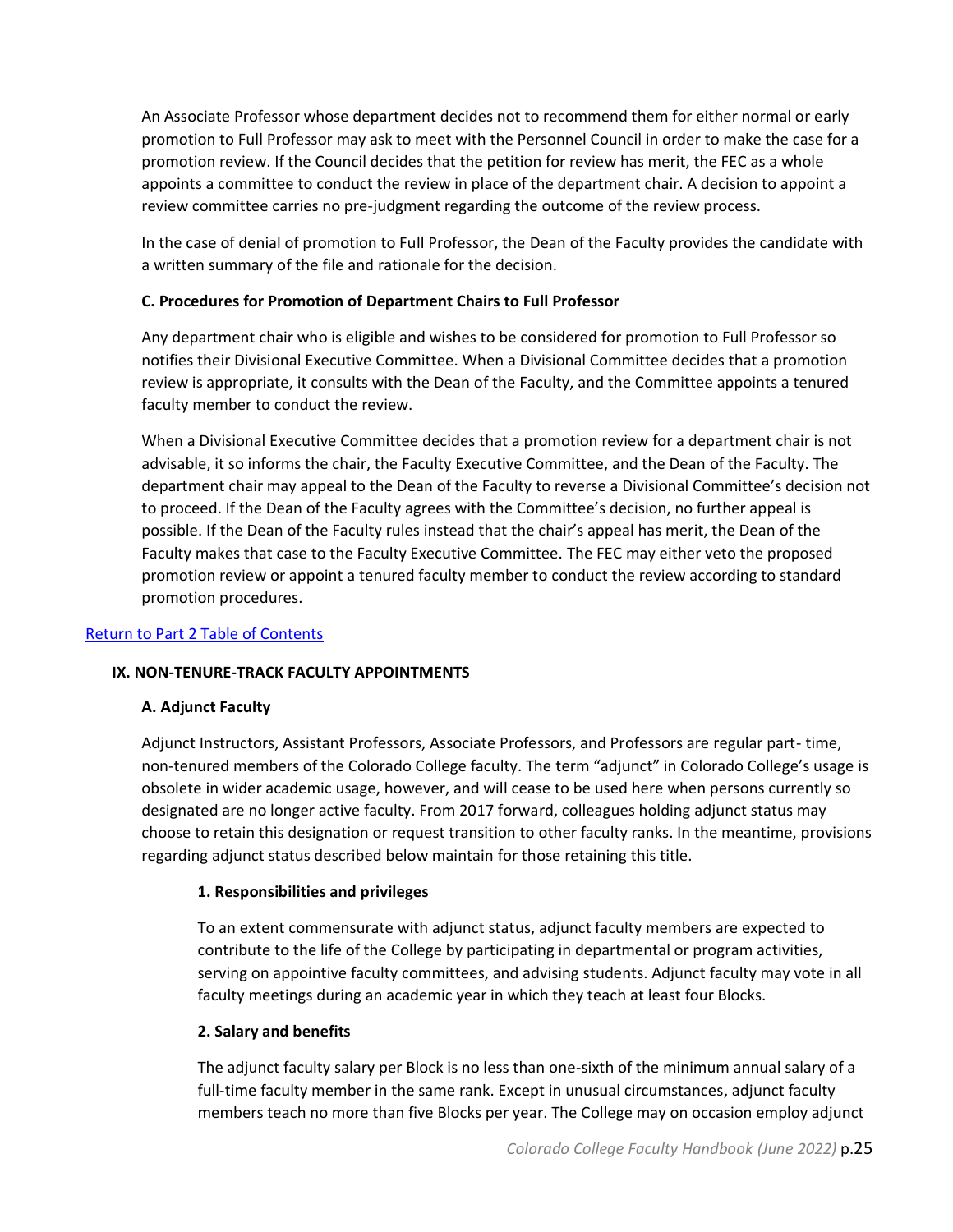faculty for administrative tasks in addition to their regular teaching responsibilities. Adjunct faculty members are eligible for promotion, sabbatical leaves, travel monies, and research or study grants according to the same rules and procedures as pertain to tenure-track faculty. For purposes of calculating promotions and leaves, six teaching Blocks count as one academic year.

## **3. Change of status**

If a faculty member currently holding adjunct rank wishes to transition to Senior Lecturer status, that individual may do so with the support of their program, but without any special review process. If a current adjunct faculty member, with department or program support, wishes to transition to a full-time tenure track position, their department or program must petition the Dean of the Faculty for a conversion of the position without a national search. If that individual's adjunct position is converted to a tenure-track position, the faculty member entering the newly designated line must undergo a tenure review. Blocks taught in the adjunct position may be counted toward tenure and thus may affect the timeline for tenure review as negotiated and made explicit in the transitioning faculty member's new letter of appointment.

Positions currently established as adjunct lines – whether individuals holding them remain as Adjuncts, become Senior Lecturers, or transition to tenure-track status – will not be sustained as faculty lines. Although all tenure lines, when vacated, are subject to review for renewal by the Dean of the Faculty, formerly adjunct positions will be understood to terminate when their occupant ceases to be active on the Colorado College faculty.

## <span id="page-25-0"></span>**B. Riley Scholars-in-Residence**

The Riley Scholars-in-Residence Program reflects the conviction that a strong minority presence on the faculty of a liberal arts college benefits the entire community. Scholars of African, Asian, Hispanic, and Native American ethnic identity afford the College a diversity of experience and perspective otherwise difficult to attain. By their presence as well as their knowledge, these scholars help to enlarge the world of their students and colleagues.

Academic departments collaborate with the Dean of the Faculty to identify and hire promising Riley Scholars-in-Residence candidates. A particularly important resource is the annual roster of candidates made available by the Consortium for Faculty Diversity, to which Colorado College belongs. This association of selective undergraduate institutions supports minority scholars with dissertation and postdoctoral fellowships and encourages them to pursue careers in undergraduate teaching.

At Colorado College pre-doctoral Riley Scholars teach two Blocks during an academic year; post-doctoral Scholars teach three. The Riley Scholar and the Dean of the Faculty negotiate other details of a Riley appointment, including funds to support research. In addition to their teaching and scholarship, all Riley Scholars are expected to interact regularly with students and participate in such functions as departmental seminars.

## <span id="page-25-1"></span>**C. Block Visitors**

Colorado College employs Block visitors for a variety of reasons. Some Block visitors, for example, enrich the curriculum with courses that draw upon their special academic expertise; some replace faculty members on leave. Block visitors are typically invited to Colorado College because they are known to a department by professional reputation, or they have been selected by means of a competitive process.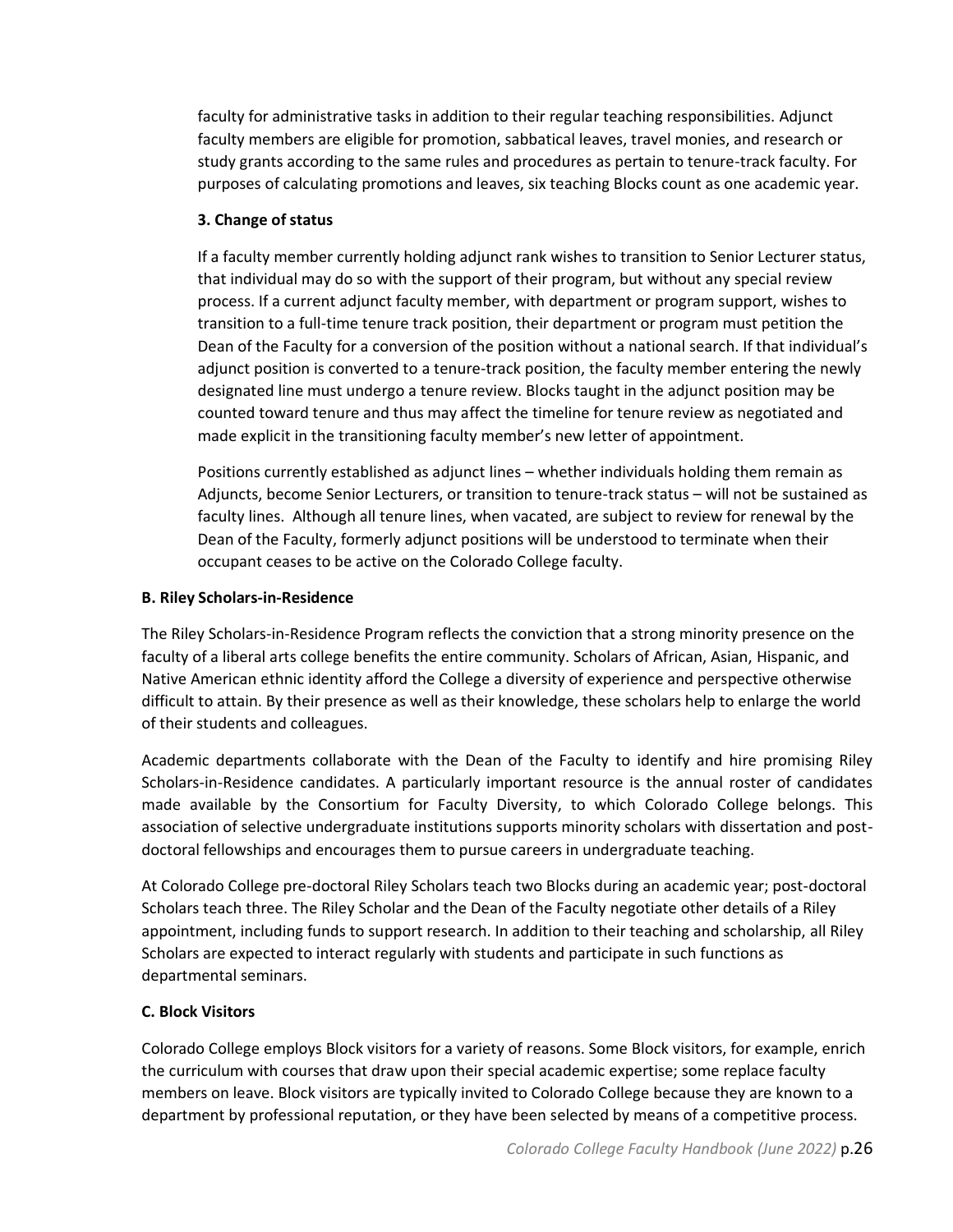In requesting approval of a Block visitor appointment, a department chair submits the candidate's curriculum vitae to the Office of the Dean of the Faculty. At the end of the Block visitor's course (or courses) the chair sends the Office of the Dean of the Faculty an assessment of their effectiveness as a teacher. Block visitors who hold a position at another academic institution are hired as a Visiting Professor at the corresponding faculty rank.

## <span id="page-26-0"></span>**D. Full-time Faculty Replacements**

In most circumstances, Colorado College allows departments or programs to replace faculty members who are away from the College on a year-long leave of absence. The Dean of the Faculty appoints (and reappoints) replacement faculty upon recommendation by the department chair. Replacement faculty members are normally hired as visiting professors at a rank appropriate to their education and experience or corresponding to their rank at another institution.

One-year appointments may be extended no more than three times; a visiting professor may thus teach at Colorado College for no more than four years.

## <span id="page-26-1"></span>**E. Lecturers**

Lecturer is a category of faculty appointments available to departments only in special circumstances. Lecturers are appointed and reappointed by the Dean of the Faculty, upon recommendation by a department or program. The Lecturer category consists of three subcategories in a department or program (Visiting Lecturer, Lecturer, and Senior Lecturer). Lecturers normally hold terminal degrees in the fields appropriate to their teaching (or eminence other than by academic distinction, for instance visiting artists or public servants). Faculty without such degrees are termed instructors according to common national practice.

Individuals whose principal role at the college is as faculty, if they do not hold tenure-track positions, are designated 'Lecturers' when they teach four or more blocks per year. These faculty may have administrative, service, and college governance responsibilities as described in their appointments. Every two years, in alignment with the department's regular biennial review process, the department chair or program director, in consultation with departmental colleagues, conducts an evaluation of a Lecturer and forwards it to the Dean of the Faculty. Every fourth year this review must include evaluations by current students and alumni who have taken courses from this individual and comments from departmental colleagues. For departmental lecturers, the department chair submits this fourth-year review file to the Dean of the Faculty, who may then extend the Lecturer's appointment for an additional two years. For lecturers in interdisciplinary programs, review will be conducted by the Dean of the Faculty in consultation with the program director and the tenured members of the program's advisory committee. In General Studies, review will be conducted by the Associate Dean of the Faculty.

Persons whose principal role at the college is as exempt staff are also designated as Lecturers if they hold appropriate terminal degrees and regularly offer courses (that is, teach two or more units within a consecutive two-year period) for Colorado College credit. Their positions bridge administrative and teaching responsibilities, and their appointment to a teaching role is by agreement among the relevant department or program, and the Dean of the Faculty, in consultation and agreement with those individuals and their immediate supervisors; discussion toward this appointment may be initiated by any of the interlocutors named here. Details may be included as appropriate in the staff Lecturer's annual faculty salary letter. Every two years, the teaching of a Lecturer in the College is reviewed by the relevant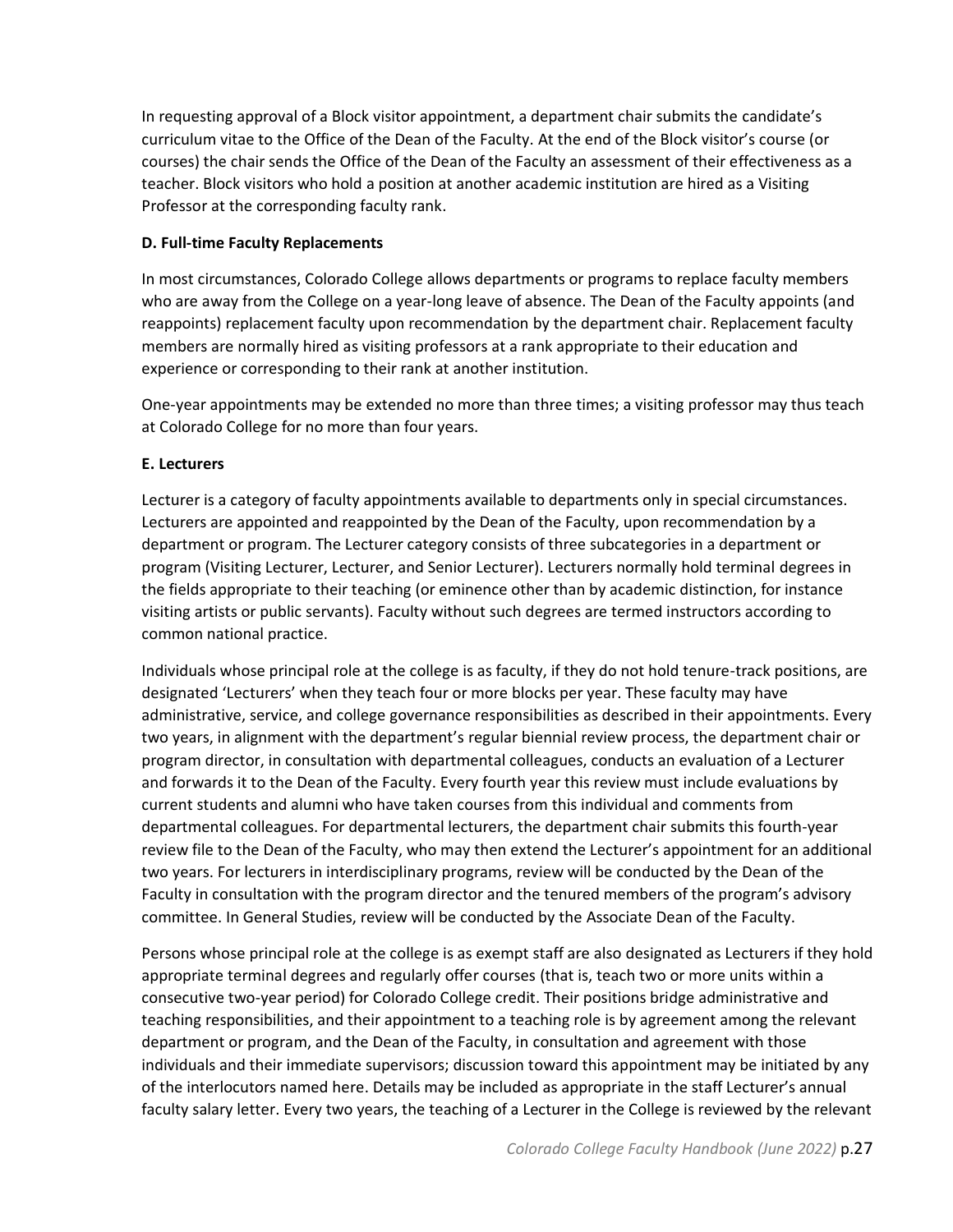academic department chair or program director, in consultation with the individual's supervisor in their exempt staff role, according to a process respectively appropriate for each individual holding this dual role and agreed upon by the relevant academic department or program, the staff Lecturer to be reviewed, and the Dean of the Faculty. Reappointment to Lecturer status is according to the outcome of this biennial review.

After six years or 24 blocks of teaching in a lecturer's position at the College in the case of an individual holding a faculty appointment, or 24 blocks of such teaching in the case of an individual holding an exempt staff appointment, a lecturer may apply to become a Senior Lecturer through a review process including evaluations by current students and alumni who have taken courses from the individual, letters from colleagues, reports of class visits from Colorado College colleagues, and, if the candidate so requests, comments from outside reviewers. Elements of this review are completed as for the tenure and promotion process for tenure-track faculty as outlined in Section VII.C.2 above; however, the review does not require a research statement, external letters evaluating scholarship, or evidence of scholarly achievement. These materials will be assessed by the candidate's department or program and the Personnel Council, then forwarded to the administration for decision and action. Although scholarly activity is an asset in such a review, research and publication are not required for the rank of Senior Lecturer. Teaching is the primary focus of review. Departmental and/or college-wide service will be considered.

Following a positive review, a Senior Lecturer whose primary role is teaching receives a six-year appointment and is evaluated every two years as part of the regular salary review cycle with their department or program, also becomes eligible to apply for sabbatical leave. Should exempt staff serving as lecturers receive Senior Lecturer status, the primacy of their administrative roles requires that they submit reports annually to their supervisors, who then contribute letters to Senior Lecturer evaluations every two years.

## <span id="page-27-0"></span>**F. Appointment Letters for Non-Tenure-Track Faculty**

All appointments and reappointments for full- and part-time non-tenure track faculty, including their specific terms and conditions, are made by letter signed for the College by the President or the Dean of the Faculty. Only such a letter may be relied on for the terms of any faculty member's appointment at the College.

Appointments of non-tenure-track faculty are for one year and may be renewed, but the College sends letters of reappointment only after tenure-track positions have been filled.

## <span id="page-27-1"></span>[Return to Part 2 Table of Contents](#page-8-0)

## <span id="page-27-2"></span>**X. FACULTY COMPENSATION AND BENEFITS**

## **A. Salary**

## **1. Determination of faculty salaries**

Each fall the Faculty Salary Committee (the faculty members on the Compensation Committee) issues a salary report to the faculty and the administration. The Committee bases its report on compensation data from other colleges and universities, the current report of the Colorado College chapter of the American Association of University Professors, and conversation with the Budget and Planning Subcommittee of the Faculty Executive Committee. The administration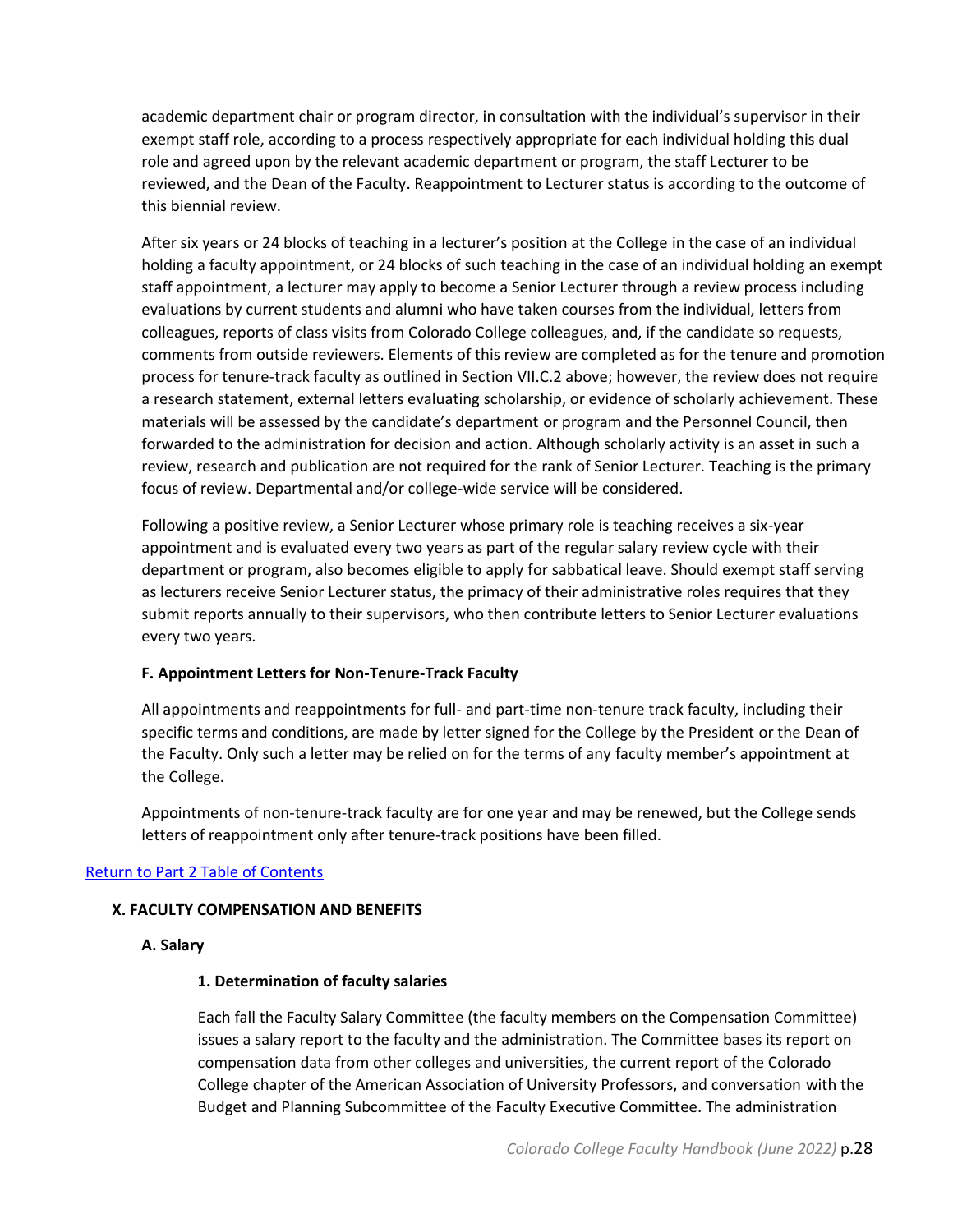takes the Salary Committee's data and recommendations into consideration each year in preparing the College budget. Each fall department chairs invite non-tenured members of their department to submit by semester's end a description of their professional accomplishments over the past year, using as guidelines the standards for scholarship, effective teaching and advising, department and College service, and professional and civic activities that are set forth in this Handbook. The chair shares the evaluation of performance with the faculty member and informs the Divisional Executive Committee of the performance and salary recommendations, and the Divisional Executive Committee submits its own recommendations to the Dean of the Faculty. The Dean of the Faculty bases their salary recommendations to the President on both departmental and Divisional Executive Committee evaluations. The annual salary letters to faculty specify the amounts allocated to each component in the salary model used in the calculation of the total salary for that year.

Tenured faculty members participate in salary reviews every other year.

## **2. Payment of faculty salaries**

Colorado College normally issues faculty paychecks eighteen times an academic year, on the business day closest to the 15th and the last day of the month. Faculty members who choose the alternative of being paid twenty-four times a calendar year must so inform the College Payroll Office before the start of the academic year. They must also inform the Payroll Office if they prefer electronic deposit.

The College makes salary advances only in situations of extreme emergency, and any request for a salary advance must be approved by the Senior Vice President / Chief Financial Officer Chief Operating Officer.

## **3. Deductions from faculty salaries**

The Payroll Office deducts from all faculty salaries state and federal income taxes, Social Security payments, mandatory contributions to the College's defined contribution retirement plan (TIAA), long-term disability insurance premiums, and Emeriti Retirement Health Solutions contributions. Faculty members may elect to pay for additional benefits through payroll deduction (see below E. Elective Benefits). Faculty members can also choose to make certain charitable donations through payroll deduction (for example, to United Way, Community Health Charities, or Community Shares or to Colorado College programs such as KRCC, the Annual Giving Fund, or Financial Aid).

## <span id="page-28-0"></span>[Return to Part 2 Table of Contents](#page-8-0)

## **B. Non-Salary Employment Benefits**

Colorado College provides certain statutory benefits to all its employees, faculty and staff, in compliance with applicable regulations for Social Security, Medicare, Workers' Compensation and Unemployment Insurance.

Mandatory faculty benefit programs, requiring participation as a condition of employment, include the College's Defined Contribution Retirement Plan, long-term disability insurance, and Emeriti Retirement Health Solutions.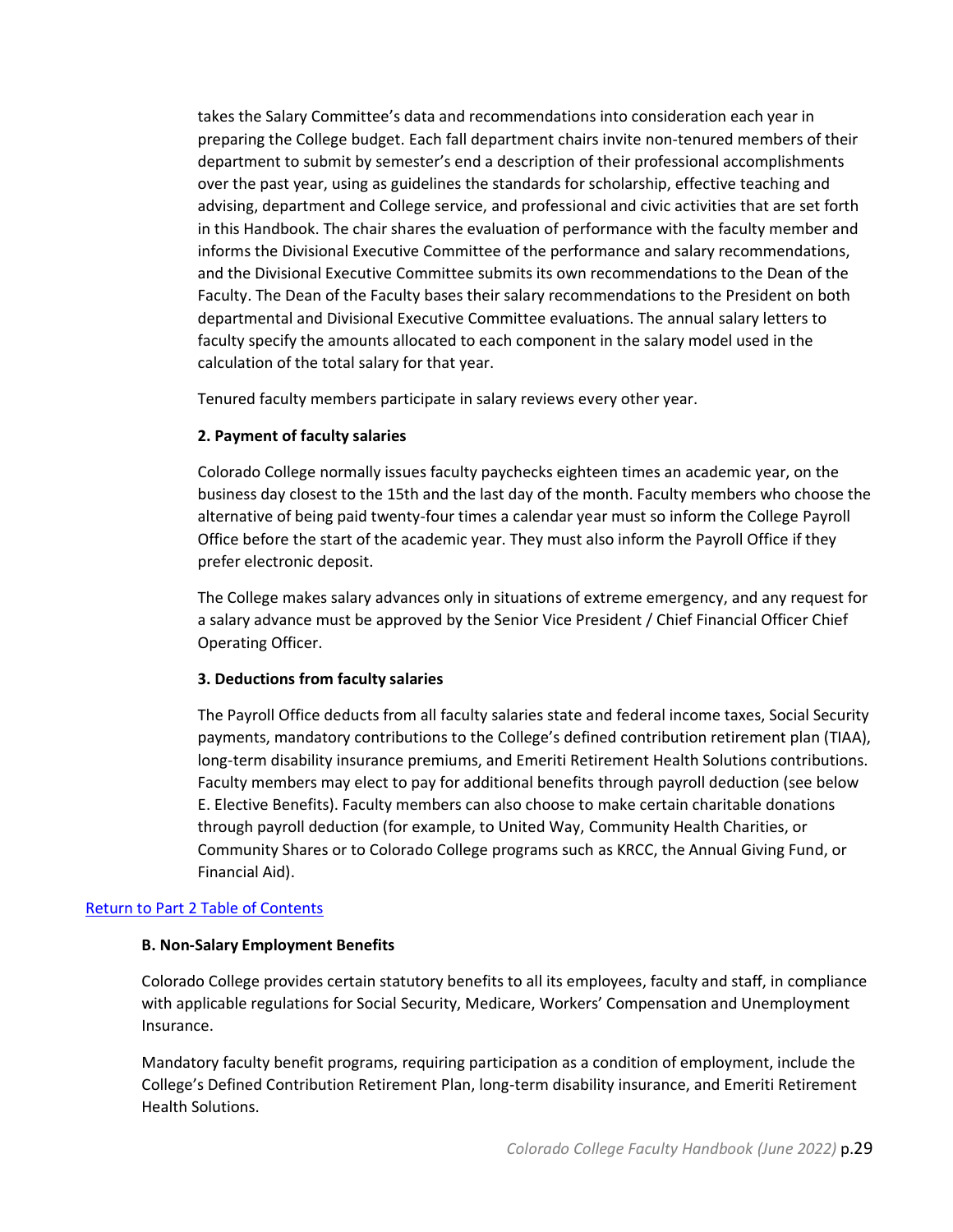Voluntary benefit programs available to faculty members include group life, medical, and dental insurance and the supplemental retirement plan offered through the College.

Faculty members are encouraged to become familiar with the benefits offered by these various programs as well as their eligibility requirements. Additional information is available from the Human Resources Office.

## <span id="page-29-0"></span>**C. Educational Assistance Benefits**

Colorado College offers full-time faculty members and their eligible dependents three educational assistance programs: tuition remission at Colorado College; tuition exchange with any participating member of the Associated Colleges of the Midwest; and partial tuition payment at other colleges or universities. For faculty members only, the College offers tuition assistance at other institutions.

Additional information about these benefits, as well as eligibility requirements, is available from the Human Resources Office.

## <span id="page-29-1"></span>**D. Support for Faculty Scholarship and Research**

The College provides various kinds of support for faculty research and development. Details are available at the [webpage of the Office of the Dean of the Faculty.](https://www.coloradocollege.edu/offices/dean-faculty/faculty/grants)

## <span id="page-29-2"></span>**E. Life Insurance Benefit**

If a tenure-track faculty member, an adjunct faculty member, or a Riley Scholar-in-Residence dies while employed by the College or while on authorized unpaid leave, the named beneficiary or the estate of the deceased receives a life insurance benefit equal to 1.5 times the base annual salary of the decedent (to the policy maximum). In the event of death resulting from an accident, the surviving spouse or the estate receives, in addition, an Accidental Death and Dismemberment benefit equal to 1.5 times the base annual salary of the decedent (to the policy maximum). The surviving spouse or estate of a participant in the Early Retirement program receives a life insurance benefit based on their Early Retirement Compensation.

## <span id="page-29-3"></span>[Return to Part 2 Table of Contents](#page-8-0)

## **XI. EMPLOYMENT OUTSIDE THE COLLEGE**

The primary professional responsibility of full-time faculty members is to fulfill the educational mission of Colorado College by means of effective teaching, productive scholarship, and service to the College community. No outside employment may be allowed to distract a faculty member from these obligations.

A faculty member who plans to engage in remunerative work outside the College during the academic year must inform the department chair and the Dean of the Faculty of the nature and duration of the outside employment and obtain their prior written approval. Such employment should contribute to the faculty member's professional development and, when possible, enhance the public reputation of the College. The College expects all full-time faculty members, including those who work outside the College, to fulfill all normal faculty responsibilities throughout the academic year.

A faculty member who intends to make use of College resources (for example, staff or student assistants, a College laboratory, certain resources of the library) in their outside employment must obtain from the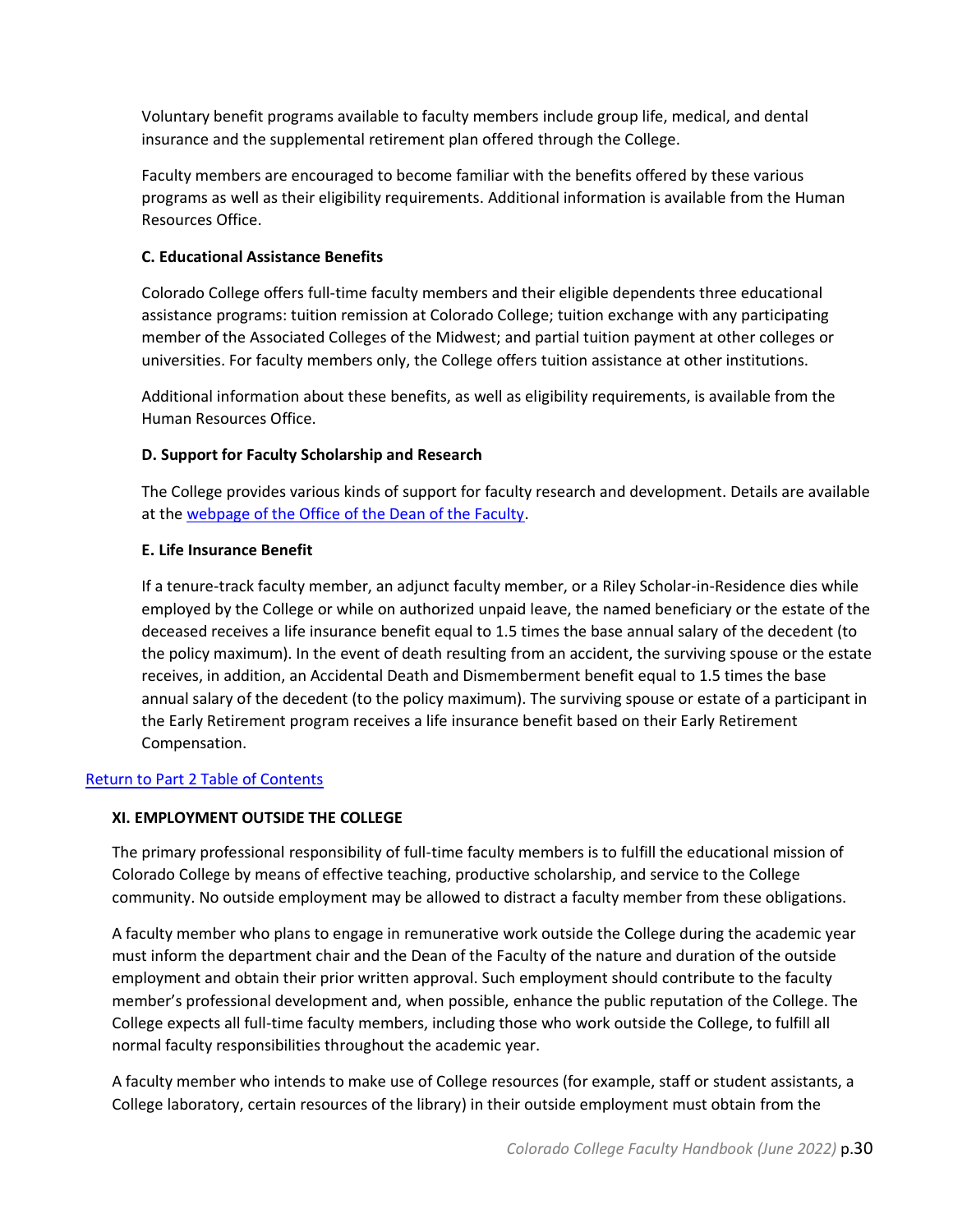College a written statement of agreement that acknowledges the College's right to proper compensation under the laws of the State of Colorado that govern the operation of non-profit institutions.

#### <span id="page-30-0"></span>[Return to Part 2 Table of Contents](#page-8-0)

#### <span id="page-30-1"></span>**XII. FACULTY LEAVES**

#### **A. Sabbatical Leaves**

#### **1. Purpose**

The sabbatical leave policy of Colorado College is designed to benefit both individual faculty members and the College. By providing opportunity for professional growth and intellectual enrichment not ordinarily possible under the demands of regular College responsibilities, sabbatical leaves enable faculty members to become better scholars and teachers and more effective members of the College community.

#### **2. Eligibility and requirements**

All tenure-track and adjunct faculty members are eligible to apply every sixth year for a sabbatical leave to be taken in the seventh year since the previous sabbatical leave (or, initially, since beginning employment at Colorado College). Faculty may choose full-year or half-year sabbatical leaves—an eight- Block leave at five-ninths salary or a four-Block leave at full salary. In addition to their initial seventh- year sabbatical leave, untenured faculty members are also eligible for a four-Block sabbatical in the year following a positive third-year review. For adjunct faculty, six teaching Blocks count as one academic year of full-time service.

Colorado College regards sabbatical leaves as a valuable benefit but not an assured entitlement. Accordingly, sabbatical applications must make a convincing case that, if granted, the leave would contribute to the goals of the sabbatical policy. After consulting with the department chair, a faculty member desiring a sabbatical leave submits to the Dean of the Faculty, in early fall preceding the year the leave would be taken, an application letter that describes the proposed sabbatical project(s) and explains how the leave could be expected to make them a more productive scholar or a more effective teacher. The faculty member's chair also sends the Dean of the Faculty an assessment of the proposed leave's likely contribution to the applicant's professional development and its impact on departmental staffing needs. Sabbatical projects may vary considerably in their aim and emphasis—from study, research, writing, or artistic creation to reading about pedagogy and devising new courses to travel, reflection, and personal renewal. Untenured faculty members are strongly urged to consider the diagnostic results of their third- year review as they plan their sabbatical leave.

The Dean of the Faculty forwards all sabbatical applications to the Faculty Research and Development Board, on which they serve. The Board evaluates the merits of each sabbatical proposal, considers the likely impact of leaves on individual departments and the College, and alerts the Dean of the Faculty of any compelling reasons for denial or delay.

Faculty members who delay a sabbatical leave by a year, whether at their request for the purpose of professional development or at the request of the College, are not penalized by losing a year in the sabbatical cycle.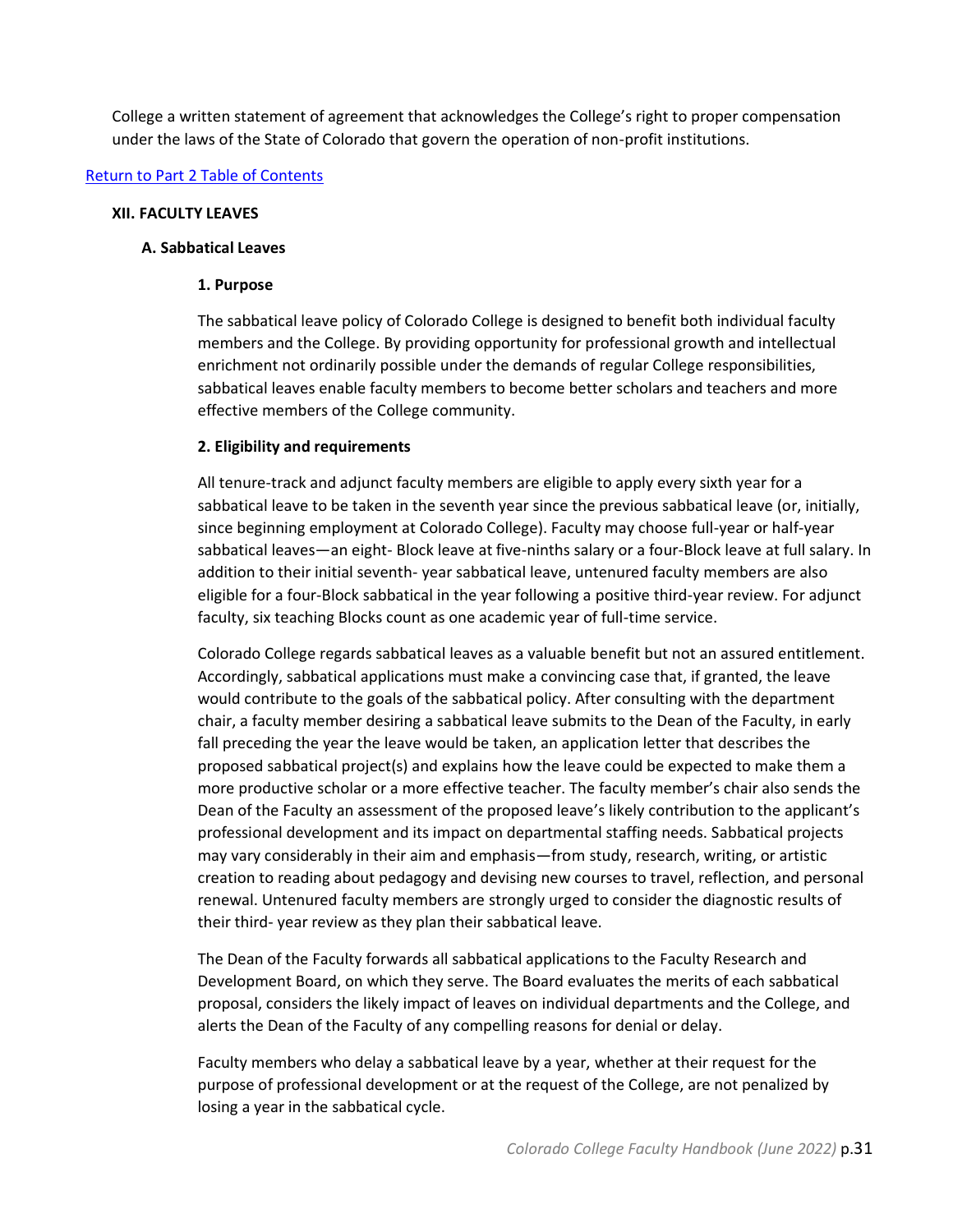In general, the College does not pay travel expenses to anyone on sabbatical leave or to any part- time faculty member (except adjunct faculty when they are not on leave). If funds are available in the latter part of an academic year, the Dean of the Faculty may approve additional trips for faculty members.

Sabbatical leaves are usually taken within a single academic year, and faculty members are normally obligated to return to Colorado College for at least one year following a sabbatical.

#### <span id="page-31-0"></span>[Return to Part 2 Table of Contents](#page-8-0)

#### **B. Appointments to Positions with Associated Colleges of the Midwest**

After consulting with their department chair and obtaining the approval of the Dean of the Faculty, Colorado College faculty members may apply for the position of director of off-campus study programs offered by the Associated Colleges of the Midwest. The term of appointment is usually one semester. For purposes of determining eligibility for benefits such as tenure and sabbatical leaves, the College makes no distinction between on-campus service and ACM appointments. ACM pays program directors' salary and expenses. Colorado College pays the salary of any faculty replacement required by a program director's absence from campus.

## <span id="page-31-1"></span>[Return to Part 2 Table of Contents](#page-8-0)

#### **C. Unpaid Non-Medical Leaves**

In order to accommodate individual needs that its sabbatical program is not designed to meet, Colorado College allows faculty members to apply for unpaid leaves that can range in length from a single Block to two years. An unpaid leave may be arranged through consultation with the department concerned and with the Dean of the Faculty as detailed below.

With the exception of leaves of absences to be funded by external grants, applications for planned unpaid leaves are due in the Dean of the Faculty's Office early in the fall of the academic year preceding the year in which the leave is to be taken. Applications must be accompanied by a statement from the department chair that describes the effect of the leave on the department and provides the chair's judgment regarding the need for a replacement.

In the event the leave of absence will be funded by an external grant, the faculty member discusses the opportunity and the notification timeline with their department chair in advance of grant submission. As part of the internal approval process for external research grants, the department chair will provide the Dean of the Faculty with a statement that describes the effect of the potential leave on the department and the chair's anticipated plan of action once funding is announced, and that outlines whether augmented funding will be needed to secure a year-long visitor on a short timetable. Once notification of external funding has been announced, the chair submits an updated statement to the Dean of the Faculty's Office, and if needed, a request for a one-year visitor, within three weeks. One-year visitor appointments are not guaranteed.

If a faculty member takes an unpaid non-medical leave of absence for a portion of the academic year, their academic year salary will be adjusted. The total number of days in the appointment period (inclusive of all weekends, holidays, Winter Break, Half Block, etc.) minus the total number of days that the faculty member will be on the leave gives the total number of days the faculty member is working for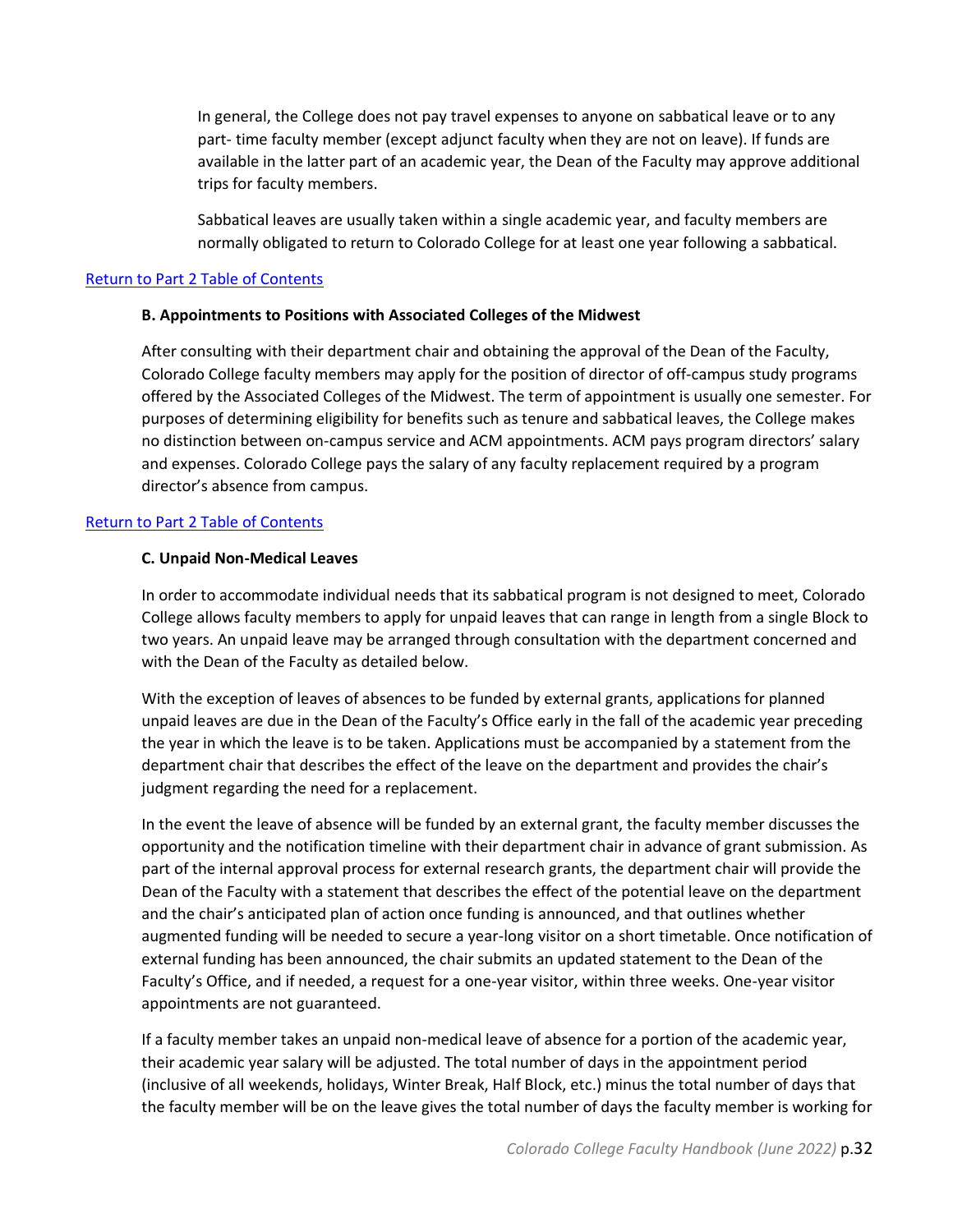Colorado College. The total number of days working for Colorado College divided by the total number of days in the appointment period gives the fraction of salary paid for that academic year.

Faculty members on unpaid leaves of absence for scholarly purposes will receive support from the College for certain fringe benefits for up to one year. A leave for scholarly purposes is one that permits the faculty member to grow intellectually with the purpose of bringing those new experiences back to enhance their teaching, research or service at Colorado College. The Dean of the Faculty in consultation with the appropriate divisional executive committee will determine if a proposed leave meets these criteria.

Faculty on unpaid leaves for scholarly purposes are expected to return to the college for at least one full academic year after such a leave concludes. It is expected that such leaves will happen rarely over the course of any particular faculty member's career at the College.

During unpaid leaves of absences for scholarly purposes the faculty member may be paid a nonbenefitted stipend from another entity. During such leaves the College will continue to pay its portion of the employee and their family's medical coverage premium for up to one year. In addition, the College will continue to pay its portion of the employee's, but not the family's, dental coverage for up to one year. Faculty may use COBRA to pay for their usual Dental and Vision benefits. Existing balances in a Flexible Spending Account may be used. Faculty may elect to fully fund a Flexible Spending Account before their leave begins. Although a faculty member may make retirement contributions to individual after-tax retirement vehicles directly with TIAA, the College will make no contribution on their behalf to the faculty member's 403b retirement plan or Emeriti plan F. Tuition assistance benefits will continue for the remainder of a semester that had been approved.

Faculty on unpaid leaves of absence for other than scholarly purposes are responsible for making their own arrangements for continuing fringe benefit coverage and ordinarily will be expected to pay the full cost of such coverage. In the absence of special arrangements, Colorado College insurance benefits will terminate at the beginning of the leave, or at the end of the first month of leave, if paid through a monthly premium.

For detailed information on how each fringe benefit offered by the College is affected by an unpaid leave of absence, please consult Human Resources.

Full-year unpaid leaves may count toward eligibility for tenure or sabbatical leave only with the Dean of the Faculty's prior approval. Such approval requires evidence that the requested leave would benefit the College by enhancing the faculty member's professional development.

If untenured faculty receive a full-year leave (paid or unpaid) or a half-year leave (paid or unpaid) in addition to a paid post-third-year review sabbatical, the tenure clock pauses for one year unless that individual petitions the Dean of the Faculty that the clock not be paused. Untenured faculty will not be disadvantaged by such non-standard leaves in the tenure review.

In all cases, faculty who take an unpaid non-medical leave of absence will be eligible to receive cost-ofliving and merit increases in their base salary, if such increases are supported by the salary model and if, upon review, an increase to the faculty member's salary is recommended.

## <span id="page-32-0"></span>[Return to Part 2 Table of Contents](#page-8-0)

#### **D. Medical Leaves**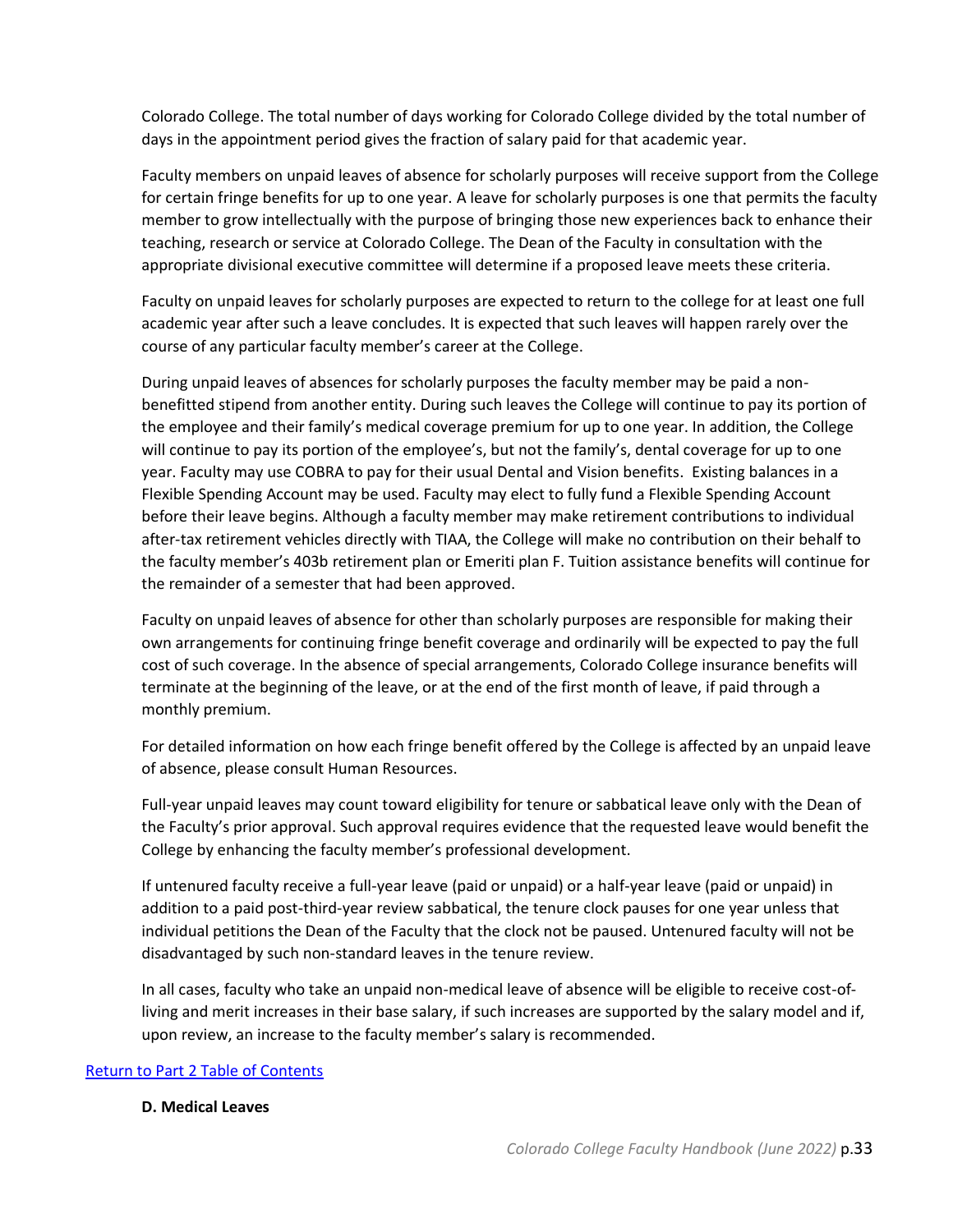#### **1. Paid medical leaves**

On a case-by-case basis, the College provides full-time and adjunct faculty members leaves of absence necessitated by health problems. The College requires a physician's certification of the injury or illness that is the basis of the faculty member's request for a leave. The College may ask for a second opinion, at its expense, from a physician of its choosing and may periodically evaluate the faculty member's situation.

After consulting with the department chair, the Dean of the Faculty may approve the continuation of the faculty member's salary for a period not to exceed 180 calendar days for fulltime faculty, the number of days pro-rated for adjunct faculty.

The College grants maternity leaves to full-time faculty on the same conditions as those that apply to leaves for illness or injury. A maternity leave during the academic year is normally for two Blocks and begins with the Block in which delivery is expected.

Paid medical leaves are counted toward the twelve weeks of unpaid leave provided under the Family Medical Leave Act.

#### **2. Unpaid medical leaves**

Under provisions of the Family Medical Leave Act, the College provides unpaid leaves of absence to full-time faculty who have been employed at the College for at least one academic year. Legitimate grounds for such leaves include medical or family exigencies—for example, a faculty member's illness, injury, or pregnancy; childbirth and the care of a newborn; caring for a spouse, parent or child with unusual needs. A leave request occasioned by injury or illness must be supported by a physician's certification, and the College may request a second opinion, at its expense, from a physician of its choosing. A faculty member who has been granted a paid medical leave is eligible for an unpaid leave only after the termination of the paid leave. Unpaid medical leaves are limited to one per calendar year and may not exceed a period of twelve weeks. A paid leave counts toward the twelve weeks of unpaid leave provided under provisions of the Family Medical Leave Act.

Normal benefits continue for faculty members on unpaid medical leave, but benefit costs that are calculated as a percentage of salary (for example, FICA and contributions to the Defined Contribution Retirement Plan) will not be the same.

#### <span id="page-33-0"></span>[Return to Part 2 Table of Contents](#page-8-0)

#### **E. Parental Leaves**

Colorado College's Parental Leave policy provides a full-time faculty member time away from normal College responsibilities in order to care for and bond with their newborn or newly- adopted child. The paid leave provided by the College is taken concurrently with the first eight weeks of the twelve- week parental leave guaranteed by the Family Medical Leave Act. Faculty members who anticipate taking parental leave should discuss their plans with their department chair, submit any necessary documentation to the Human Resources Office, and request the Dean of the Faculty's approval of the leave. Someone who wishes to take parental leave as a domestic partner must file an Affidavit of Domestic Partnership with the Human Resources Office.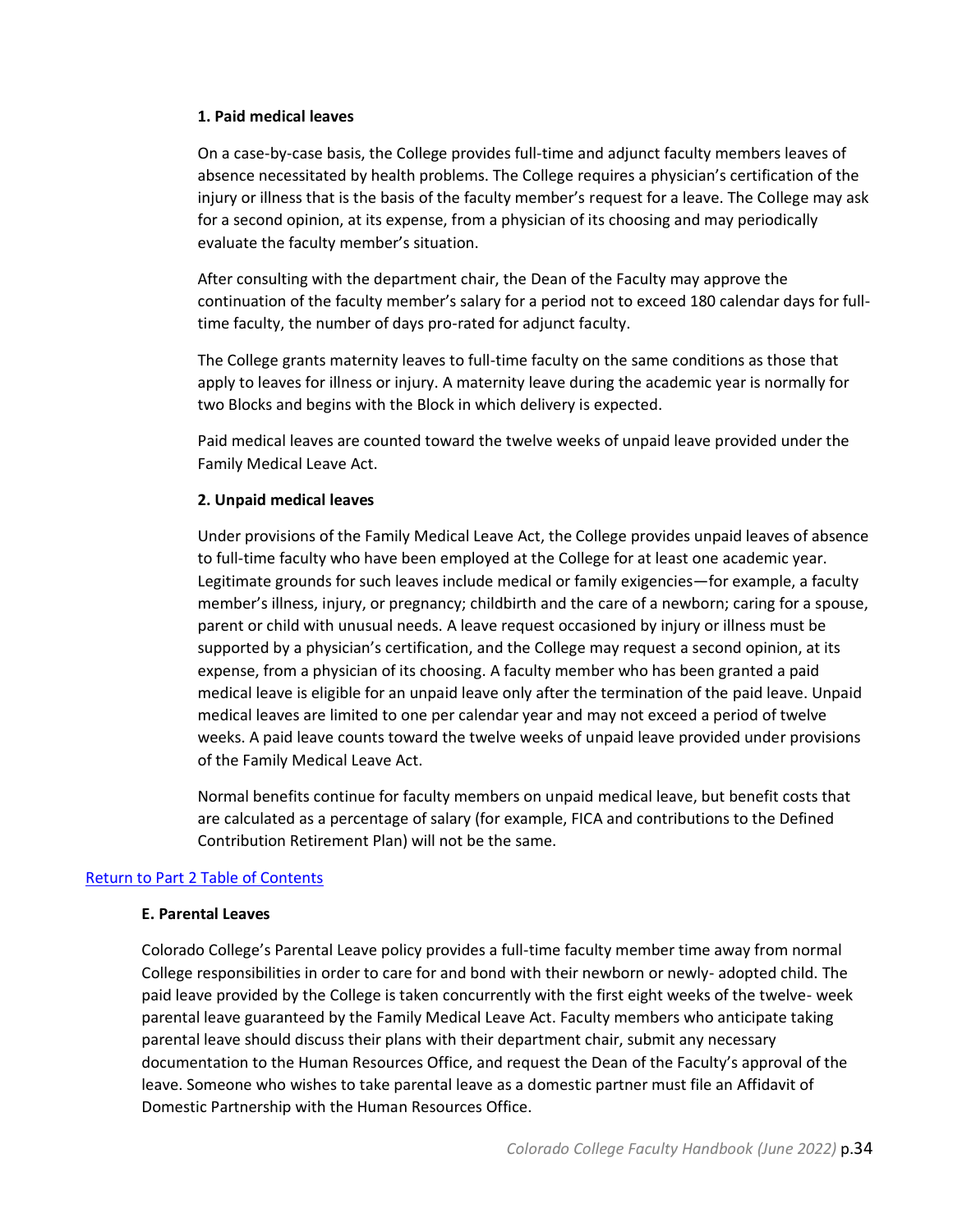Additional information regarding parental leaves is available from the Human Resources Office.

## <span id="page-34-0"></span>**F. Replacements for Faculty Members on Leave**

When possible, the College provides replacements for faculty members on leave. The chief purpose of the College's practice of leave replacement is to ensure the continuing quality of the academic program and, above all, to provide staffing for courses required for departmental majors.

## <span id="page-34-1"></span>**G. Salary and Benefits During Leaves**

Salary and benefits continue during sabbatical leaves, but benefit costs that are calculated as a percentage of base salary will differ from the faculty member's normal costs according to sabbatical compensation (that is, either full pay or five-ninths pay).

Faculty members on a full-year sabbatical may accept employment outside the College for the equivalent of one-half the leave; but if they are employed and receive benefits elsewhere during the leave, during that time they will not receive similar benefits from the College.

The spirit of the sabbatical program requires that faculty members on half-year sabbatical leave not be employed elsewhere and not receive any non-College salary or other compensation. Faculty members planning an unpaid leave may consult with the Human Resources Office regarding benefits for which they are eligible. Faculty members on unpaid leave are responsible for making arrangements with the Human Resources Office to pay for their benefit programs.

A faculty member who desires a change in salary payment because of a planned leave must make the necessary arrangements with the Office of Human Resources at least thirty days before the leave is to begin. The College expects faculty members on leave to keep the Office of Human Resources, the Dean of the Faculty's Office, and the College mail service informed of any forwarding address or other new contact information.

For more detailed current information regarding benefits during leaves, contact the Human Resources Office.

## <span id="page-34-2"></span>[Return to Part 2 Table of Contents](#page-8-0)

## <span id="page-34-3"></span>**XIII. TERMINATION OF EMPLOYMENT**

## **A. Resignation**

A faculty member who wishes to resign a Colorado College appointment should submit a letter of resignation to the Dean of the Faculty by April 1 of the academic year at the end of which the resignation is to become effective (normally the date of Commencement). A letter of resignation can be withdrawn only upon the recommendation of the Dean of the Faculty and the written approval of the President.

## <span id="page-34-4"></span>**B. Retirement**

A faculty member who plans to retire from Colorado College should so inform the department chair and the Dean of the Faculty, in writing, at least one year prior to the effective retirement date.

Upon retirement from Colorado College, all faculty members (tenure-track, adjunct, lecturer) with at least ten years of service to the college will be recommended to the Board of Trustees for emeritus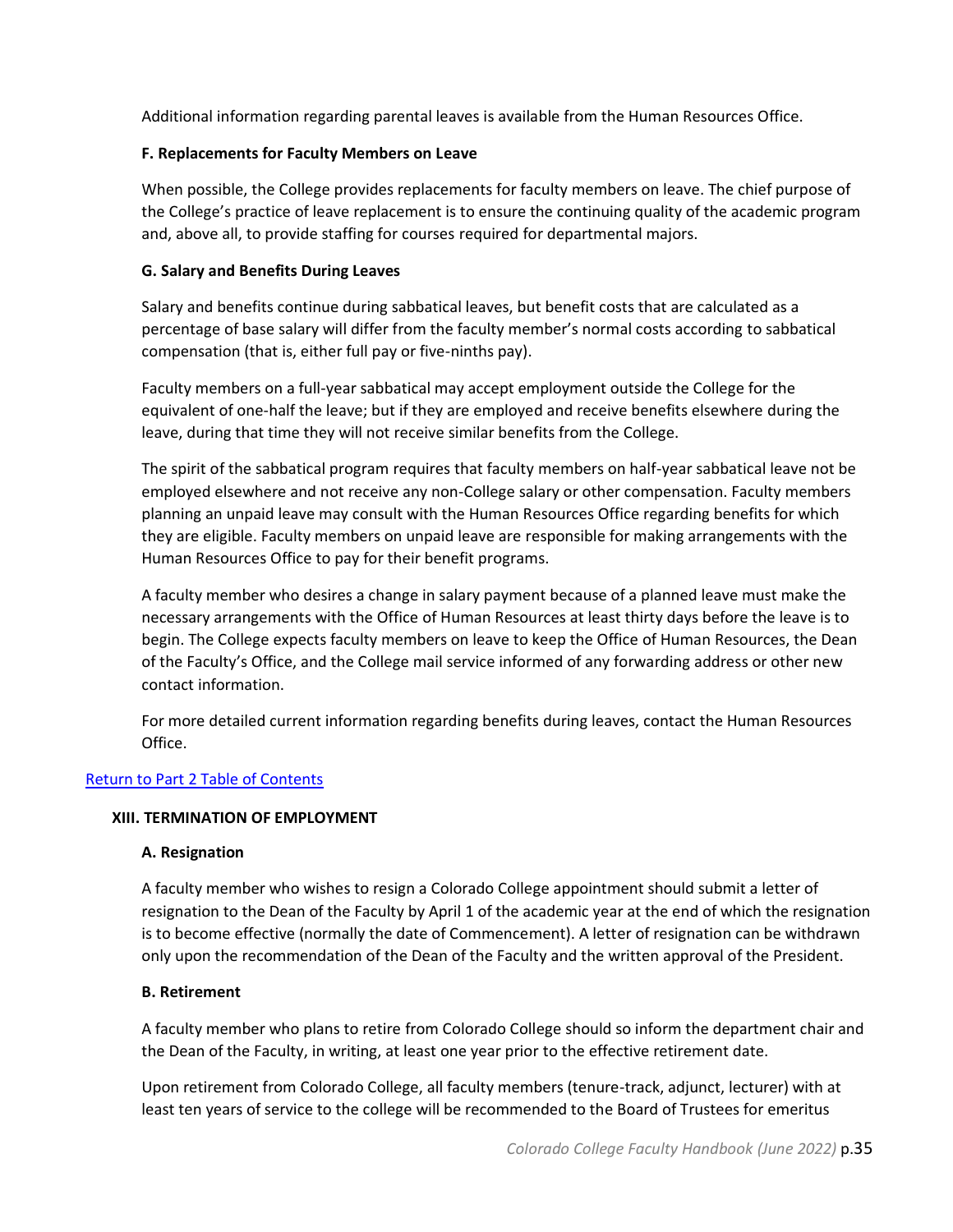status.

Faculty members who retire from Colorado College at age 60 with 5 full- or part-time years of service or age 55 with 10 full- or part-time years of service and who are not participants in the College's Early Retirement program are eligible for retirement benefits that include medical, dental, vision, and longterm care insurance—although the manner of paying for these benefit programs changes. Retirees enrolled in Medicare may participate in the Emeriti Retirement Health Plan. The College provides a \$5,000 life insurance policy for every retiree.

Retired faculty members continue to have many of the privileges that they enjoyed during their teaching career. Among these privileges are the use of Tutt Library and Gold Card privileges including access to the Adam F. Press Fitness Center, the Lunch Club (maximum of 1 guest), free admittance to the Fine Arts Center, a College email account, tuition benefits, and concerts and lectures at the College. Retirees may also attend faculty meetings, but they cannot vote. Although they no longer have a role in departmental decisions regarding curriculum, pedagogy, resource allocation, and faculty or staff hiring, retired faculty may teach at the College on a Block-by-Block basis (at Block visitor rates). Retired faculty do not ordinarily serve on college committees, but may serve on the Compensation Committee.

Further details about benefits for retirees are available from the Human Resources Office.

## <span id="page-35-0"></span>[Return to Part 2 Table of Contents](#page-8-0)

## **C. Early Retirement**

Colorado College offers tenure-track and adjunct faculty members two other options for retirement between ages 59.5 and 70—Full Early Retirement and Phased Early Retirement. The benefit period is three years if the early retiree is between the ages of 59.5 and 67, two years at age 68, and one year at age 69. After the change of status from regular tenure-track faculty to early retiree, a participant in the program may not return to full-time teaching at Colorado College. A faculty member relinquishes tenure irrevocably upon entering Full Early Retirement and upon completing Phased Early Retirement.

Compensation for any teaching after a retiree has completed Full Early Retirement or Phased Early Retirement will be at Block-visitor rates.

## **Eligibility and approval**

Any full-time or adjunct faculty member who has completed at least 20 years of service at Colorado College by the end of an academic year and who will be 59.5 years old by August 31 of that year may submit a written application for Early Retirement to the Dean of the Faculty. The application must be received in the Dean of the Faculty's Office by September 30 of the academic year preceding the year that early retirement would begin. The Dean of the Faculty forwards the application and their recommendation to the President. The President must approve all requests to enter the Early Retirement program.

The President may deny a request for Early Retirement for any of several reasons: their approval would jeopardize the goals of a College program or academic department; the College would likely be unable to replace the prospective early retiree with a similarly qualified person at an appropriate compensation level; approval would make it more difficult for the College to meet its financial, legal, or other contractual obligations; approval would entail the risk of negatively affecting audit, accreditation, or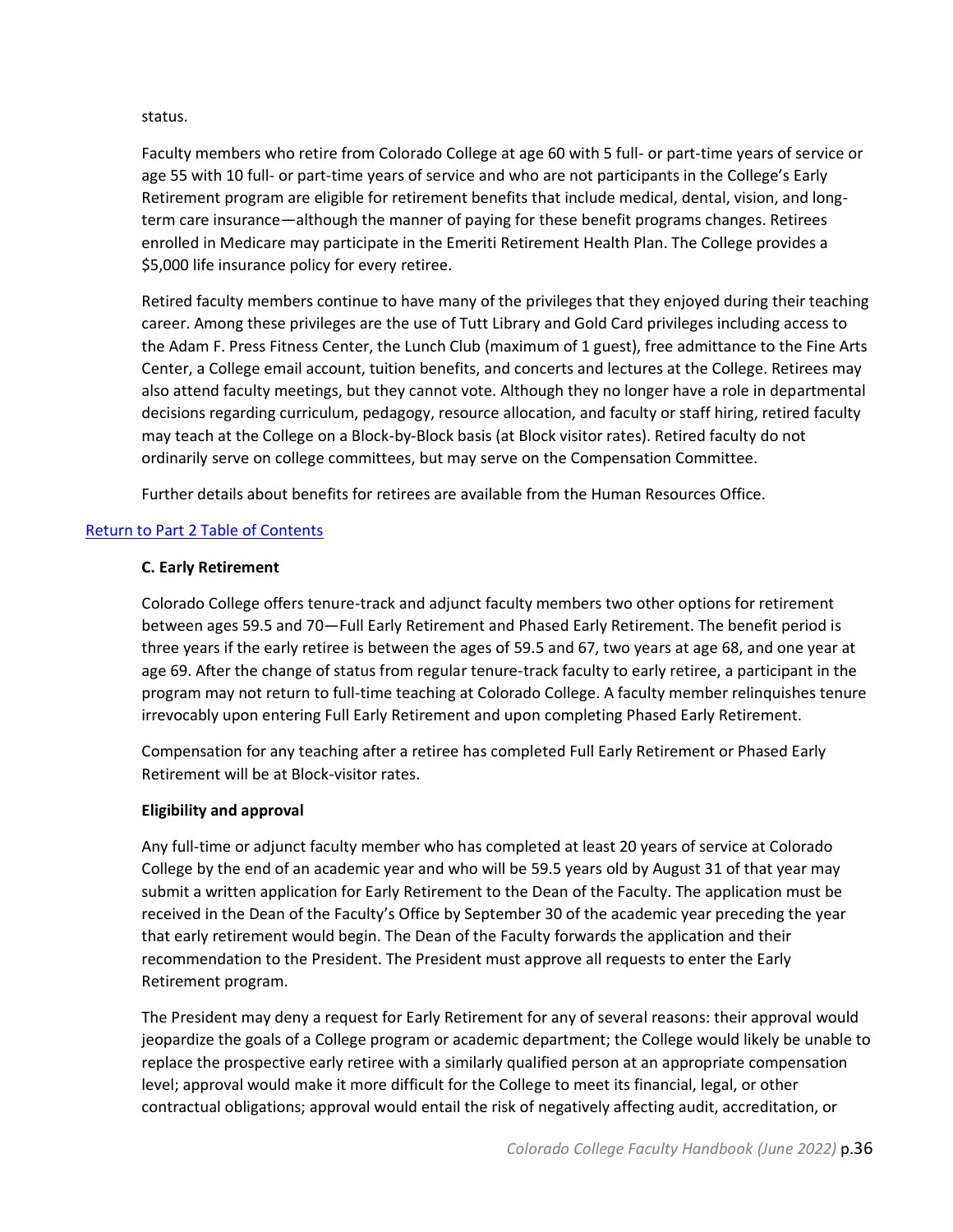#### other reviews.

If the President is unable to approve all applications for Early Retirement in a given year, they will normally give priority to applicants who are oldest, those with the most years of service to Colorado College, and those whose request was earlier denied. A person whose application for Full Early Retirement is not approved by the President may decide to continue as a full-time faculty member the following year or may apply to participate in Phased Early Retirement the following year. In either case, in the following year the faculty member may reapply for Full Early Retirement. In no case, however, may the Early Retirement benefit period—that is, the total time in Full Early Retirement only or in Phased Early Retirement only or in a combination of Phased Early Retirement and Full Early Retirement—exceed three years.

## **1. Full Early Retirement compensation and benefits**

Full Early Retirement participants receive Early Retirement Compensation equal to 50% of what their salary would have been had they continued as regular tenure-track faculty. Any adjustments for inflation are included in subsequent salary calculations. The College makes normal-rate contributions to the faculty member's Defined Contribution Retirement Plan (TIAA) on the basis of their Early Retirement Compensation, and participants remain eligible to contribute to supplemental tax-deferred retirement plans offered by the College through TIAA.

Full Early Retirement participants receive the same medical insurance coverage provided regular faculty and staff, and the College continues to pay the same percentage of insurance premiums. College and employee contributions to the Emeriti Program also continue. The long-term disability benefit is not available to Full Early Retirement participants; but other benefits funded by voluntary contributions, including group optional life insurance, continue to be available. If a faculty member dies while a Full Early Retirement participant, the College's life insurance benefit is 1.5 times the decedent's Early Retirement Compensation.

Full Early Retirement participants may not teach at Colorado College except in emergency situations and by agreement with the department, the Dean of the Faculty and the President. Compensation for teaching under such circumstances is at Block-visitor rates.

Early Retirement Compensation for Full Early Retirement adjunct faculty is based upon the average number of courses taught during the five years prior to beginning participation in the program. Fringe benefits previously available continue. The academic department or program of a Full Early Retirement participant may submit a written application for a full-time replacement to the Dean of the Faculty. Any replacement is at the discretion of the Dean of the Faculty.

## **2. Phased Early Retirement responsibilities and benefits**

Phased Early Retirement participants teach half time (three Blocks per academic year) and are expected to continue to fulfill all normal faculty responsibilities. They receive Early Retirement Compensation equal to 70% of what their salary would have been had they continued as regular tenure-track faculty. Participants remain eligible for all the benefits available to regular faculty members except sabbatical leaves and long-term disability insurance. If a faculty member dies while a Phased Early Retirement participant, the College's life insurance benefit is 1.5 times the decedent's Early Retirement Compensation.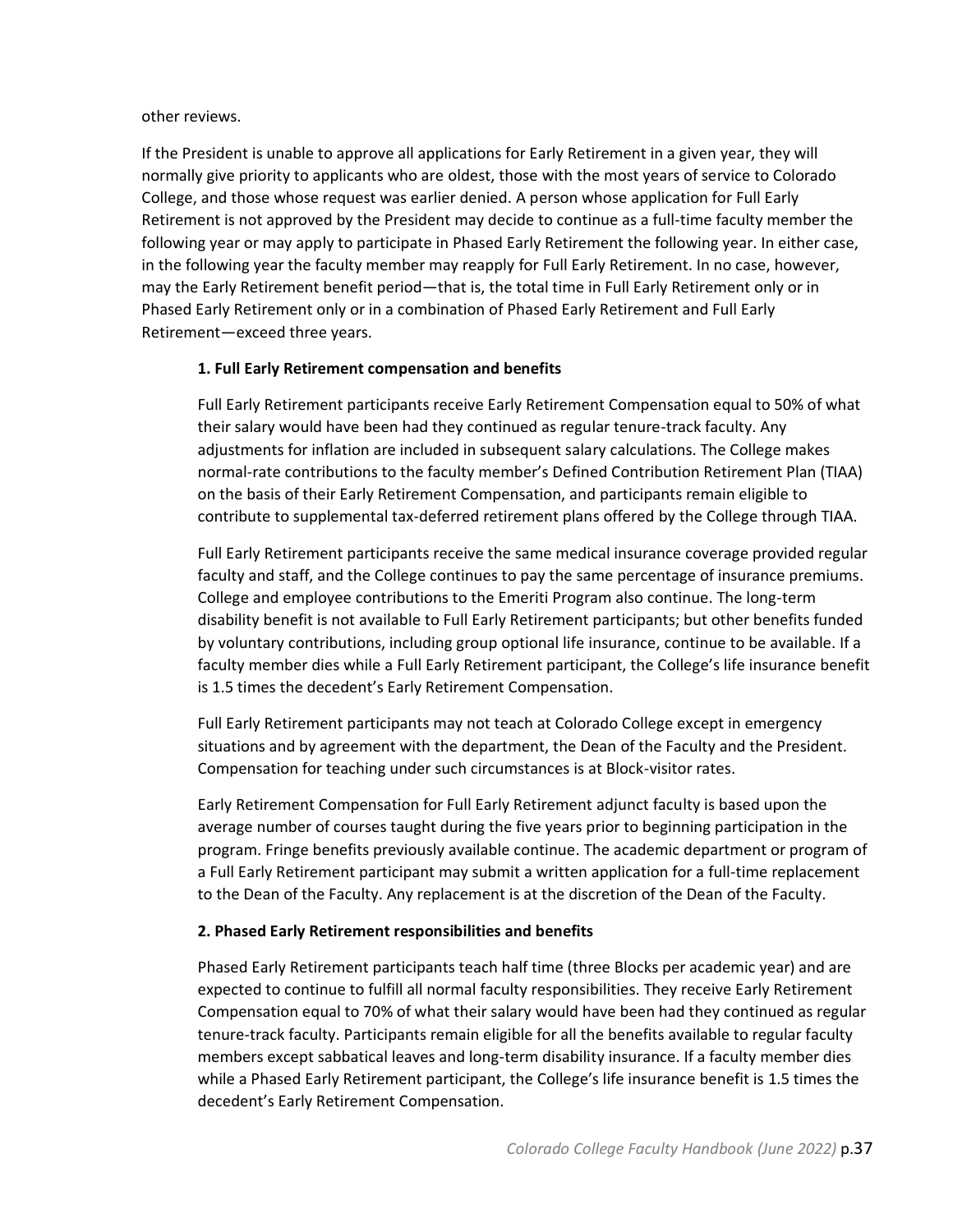The Dean of the Faculty may authorize part-time replacements for Phased Early Retirement participants to the extent that in a given year replacements can be funded by the difference between the salaries and benefits of Phased Early Retirement faculty and the salaries and benefits these persons would have earned had they remained regular faculty members.

A faculty member who initially chooses the Phased Early Retirement option may subsequently apply for Full Early Retirement, but the total time that anyone participates in the College's Early Retirement program may not exceed three years. After becoming a participant in Early Retirement, a faculty member may not withdraw from the program.

#### **3. Review of the Early Retirement program**

The Early Retirement program is subject to periodic review by the Board of Trustees and may be amended or revoked at the Board's discretion, provided that revocation or amendment does not affect current participants.

#### <span id="page-37-0"></span>[Return to Part 2 Table of Contents](#page-8-0)

#### **D. Dismissal and Procedures for Appeal**

#### **1. Dismissal prior to the tenure decision**

On the basis of a negative third-year review, the Dean of the Faculty may offer a faculty member a terminal appointment prior to the tenure decision. Independently of the third-year review, and after consulting with the Faculty Executive Committee, the Dean of the Faculty also may decide that an untenured faculty member's professional incompetence, neglect of College responsibilities, serious violation of College policies, flagrantly immoral conduct, or illegal conduct that brings the College in disrepute is sufficient cause not to renew an appointment. In either case, the faculty member has the right to petition the President to override the Dean of the Faculty's decision. Petition to the President must be made, in writing, no more than fourteen days after the faculty member has received written notice of the Dean of the Faculty's intention to offer a terminal appointment.

#### **2. Denial of tenure**

A faculty member informed of the Dean of the Faculty's decision to recommend a denial of tenure has the right to appeal that negative recommendation. To initiate the appeal process the faculty member must contact the President in writing, no more than fourteen days (excluding Winter Break) after the faculty member has been notified of the Dean of the Faculty's recommendation. At this time, the candidate may indicate if they object to any member(s) of the Appeals Board serving on their panel. The President will then select a three-person appeal panel from the 12-member Faculty Appeals Board. Any objections will be taken into consideration in the selection of the panel, but removal of any member cannot be assured, because a number of factors must be considered, such as conflicts of interest and previous participation in the file. Also, whenever possible, the appeal panel will include one Faculty Appeals Board member from each division. The appeal panel may schedule a meeting with the faculty member if it deems this appropriate, and shall do so if requested by the faculty member.

This Faculty Appeals Board shall be constituted of 12 tenured faculty members who will be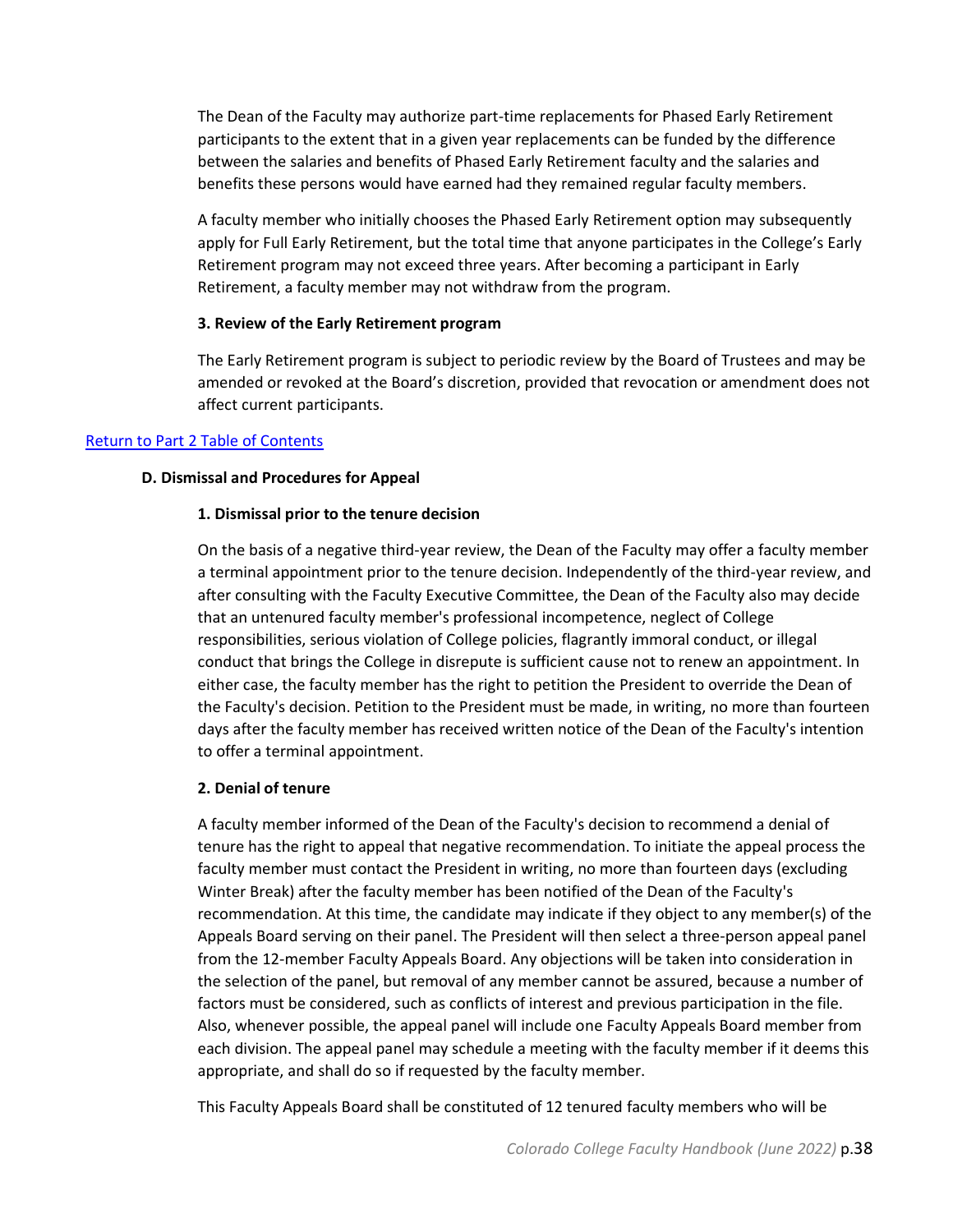elected by the faculty to three-year terms. All tenured faculty members, with the exception of department chairs, Divisional Executive Committee members, and Faculty Executive Committee members will be eligible for selection to this standing pool. The election shall take place in four rounds: In the first round, the top four people for each divisional opening shall be nominated. In the second round, the divisional members shall be elected by the Borda Count method. In the third and fourth rounds, three more at- large members will be elected as in rounds one and two. To ensure representation from interdisciplinary programs, should no such person be included in the nine divisional representatives, the person who receives the most votes and who is affiliated with an interdisciplinary program shall be included among the at-large members. All 12 members of the Faculty Appeals Board will be supported in their role by receiving appropriate training as determined by the Dean of the Faculty.

The appeal panel reviews the file of the faculty member making the appeal and may interview any persons who participated in the process leading to the Dean of the Faculty's decision. The review by the appeal panel is limited to a determination of 1. whether the procedures that were followed prior to the Dean of the Faculty's decision accorded with those prescribed in this Handbook, or 2. whether the Dean of the Faculty's decision is based on adequate and proper consideration of the file. The appeal panel should not substitute its own judgment for that of the Dean of the Faculty on the merits of whether the faculty member should be given tenure.

An appeal based on a question of "adequate" consideration of the tenure file involves a procedural analysis designed to ensure that (i) the appropriate faculty body adequately deliberated over the criteria relevant to the candidacy, and (ii) that body's analysis and recommendation formed the basis of the Dean of the Faculty's decision.

An appeal based on a question of "proper" consideration of the tenure file involves an analysis designed to ensure that the Dean of the Faculty's decision was not based on improper considerations, such as discrimination or a violation of academic freedom.

In all cases, the appeal panel states the reasons for its findings in a written report to the President within four weeks (excluding Winter Break) of the appeal panel's appointment. The President, in consultation with the President, will then consider all of the evidence and make the final decision regarding the recommendation of tenure. The President communicates the recommendation to the faculty member within two weeks of receiving the appeal board's report.

If the President finds no procedural grounds for reconsidering the tenure file, but intends to reverse the decision of the Dean of the Faculty, the President discusses with the Faculty Executive Committee their reasons for recommending to the Board of Trustees that tenure be awarded in this case.

The President's recommendation may not be appealed.

## **3. Dismissal of tenured faculty**

The Board of Trustees has the sole authority to terminate a tenured appointment at Colorado College. Financial exigency of the College, in all cases, shall constitute sufficient cause for termination of a tenured appointment. The Board may also dismiss tenured faculty members from employment by the College because of professional incompetence, willful neglect of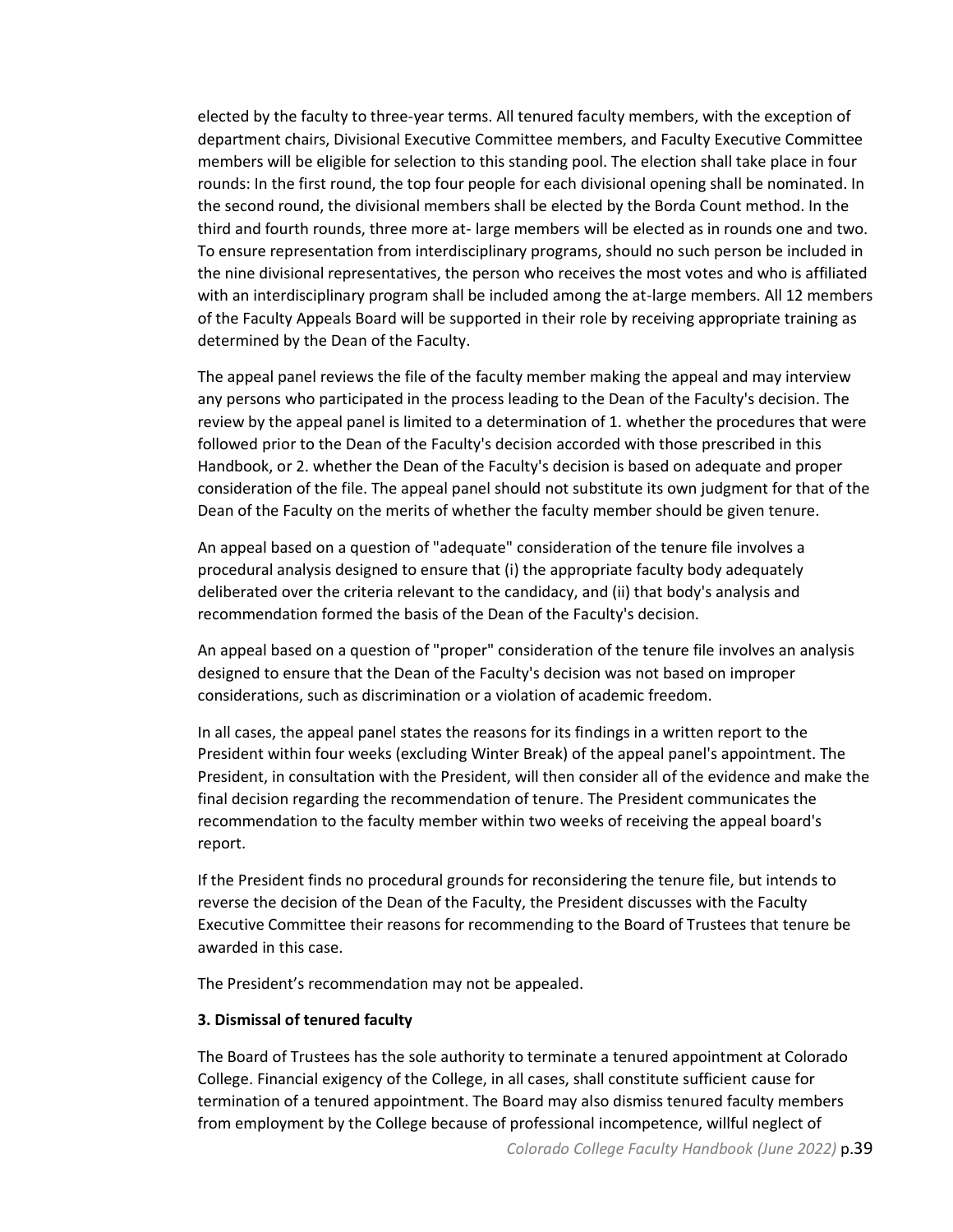College responsibilities, serious violation of College policies, flagrantly immoral conduct, or illegal conduct that brings the College into disrepute. Dismissal of a tenured faculty member for cause is one of the most serious actions the College can take and normally follows a history of progressively more objectionable conduct in which instances of lesser offense have resulted in disciplinary actions as described in this Handbook (PART TWO, XIV). After reviewing the evidence, the Dean of the Faculty meets with the faculty member to discuss the nature and severity of the grounds for dismissal and to attempt to reach mutually agreeable terms of separation from the College or of continued employment. If agreement proves impossible, the faculty member may request a fact-finding inquiry by the Faculty Executive Committee. After consulting with the FEC and receiving its recommendation, the Dean of the Faculty either decides that termination is not justified or recommends dismissal to the President. If the Dean of the Faculty recommends dismissal, they send the faculty member a written statement that details the reasons for termination.

A faculty member who has been informed of the Dean of the Faculty's recommendation for dismissal may request the President to empanel a hearing committee from the Faculty Appeals Board, consisting of three tenured faculty members, to conduct a formal hearing and submit its findings and recommendation to the President. The request for a formal hearing must be in writing and must be received by the President not more than fourteen days after the Dean of the Faculty has informed the faculty member of the College's intent to terminate their appointment. At this time, the faculty member may indicate if they object to any member(s) of the Appeals Board serving on their panel. Any objections will be taken into consideration in the selection of the hearing committee, but removal of any member cannot be assured, because a number of factors must be considered, such as conflicts of interest.

The President provides the faculty member written notice of the hearing, including specific charges, at least thirty days in advance. The hearing committee selects a chair from its members, gathers and reviews documents relevant to the case, and assembles a list of witnesses. The faculty member and the College may each call witnesses to testify. Both may present other evidence, and both may question all witnesses. The faculty member and the College may each be accompanied by legal counsel, but the attorneys are not permitted to raise objections. The hearing committee follows the procedure specified in this Handbook and is not bound by legal rules of evidence. Upon request, the College provides the faculty member a written transcript of the proceedings without cost.

At any time prior to the hearing committee's final recommendation, the President may suspend the faculty member with pay if the President, after consultation with the FEC and the Dean of the Faculty, determines that the faculty members poses a danger to self or others or that the faculty member's conduct significantly interferes with the academic mission or the daily operations of the College. The hearing committee determines whether there is adequate cause for dismissal and reports its finding in writing to the President, who provides a summary of the report to the faculty member.

If the committee determines there is not adequate cause for dismissal, and the President rejects that finding, the President states in writing their reasons for disagreement to the hearing committee, the FEC, and the faculty member. The President considers their responses before sending their recommendation to the Executive Committee of the Board of Trustees.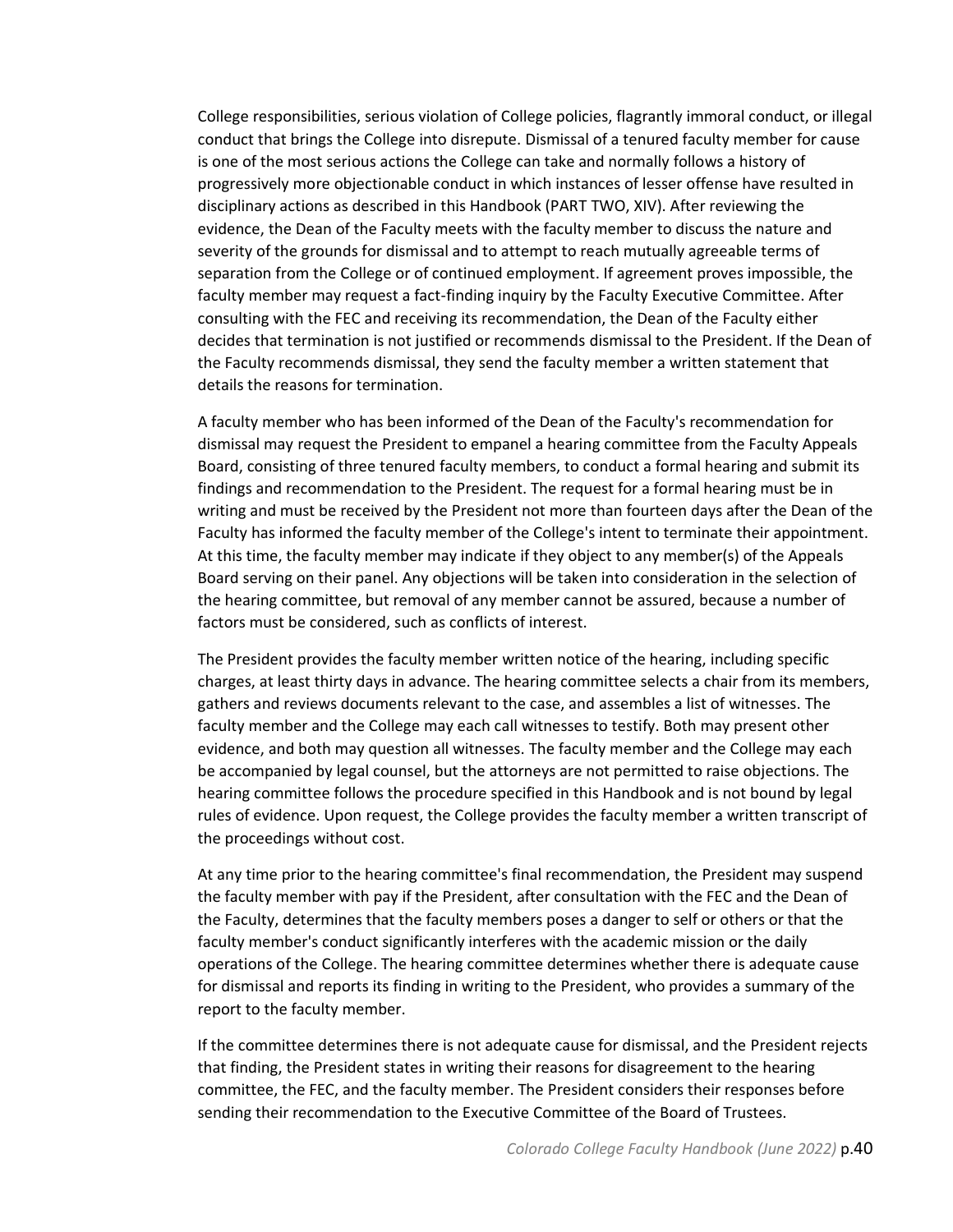If the hearing committee finds that there is adequate cause for dismissal, it may recommend either dismissal or a less severe form of discipline. If the hearing committee finds that there is not adequate cause for dismissal but that the faculty member's conduct is in violation of College policies, it may also recommend disciplinary action short of termination. (For discipline other than dismissal, see Part Two, XIV).

If the hearing committee concludes there is adequate cause for dismissal and the President agrees with this conclusion, the President informs the Executive Committee of the Board of Trustees. In that case, the faculty member may request that the President also provide a written record of the proceedings. The Executive Committee reviews the record of the hearing and the report of the hearing committee; in addition, it may receive oral or written testimony from the faculty member, the hearing committee, the Dean of the Faculty, or the President. After process of deliberation, the Executive Committee brings its recommendation to the full Board at its next scheduled meeting. The decision of the Board of Trustees is final.

#### **4. Notice of termination**

A tenure-track faculty member whose appointment is not renewed during the probationary period receives notice according to the following schedule: by March 1 in the first year of service; by December 15 in the second year of service; one year in advance if the decision not to renew the appointment is made after at least two years of service. In the latter case, the faculty member may receive a year's salary rather than return to the College for a third year.

When the College terminates the appointment of a tenured faculty member, that person may return to the College for one final year or receive one year's salary and leave the College at the end of the current year. A faculty member dismissed because of flagrantly immoral conduct is entitled to neither option.

At any time prior to the effective date of termination the President may suspend a faculty member with pay if the President, after consultation with the Dean of the Faculty, determines that the faculty member poses a danger to self or others or that the faculty member's conduct significantly interferes with the academic mission or the daily operations of the College.

#### <span id="page-40-0"></span>[Return to Part 2 Table of Contents](#page-8-0)

#### **XIV. DISCIPLINE OTHER THAN DISMISSAL**

If the Dean of the Faculty becomes aware that a faculty member's professional or personal conduct seriously interferes with the fulfillment of their College responsibilities or violates College policies but does not provide sufficient cause for dismissal, the Dean of the Faculty meets with the faculty member to detail the objectionable conduct and to give the faculty member opportunity to respond. After this meeting, the Dean of the Faculty makes a determination of responsibility and decides whether disciplinary measures are appropriate.

Examples of unacceptable neglect of duty include but are not limited to excessive absenteeism, inappropriate use of College resources, and failure to assume departmental responsibilities. Such behaviors call for disciplinary measures proportionate to the nature and extent of the misconduct and increasing in severity with repeated offenses. Discipline may take various forms, including but not limited to a reprimand that becomes part of the faculty member's permanent file, placement on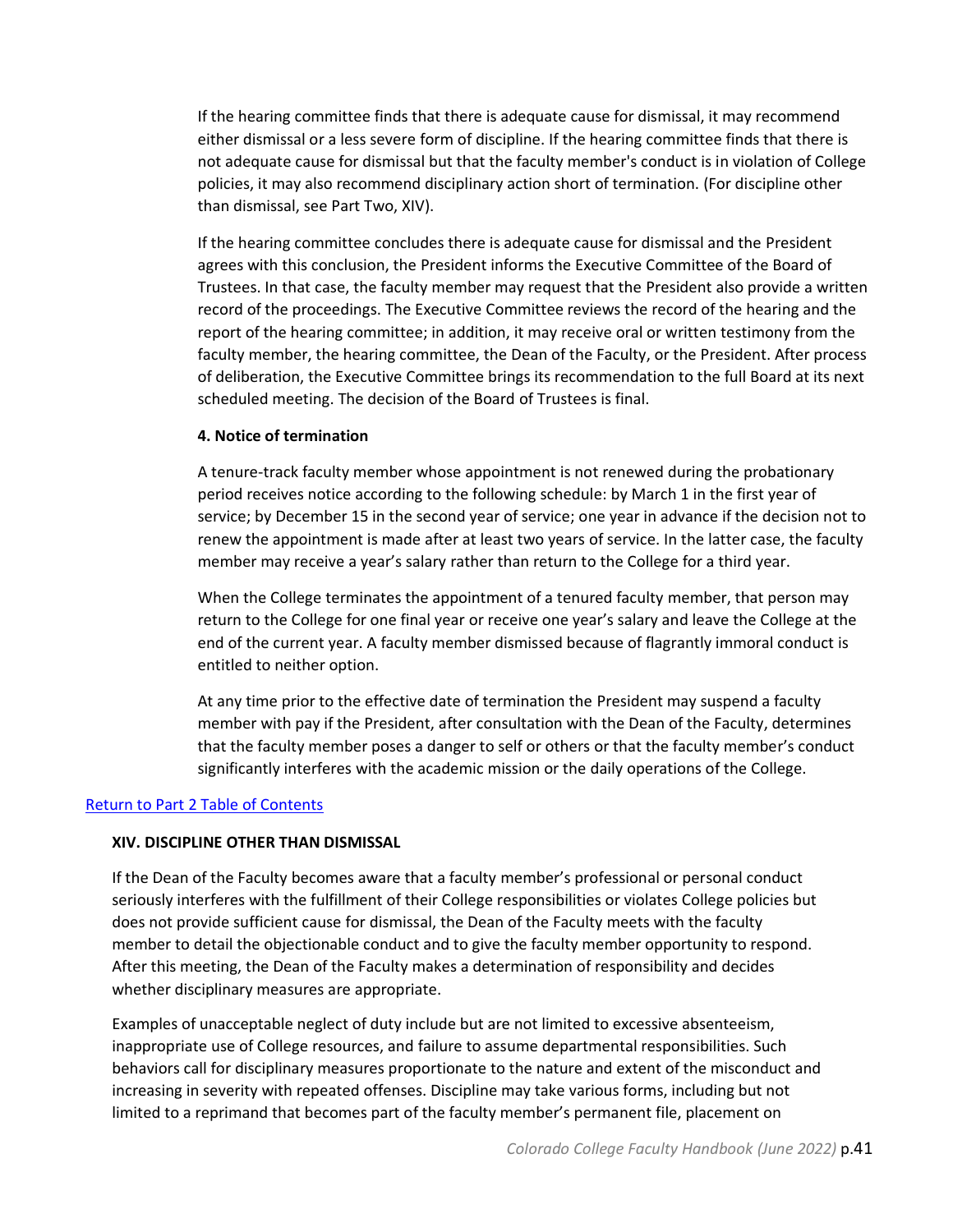probationary status with stipulated conditions to be met before reinstatement, temporary suspension from the faculty without pay, demotion in rank, or removal from an endowed professorship. A faculty member subject to such discipline has the right to petition the President to revoke the Dean of the Faculty's disciplinary sanction. The President's decision is final.

[Return to Part 2 Table of Contents](#page-8-0) [Return to top level Table of Contents](#page-2-1)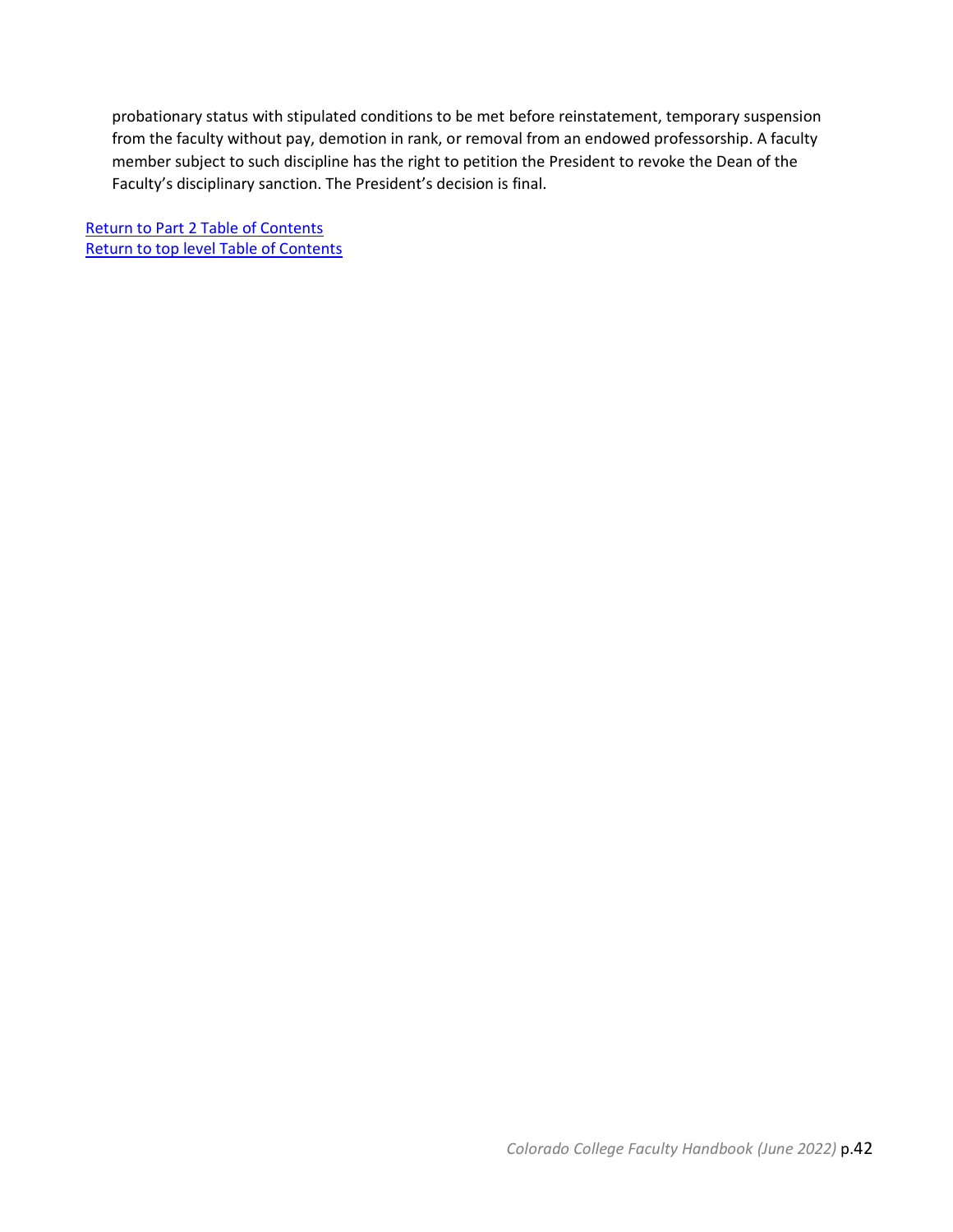## **Part Three: Faculty Organization**

<span id="page-42-0"></span>[Return to top level Table of Contents](#page-2-1)

- **I. [Faculty Meetings](#page-44-0) (p. 45 )**
- **II. [Academic Organization](#page-44-1) (p. 45 )**
- **III. [Department Chairs and Associate Department Chairs](#page-45-0) (p. 46 )**
	- A. Department Chairs
	- B. Associate Department Chairs
- **IV. Ad Hoc [Committees](#page-47-0) (p. 48 )**
- **V. [Standing Committees](#page-47-1) (p. 48 )**
	- A. [Elected Committees](#page-47-2)
		- 1. Faculty Executive Committee
			- a. Election Procedure for Subcommittees of the Faculty Executive Committee
			- b. Subcommittees of the Faculty Executive Committee
			- c. Subcommittees responsibilities of the Faculty Executive Committee
		- 2. Curriculum Executive Committee
		- 3. Executive Committees of the Divisions

## B. [Appointed Committees](#page-51-0)

- 1. Academic Events Committee
- 2. Advancement Advisory Committee
- 3. Assessment Committee
- 4. Athletics Board
- 5. Budget Committee
- 6. Campus Design Review Board
- 7. Colorado Springs Undergraduate Research Forum Committee
- 8. Committee on Admission and Financial Aid
- 9. Committee on Instruction
- 10. Compensation Committee
- 11. Dean of the College's Advisory Committee
- 12. Diversity and Equity Advisory Board
- 13. Faculty Representative to the Cutler Board
- 14. Faculty Representatives to the Board of Trustees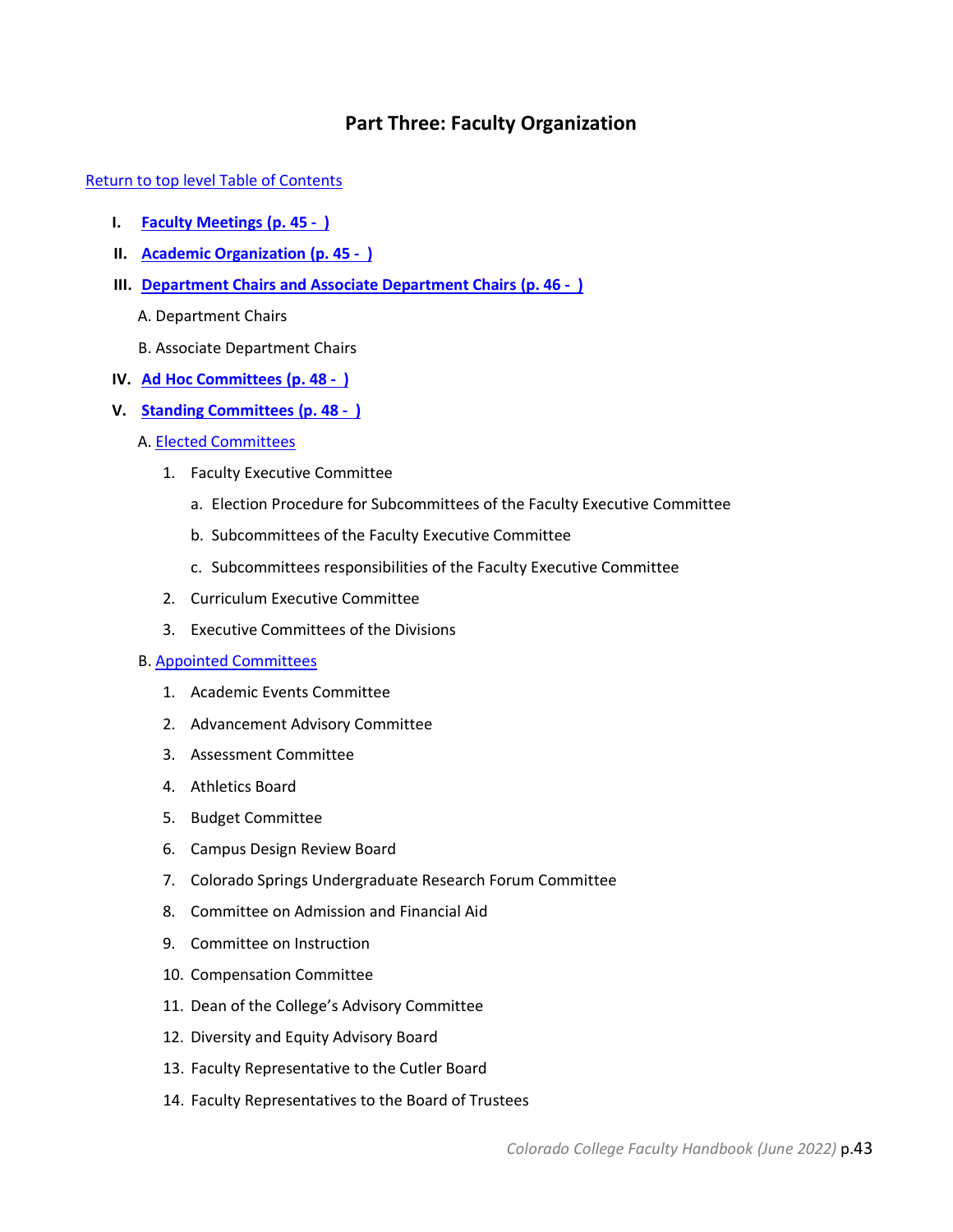- 15. Faculty Research and Development Board
- 16. Faculty Secretary
- 17. General Education Review and Assessment Committee
- 18. Health Professions Advisory Committee
- 19. Information Technology and Library Board
- 20. Institutional Review Board
- 21. International Studies Committee
- 22. KRCC Liaison
- 23. Press Committee
- 24. Summer Session Committee
- C. [Non-Appointed Committees](#page-62-0)
	- 1. Honor Council Advisor
	- 2. Colorado College Student Government Association Advisor

[Return to top level Table of Contents](#page-2-1)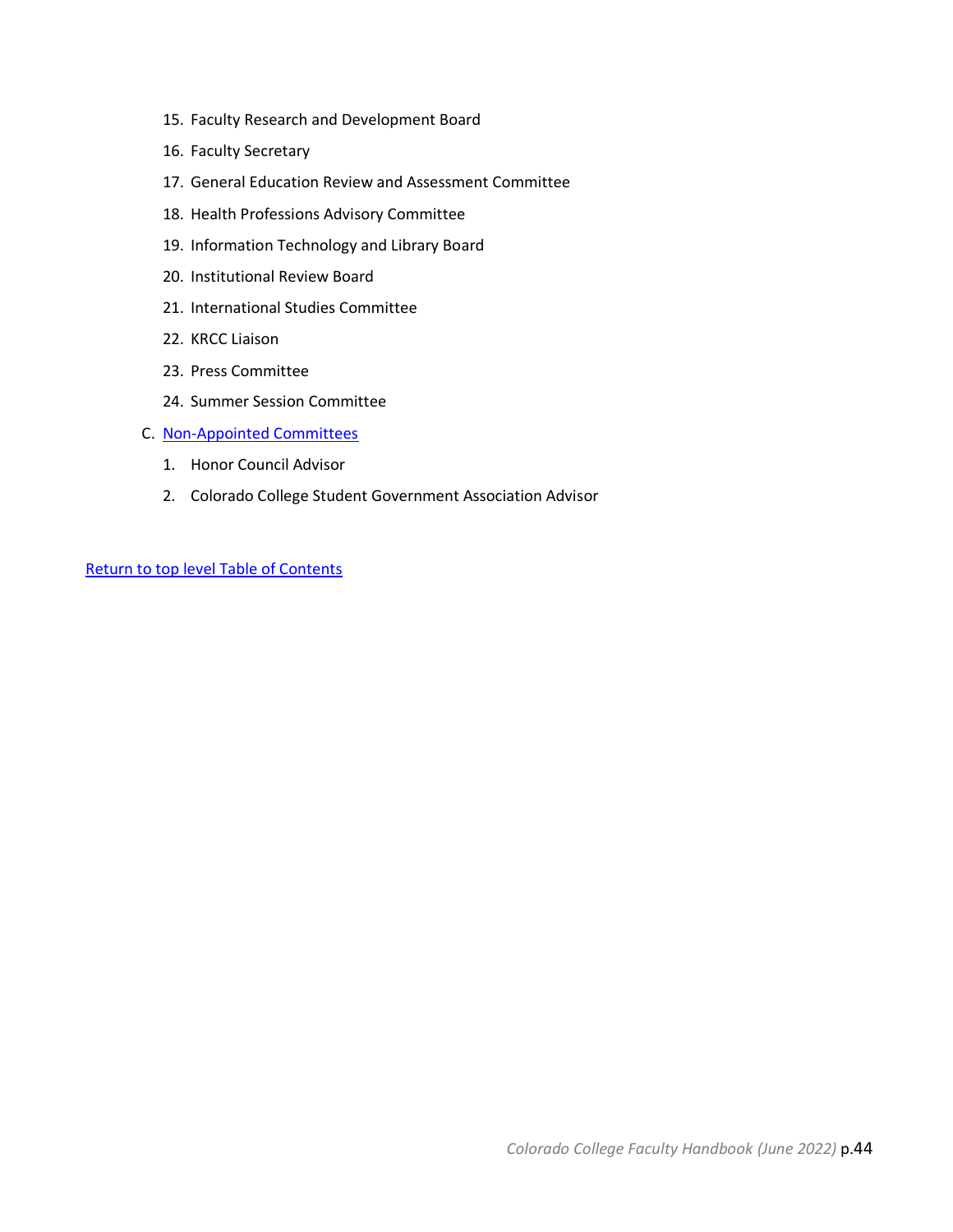## <span id="page-44-0"></span>**I. FACULTY MEETINGS**

The faculty normally meets once each Block during the academic year. The Dean of the Faculty prepares a schedule of faculty meeting dates for the year. Additional meetings may be called as the President deems necessary.

Details of the faculty meeting are described in the Faculty Meeting Bylaws. Agenda items must be received by the Dean of the Faculty's Office by the agenda due date before a regularly scheduled faculty meeting. The Dean of the Faculty's Office distributes the agenda several days prior to the meeting. The Faculty Secretary keeps a record of the proceedings of regular faculty meetings (and other faculty meetings upon request) and circulates these minutes to all faculty members and administrators. The Dean of the Faculty's Office maintains the permanent file of faculty minutes.

In addition to the faculty, as defined in PART TWO, I. (with the exception of part-time and short-term visitors), the following Colorado College administrators have the right to vote at regular faculty meetings: the President, the Dean of the Faculty, the Dean of the College, the Associate Dean of the Faculty, the Senior Associate Dean of Faculty Equity and Inclusion, the Senior Vice President / Chief Financial and Operating Officer, the Vice President for Enrollment, the Vice President and Chief Information Officer, the Vice President for Advancement, the Vice President for Student Life / Dean of Students, the Senior Associate Dean of Students and Director of the Butler Center, the College Chaplain, the College Librarian, the Director for Academic Programs, Director of Assessment and Program Review, Director of the Collaborative for Community Engagement, Director of Field Study, Director of Global Education, Director of the Quantitative Reasoning Center, Director of the Writing Center, the Registrar, and the Cultural and Linguistic Diversity Education Specialist. Other College administrators have the privilege of the floor at faculty meetings

The Faculty Executive Committee may schedule special forums of the faculty during the academic year and decides whether to invite only teaching faculty or to include, as well, persons who attend regular faculty meetings.

## <span id="page-44-1"></span>[Return to Part 3 Table of Contents](#page-42-0)

## **II. ACADEMIC ORGANIZATION**

The faculty has organized the academic program of the College into three divisions. For the purposes of funding, personnel reviews, and elections, interdisciplinary programs are affiliated with divisions; however, faculty in interdisciplinary programs may request to be affiliated with a different division if their areas of work and approaches to inquiry are more closely related to another division's.

## DIVISIONS OF THE COLLEGE AND THEIR DEPARTMENTS OF INSTRUCTION

Division of Humanities: Art; Classics; Comparative Literature Program; English; French and Italian; German, Russian, and East Asian Languages; Music; Philosophy; Religion; Spanish and Portuguese; Theatre and Dance; and Studies in the Humanities

Division of Natural Sciences: Chemistry and Biochemistry; Environmental Studies Program; Geology; Human Biology and Kinesiology; Mathematics and Computer Science; Molecular Biology; Organismal Biology and Ecology; Physics; Psychology; and Studies in the Natural Sciences

Division of Social Sciences: Anthropology; Economics and Business; Education; Feminist and Gender Studies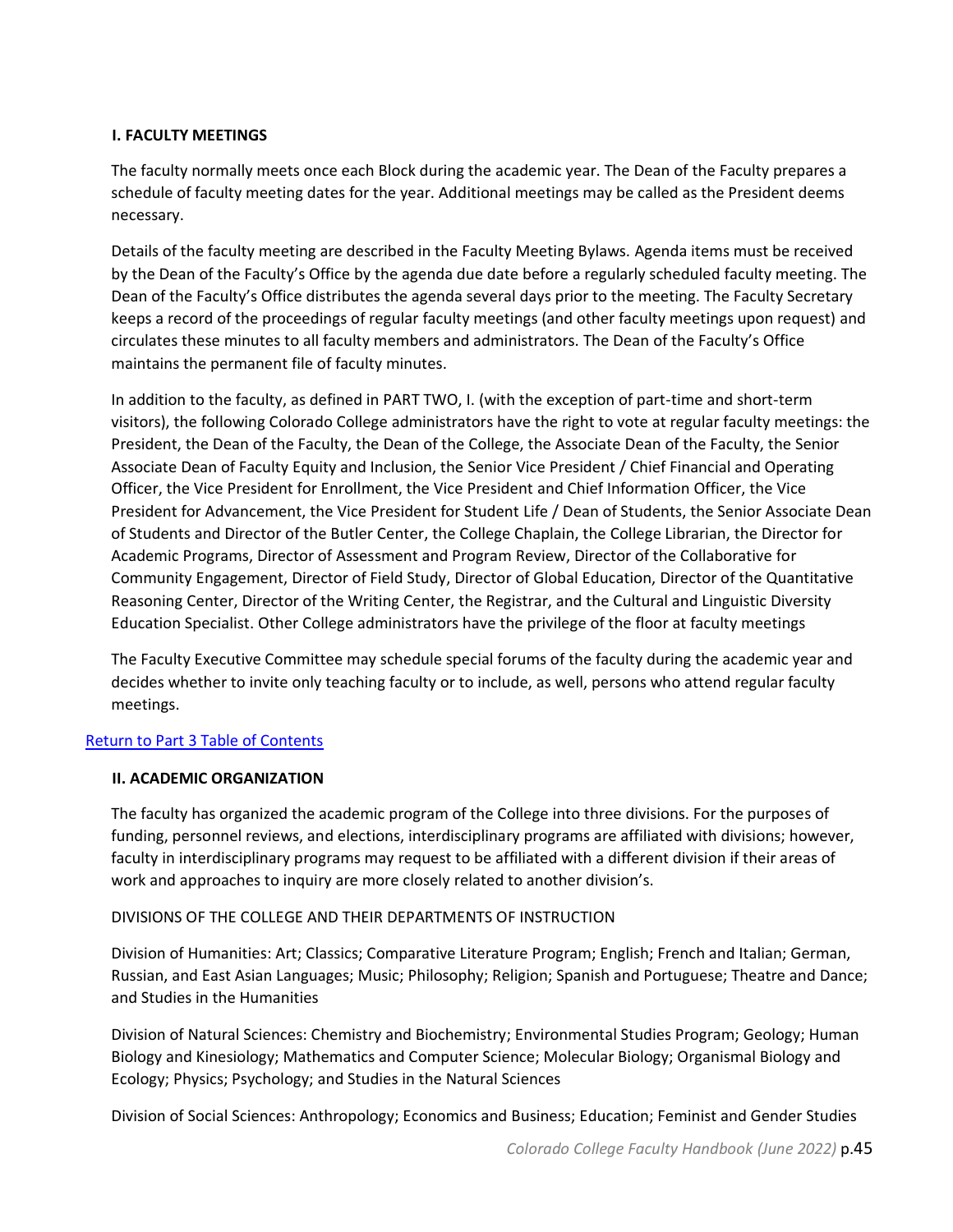Program; History; Race, Ethnicity and Migration Studies Program; Political Science; Sociology; Southwest Studies Program; and Studies in the Social Sciences

## <span id="page-45-0"></span>[Return to Part 3 Table of Contents](#page-42-0)

#### **III. DEPARTMENT CHAIRS AND ASSOCIATE DEPARTMENT CHAIRS**

(For the sake of concision, the term chair or department chair refers to academic program directors as well as to chairs of academic departments.)

## **A. Department Chairs**

Department chairs are reappointed by the Dean of the Faculty after they consider the advice of the department and consults with the President. The term of appointment may vary according to a department's circumstances, but normally appointments are for three years, with the possibility of renewal. The College grants department chairs an additional non-teaching Block because of their increased responsibilities. In years when those responsibilities are unusually extensive and demanding, a chair may negotiate with the Dean of the Faculty for additional compensation.

Department chairs oversee all departmental activities, but no chair is expected to fulfill all their duties without assistance. A chair should instead delegate various tasks widely and equitably among departmental colleagues. When other persons agree to undertake particular departmental tasks, they should consult regularly with the chair as the work proceeds.

One of the most important responsibilities of a department chair is to promote the morale of their department through consultative and supportive leadership. The chair's specific duties fall into four categories.

Governance. The chair manages all the resources of the department: its personnel, academic program, space allocation, and equipment. The chair represents the department in the budget- planning process, at chairs' meetings and faculty meetings, and in other meetings called to conduct College business. The chair oversees periodic self-studies and external reviews of the department and prepares assessment reports that are required by certification boards or accrediting agencies.

Personnel. The chair submits directly to the Dean of the Faculty all departmental recommendations regarding reappointment, sabbatical leaves, and leaves of absence. The chair sends to the Divisional Executive Committee recommendations regarding third-year reviews, tenure, and promotion for the members of their department. The chair oversees the process of recruiting and hiring new faculty members as well as the hiring and orientation of Block visitors.

A chair's most important responsibility is advising and counseling junior members of the department. Conversations about a wide range of subjects—from teaching philosophy, and faculty expectations of students to such mundane matters as choosing course texts, constructing syllabi, and giving exams— can help allay anxiety and enable new faculty to become familiar with the culture of Colorado College. With a view to third-year and tenure reviews, a chair also facilitates colleagues' visits to class sessions of the department's junior members.

At least once each academic year, a chair discusses with all members of the department their record of teaching, scholarship, and College service. (For the College's expectations in these three areas, see PART TWO, VII.A.) These discussions make possible a broader perspective from which faculty can assess their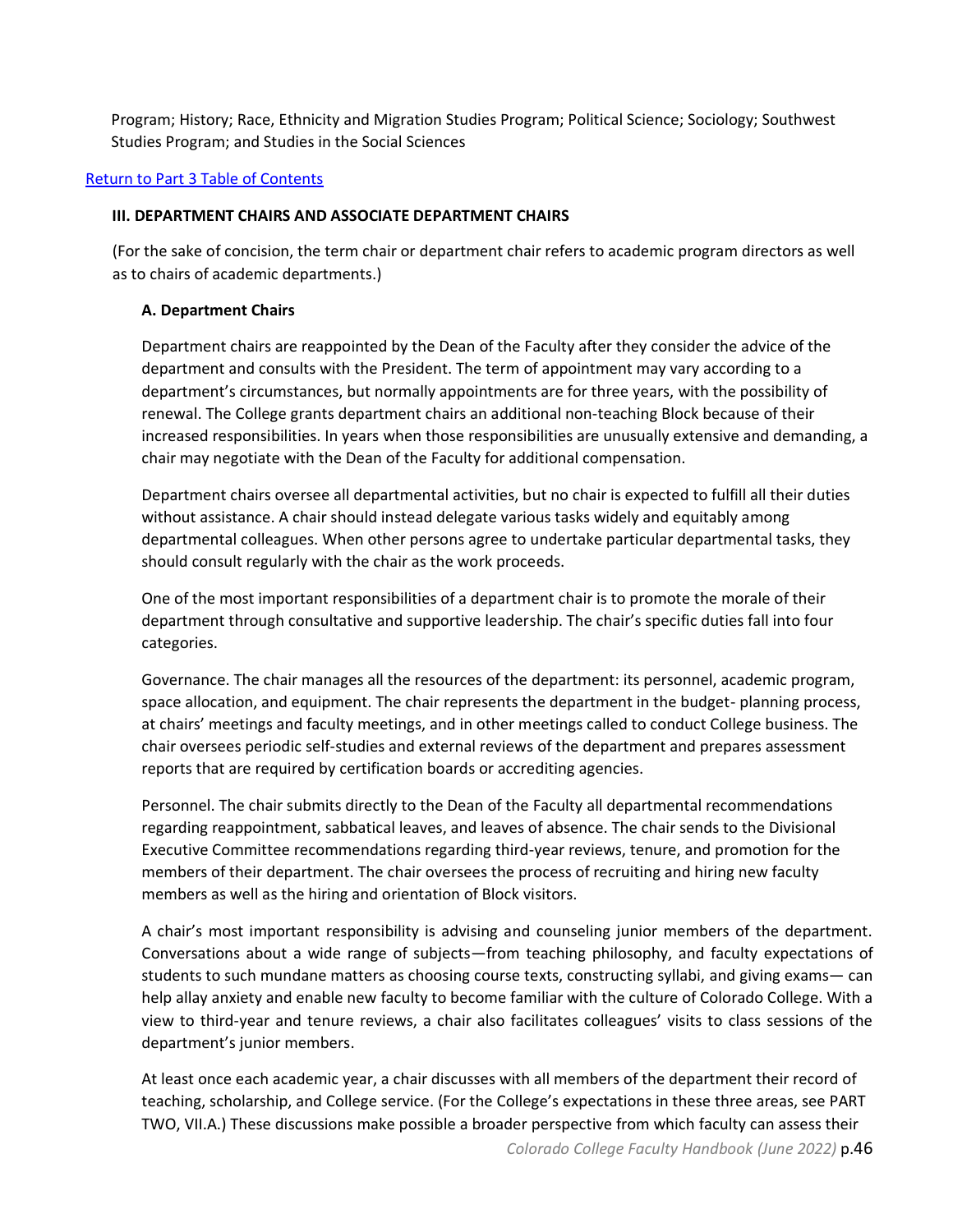various contributions to the College community. The ultimate goal of these conversations is to improve teaching and learning at Colorado College. To this end, the chair will, for example, calls attention to a faculty member's strengths, helps them to recognize any deficiencies, and discusses possible ways to improve teaching strategies or to pursue scholarly projects. One important resource for the chair's evaluation of a faculty member's teaching effectiveness is student course evaluations; and one of the chair's duties is ensuring that all department members are reviewing students' evaluations of their courses.

The chair conducts annual salary reviews for non-tenured members of the department and bi- annual reviews for tenured faculty and forwards their salary recommendations to the Divisional Executive Committee.

The chair supervises all non-teaching employees of the department—office personnel, laboratory technicians, paraprofessionals, and student assistants. This supervisory role includes the responsibility of preparing performance evaluations and making salary recommendations.

*Curriculum*. Chairs make the final decisions about teaching assignments for members of their department. They prepare the department's annual schedule of courses for the Registrar and submit proposals for new courses or course changes to the appropriate Divisional Executive Committee.

Chairs are responsible for enabling members of the department to provide adequate academic advice to their advisees. They make sure that departmental requirements and up-to-date information about graduate programs and career opportunities are accessible to majors, and they organize activities such as departmental social functions and departmental seminars featuring visiting speakers. A chair, after consulting with students and supervising faculty members, must sign all proposals for independent study undertaken in the department.

Chairs can contribute to the wider academic goals of the College by helping to develop cooperative teaching opportunities and by encouraging department members to participate in interdisciplinary programs, General Education courses, and the College's First Year Experience initiative.

*Budget*. The chair prepares the department's annual budget request; provides budget information, when requested, to authorized College offices or committees; and monitors departmental spending.

## **B. Associate Department Chairs**

After consultation with members of the department, a chair may request the Dean of the Faculty to authorize an associate chair to assume some of the department's administrative duties. The kinds of circumstances that could support such a request might include the large number of departmental faculty, high course enrollments, numerous majors, high demand for student advising, an extensive slate of upcoming personnel reviews, an impending external review, unusual expectations for departmental involvement in community service, and a two-in-one departmental structure (e.g., Art History and Art Studio).

When the Dean of the Faculty authorizes the appointment of an associate chair, the chair must specify, in writing, the duration of the appointment and the associate chair's duties, which, in some cases, may warrant application to the Dean of the Faculty for an additional Block without teaching. These duties do not, however, diminish the chair's overall responsibility for the affairs of the department.

## [Return to Part 3 Table of Contents](#page-42-0)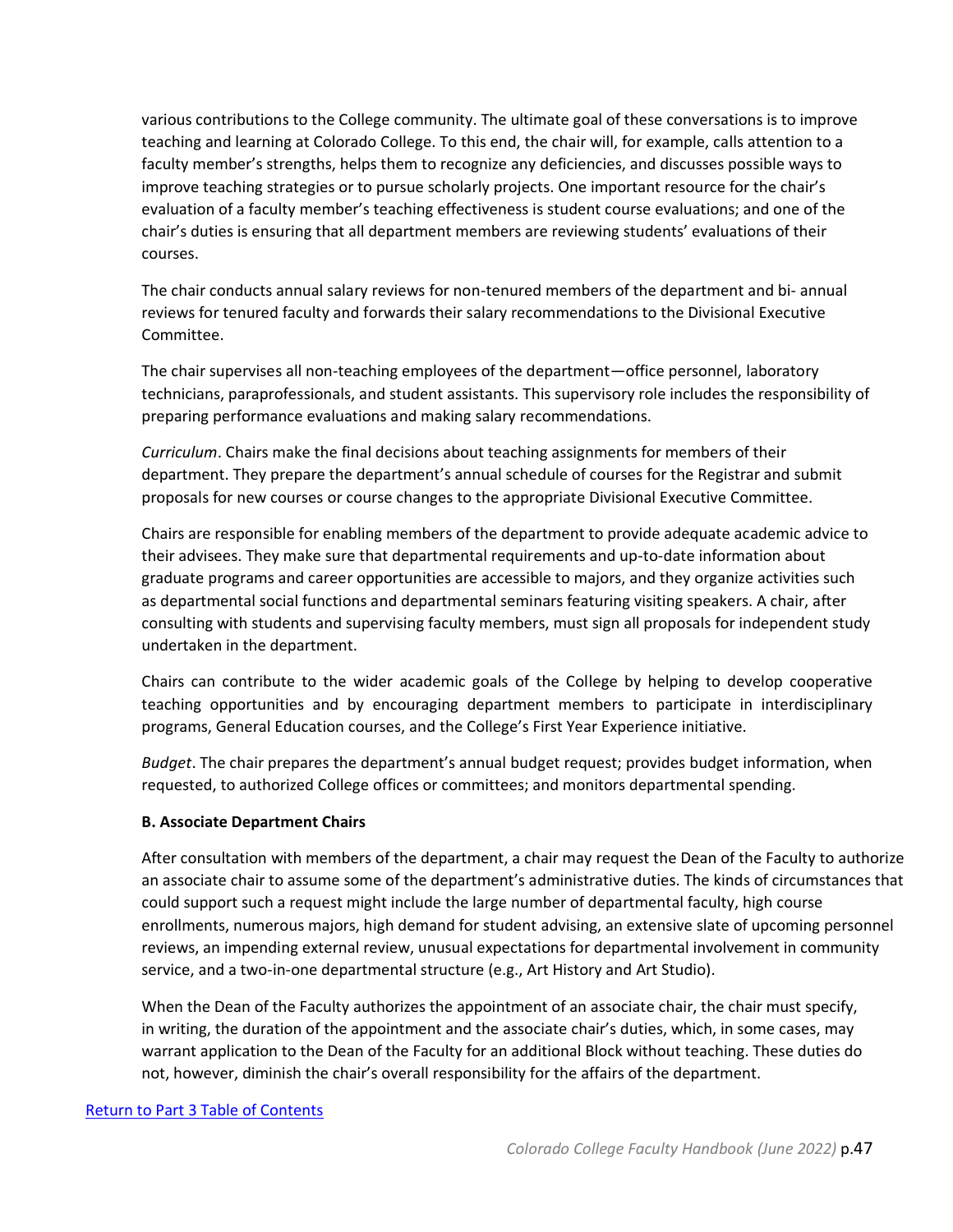#### <span id="page-47-0"></span>**IV. AD HOC COMMITTEES**

The President, the Dean of the Faculty, or the Faculty Executive Committee may establish ad hoc committees to study issues that do not fall within the purview of standing committees. Depending on the task with which a committee is charged, either the FEC itself or the President or the Dean of the Faculty, after consultation with the FEC, appoints members of ad hoc committees. When an ad hoc committee is to address matters of interest to the faculty, the FEC helps formulate the committee's charge and then monitors the committee's progress, requires interim reports (at least one each semester), and ensures that the committee's final report is made available to the whole faculty.

## <span id="page-47-1"></span>[Return to Part 3 Table of Contents](#page-42-0)

#### <span id="page-47-2"></span>**V. STANDING COMMITTEES**

#### **A. Elected Committees**

Only full-time tenure-track members of the faculty are eligible to serve on elected committees.

#### **1. Faculty Executive Committee**

The Faculty Executive Committee is composed of sixteen elected faculty members, which make up its four constituent subcommittees (Budget and Planning, Governance, Personnel Policies, and Personnel Review), plus (ex officio, non-voting) the President and the Dean of the Faculty. All tenured faculty members of the FEC are elected by the general faculty for staggered threeyear terms (unless a member is elected to take the place of someone on leave from the College, in which case the replacement shall serve only as long as the regular member is on leave). All non-tenured, tenure-track faculty members of the FEC are elected by the general faculty for oneyear terms. The faculty members of each subcommittee elect its chair. The President attends FEC meetings at the invitation of the Committee's chair.

## **a. Election Procedure for Subcommittees of the Faculty Executive Committee**

The Governance Subcommittee each spring requests from the Dean of the Faculty a list of faculty who are eligible to stand for election to the FEC, excluding department or program chairs, those going on sabbatical or lengthy leaves, those who hold administrative titles, and associate chairs upon request. Additionally, those faculty who are cycling off the FEC, the Curriculum Executive Committee, or the divisional executive committees are ineligible to appear on any election ballots (except for Appeals Boards) for an equivalent number of years as their most recent continuous service on those respective committees. For example, a complete three-year term of active service would be followed by three years of ballot ineligibility. Should a term be interrupted by a sabbatical or leave, the length of the ballot ineligibility would be only as long as their most recent term of active service. This rule would not apply to a faculty member serving as a one-year replacement. The Governance Subcommittee then prepares a list of eligible candidates in Block 7 that explains how candidates meet requirements of tenure and academic division, and lists the continuing members of each subcommittee. Faculty may request removal of their name from the eligibility list for unusual personal or professional circumstances. The Subcommittee then sends a ballot to all faculty members, who nominate faculty for election to fill subcommittee positions according to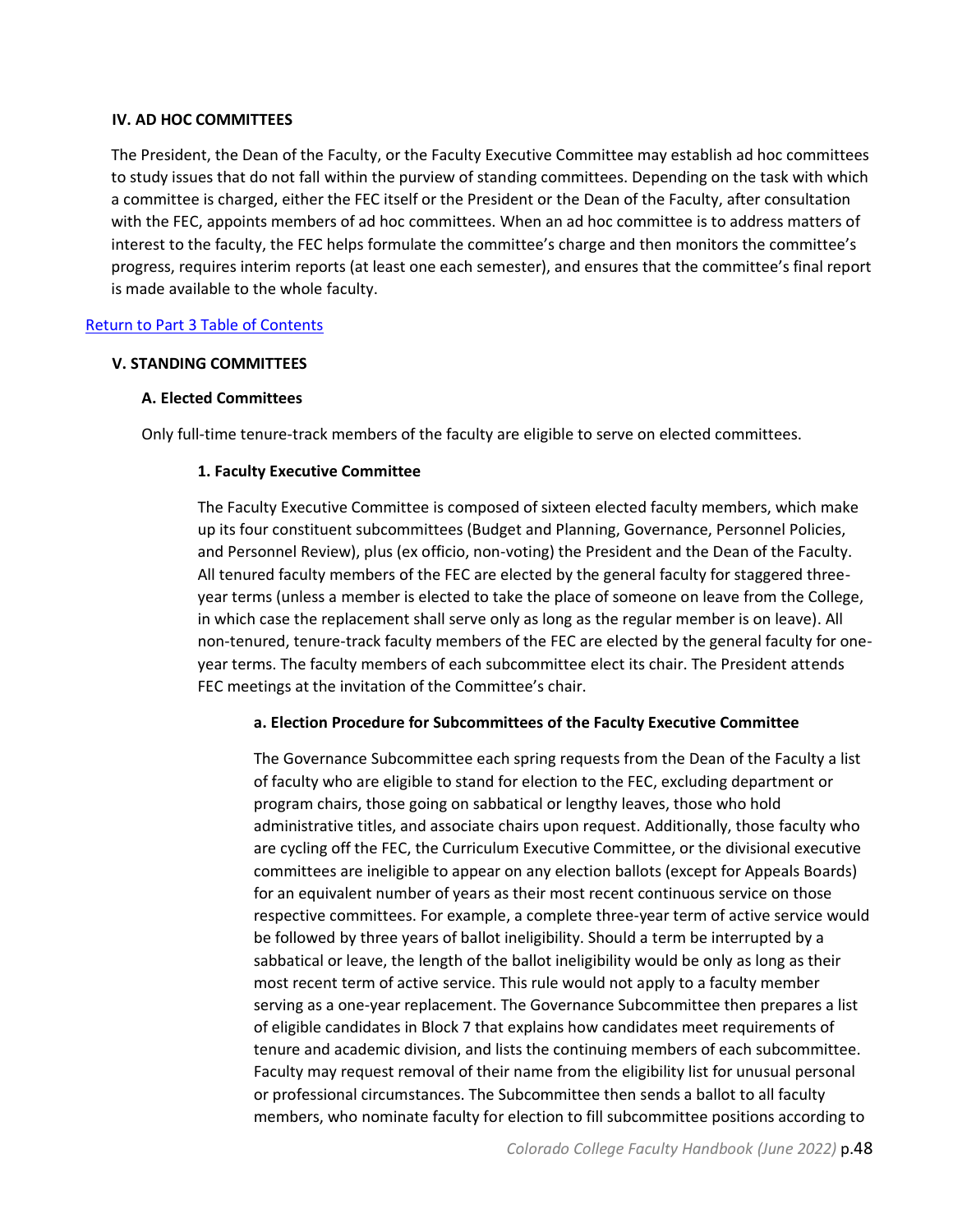division and rank for the following academic year. The first round constitutes the nominations of the candidates who receive the four highest number of nominations, including ties, and the second round is conducted by Borda count method, in which voters rank the candidates 1 through x, depending on the number of nominees for each position. Faculty members return their ballots to a designated member of the Governance Subcommittee.

The Governance Subcommittee will solicit nominations and determine eligibility for the two non-tenured, tenure track faculty positions. The Subcommittee sends a ballot to all faculty members, who nominate faculty for election to fill subcommittee positions according to division for the following academic year. The first round constitutes the nominations of the candidates who receive the four highest number of nominations, including ties, and the second round is conducted by Borda count method, in which voters rank the candidates 1 through x, depending on the number of nominees for each position. Faculty members return their ballots to a designated member of the Governance Subcommittee.

When situations with elections arise that are not anticipated by Handbook procedures, the Governance Subcommittee, in consultation with the FEC, will proceed in a manner that is consistent with the spirit of the Handbook procedures and guidelines.

#### **b. The FEC will consist of the following:**

1. Four members of a Budget and Planning Subcommittee, one tenured faculty member from each division (three-year terms) and one non-tenured, tenure-track faculty member from any division (one-year term).

2. Four members of a Governance Subcommittee, one tenured faculty member from each division (three-year terms) and one non-tenured, tenure-track faculty member from any division (one-year term).

3. Four members of a Personnel Policies Subcommittee, one tenured faculty member from each division and one non-tenured, tenure-track faculty member from any division (one-year term; cannot be undergoing review in that year). Tenured members include: up to two members from Personnel Review in the third year of a 3-year term, who transition to Personnel Policies for the third and final year; one to two (depending on number of members rotating in from Personnel Review) members elected directly to Personnel Policies

4. Four members of a Personnel Review Subcommittee, one from each division and one elected at large, all of whom are tenured. All serve three-year terms, but the final year may be served on Personnel Policies if previous two years were fully served (e.g., member did not have a gap in service due to leave, etc).

The subcommittees work independently, but each reports to the full Faculty Executive Committee, which exercises the power of final recommendation to the faculty or administration. The Faculty Executive Committee advises the Dean of the Faculty and the President on all College matters of concern to the faculty. Through regular contact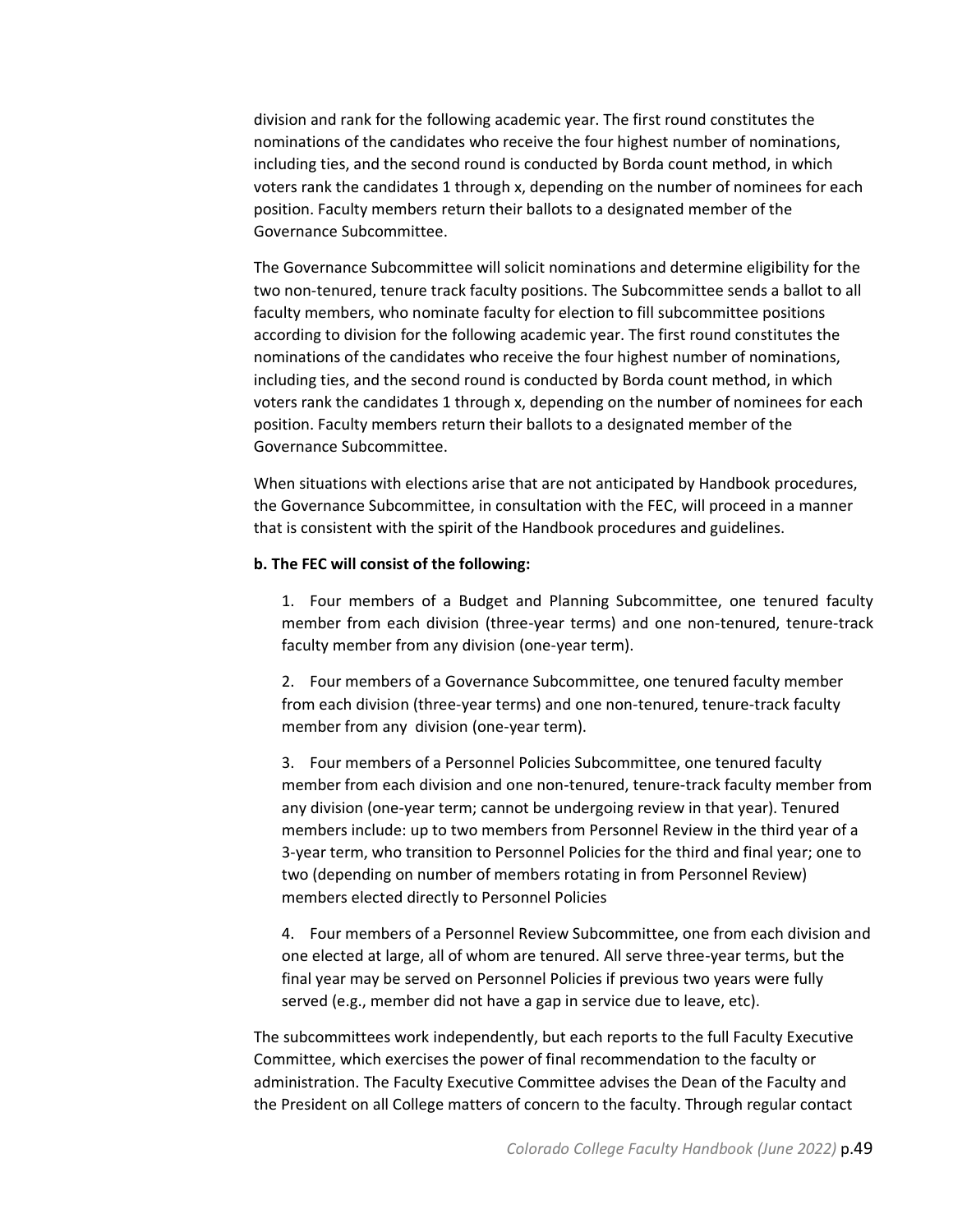and conversation, it represents the faculty to the Board of Trustees. The chair of the Faculty Executive Committee reports on behalf of the FEC at meetings of the Board.

The Faculty Executive Committee normally meets twice each Block.

#### **c. The responsibilities of the FEC subcommittees consist of the following:**

#### **Budget and Planning Subcommittee**

The Budget and Planning Subcommittee serves as the faculty representatives to the Campus Budget Committee and makes recommendations to the FEC regarding College priorities and long-range planning, and advises the President and the Dean of the Faculty on these matters.

The Committee on Compensation and its Faculty Salary Subcommittee submit reports to the Budget and Planning Subcommittee for review and comment prior to presenting them to the faculty. The Budget and Planning Subcommittee may request other faculty committees that make recommendations having long-term budgetary impact to consult with it before they bring their proposals to the Budget Committee or the full faculty for approval.

#### **Governance Subcommittee**

The Governance Subcommittee is responsible for overseeing FEC elections each spring and for assigning faculty members to standing appointive faculty committees. The Subcommittee either appoints faculty members of ad hoc committees or consults with the Dean of the Faculty or the President if they make respective appointments. Following FEC and Divisional Executive Committee elections in the spring, the Subcommittee presents a list of committee appointees to the faculty. In the spring, after consultation with committee chairs and review of their interim and final reports, the Subcommittee may issue written charges to particular committees for their work the following academic year. The Subcommittee oversees the work of all faculty committees but gives particular attention to those charged with bringing significant proposals to the faculty.

After consultation with representatives of faculty, administrators, and students, the Subcommittee may recommend proposed changes in the faculty committee structure to the FEC. Any such changes must be approved by the faculty.

## **Personnel Policies Subcommittee**

The Personnel Policies Subcommittee is responsible for reviewing, revising, and developing policies and procedures related to hiring, review, tenure, and promotion, and to personnel issues related to diversity, equity, and inclusion.

#### **Personnel Review Subcommittee**

The Personnel Review Subcommittee works with divisional committees, forming three Personnel Councils, on third-year, tenure, and promotion reviews. It works with the full FEC on termination of tenured appointments, and allocation among departments of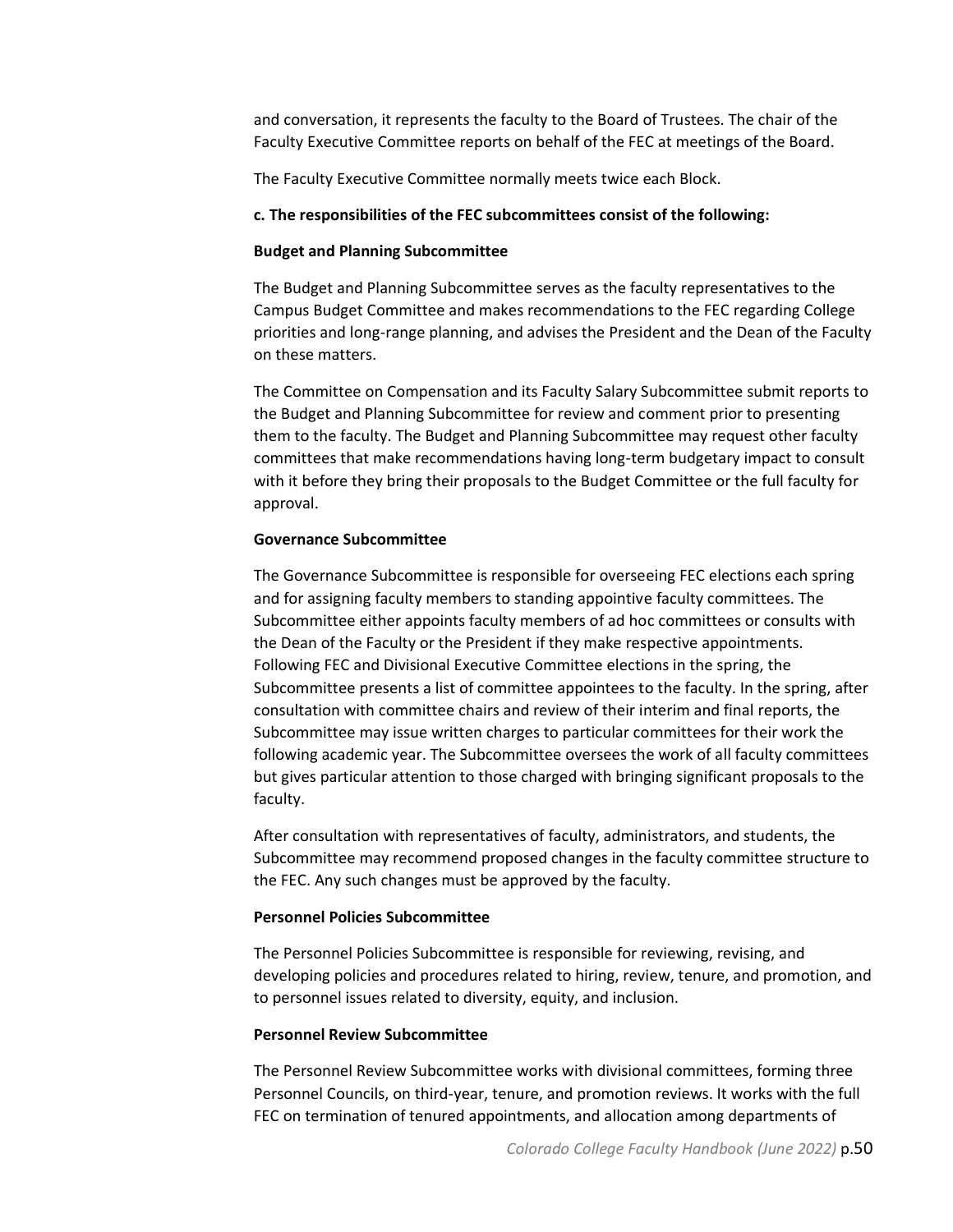tenure-track positions. These groups of seven individuals are called Personnel Councils. Recommendations on personnel files from the Councils are then forwarded to the Dean of the Faculty.

#### [Return to Part 3 Table of Contents](#page-42-0)

#### **2. Curriculum Executive Committee**

The Curriculum Executive Committee (CEC) is composed of seven elected faculty members: one tenured faculty member from each academic division; one tenured faculty member representing ID programs; and one non-tenured, tenure-track faculty member from each academic division. Tenured faculty members are elected to three-year terms; non-tenured faculty members are elected to one-year terms. If two ID representatives are not available to run, the opening will become an at-large position. CEC election procedures are the same as procedures to elect FEC committee members (V.1.a.) and occur after the FEC elections. The faculty committee members elect the CEC chair. Non-voting members of the committee include the Dean of the Faculty, the Dean of the College, the FYP Director, the Writing Center Director, and three students elected by the Student Government Association. The CEC meets at least once per block.

The CEC is responsible for reviewing the academic program of the College, assessing its effectiveness, and recommending curricular program and policy changes. The CEC reviews graduation policies and all- college requirements, as deemed necessary. The CEC considers proposals regarding the creation and elimination of academic majors, interdisciplinary programs, minors, and certificates. CEC recommendations regarding such proposals will be brought to the faculty.

In its deliberations, the CEC is guided by the College's academic mission and attention to the College's curriculum as a whole. On its own initiative or at the request of other faculty committees, the CEC investigates educational innovations and best practices and engages the College in long-term curricular discussions. The CEC makes regular reports at faculty meetings. Proposals by the CEC are included in the regular faculty meeting agenda for consideration and potential approval.

## **3. Executive Committees of the Divisions**

Each Divisional Executive Committee consists of three-full time faculty members elected by the faculty of the division after the FEC and CEC elections in the spring semester. The current members of a Divisional Executive Committee oversee the election of the Committee's new member (or new members) for the following year. Only tenured faculty are eligible for election. The outgoing committee determines that all eligible faculty are included on the ballot, that none is a current department or program chair or a member of the Faculty Executive Committee, and that none will be on leave. The Divisional Executive Committee then conducts the electoral ballot. The term of office is three years, and the terms are staggered so that one member's term expires each year. Each Divisional Committee selects its chair from its tenured members.

Each divisional committee selects its own chair.

Most responsibilities of Divisional Executive Committees are common to all three. Each Committee serves as an information-gathering body and forum on matters of divisional concern;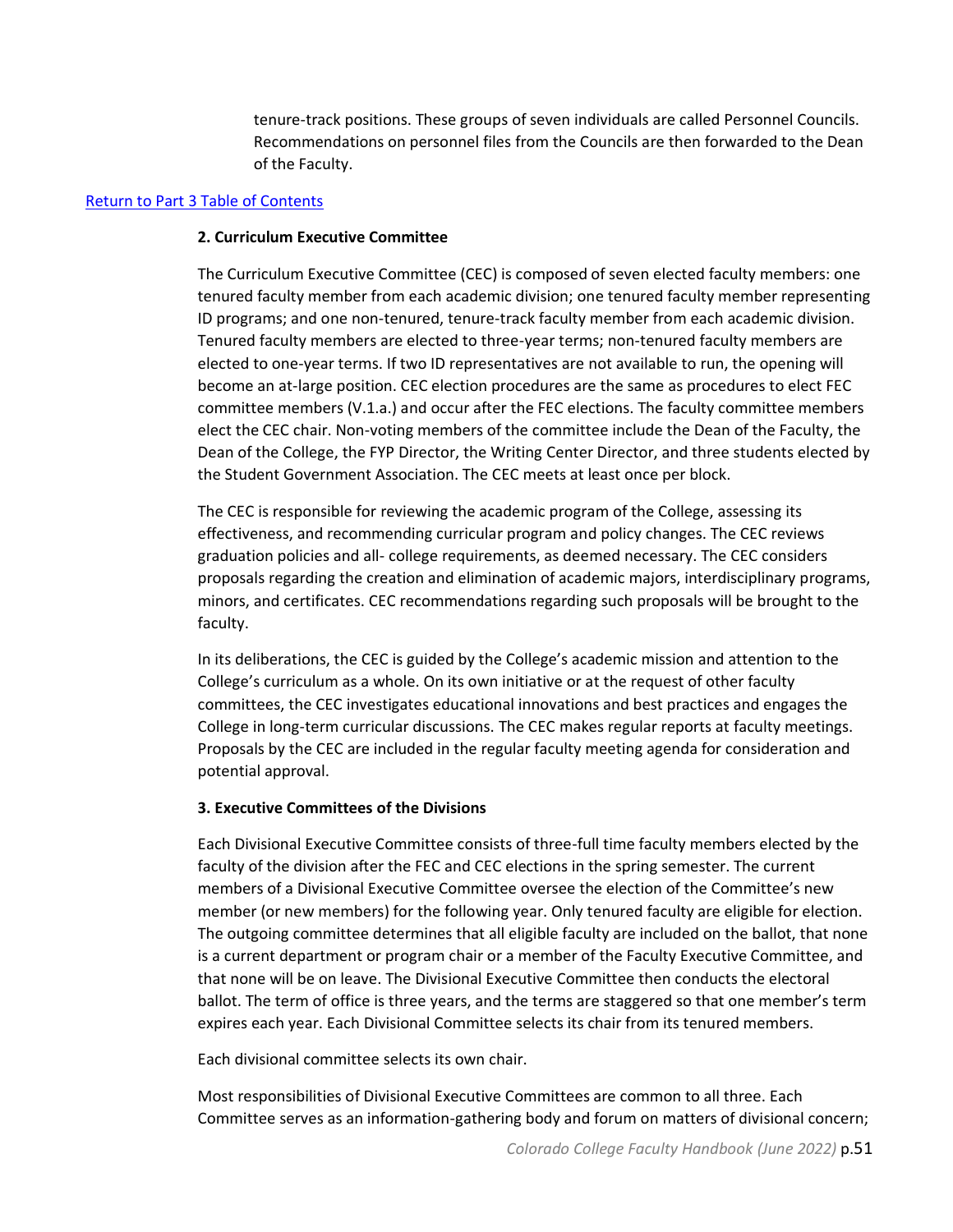makes recommendations to the Committee on Instruction concerning curriculum changes proposed by departments and individual faculty members within the division; makes recommendations on appointments and serves as members of the Personnel Council along with the Personnel Subcommittee of the Faculty Executive Committee regarding appointments, thirdyear reviews, reappointments, tenure, and promotions of faculty members of the division; makes annual or bi- annual salary review recommendations to the Dean of the Faculty; and, in its role as the Divisional Research and Development Committee, awards research and study grants to the divisional faculty.

The major responsibilities of a Divisional Committee's chair include overseeing the Committee's personnel reviews. A second member of each Divisional Committee represents the division on the Committee on Instruction. The Committee's third member takes primary responsibility for the process of awarding research and study grants and represents the division on the Faculty Research and Development Board. One member of each Divisional Committee also serves as the divisional representative on the Summer Programs Committee.

Each Divisional Executive Committee decides what additional Committee responsibilities are appropriate because of particular needs or special concerns of its division.

Any vacancy on a Divisional Executive Committee arising during the academic year from any cause is filled by a successor promptly elected by the faculty of the division for the remainder of the term. In accordance with regular divisional election procedures, the remaining members of the Divisional Committee oversee the election of a replacement. Should all three Committee positions become vacant simultaneously, the Governance Subcommittee of the FEC assumes responsibility for an election to fill the vacant positions.

## <span id="page-51-0"></span>[Return to Part 3 Table of Contents](#page-42-0)

#### **B. Appointed Committees**

Faculty committee members are appointed by the Governance Subcommittee for staggered three- year terms. Whenever possible, the Governance Subcommittee honors faculty requests for relief from committee service every fourth year. Members of College committees who are not faculty or students are appointed by the President, on the advice of the President's Cabinet and Staff Council. Student members are appointed by the Colorado College Student Government Association. The Governance Subcommittee appoints all committee chairs except when a person serves as chair by virtue of their office.

The Governance Subcommittee oversees the work of all appointed faculty committees unless, in particular cases, this Handbook indicates otherwise. Each committee pursues its work according to the general and continuing charge included in this Handbook's description of committee responsibilities and, in some years, an additional and more specific charge given by the Governance Subcommittee.

Within the boundaries of these charges, committees should exercise their own initiative in identifying and addressing relevant needs and concerns of the Colorado College community.

#### **1. Academic Events Committee**

The Academic Events Committee invites nominations from the College community for honorary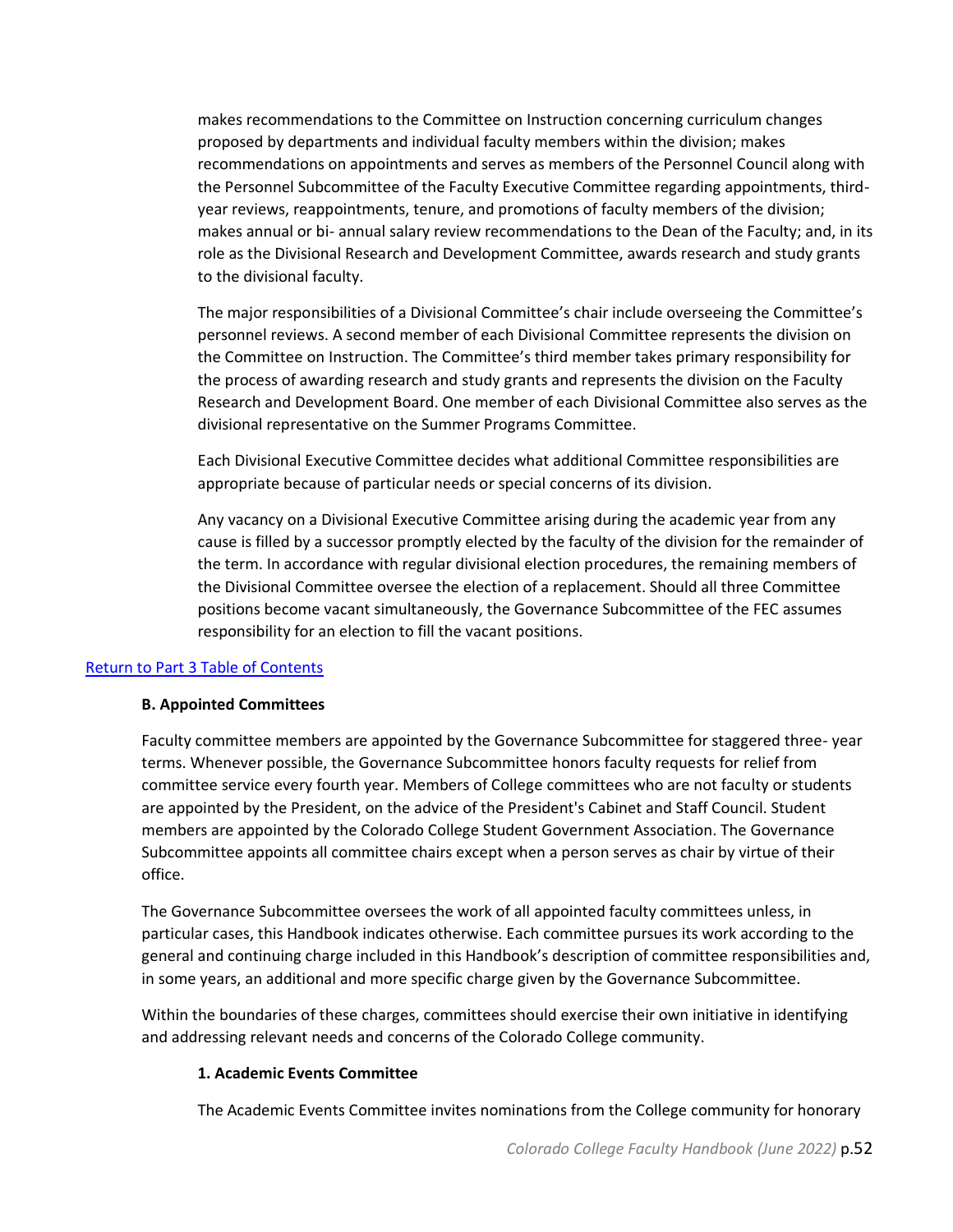degrees and alumni honorary degrees and forwards a list of candidates to the President's Cabinet that submits recommendations to the Board of Trustees for approval.

In consultation with the Office of the Dean of the Faculty and individual faculty members, the Committee plans and implements the Colorado College Fall Conference. The Committee accepts proposals for or solicits speakers to schedule for Faculty Luncheons. Working jointly with representatives from the Blue Key Honor Society, the Committee accepts proposals and selects the events fort the First Mondays Event Series.

After soliciting recommendations for speakers from appropriate academic divisions and departments, the Committee makes arrangements for the Demarest Lloyd Lectures in the Humanities and the William Jovanovich Lectures in Public Affairs.

The Academic Events Committee consists of three faculty members, no two from the same academic division of the College, and three exempt staff, one from the Alumni and Parent Relations Office and one from the President's Office

## **2. Advancement Advisory Committee**

The Advancement Advisory Committee works to improve communication and understanding between the Colorado College faculty and the Advancement Office. The faculty members on the Committee seek to become informed about the organization and functions of the Advancement Office, and they advise the Advancement Office regarding faculty participation in alumni and fund-raising activities. When questions about the role or policies of the Advancement Office arise, the Committee serves as a liaison between Advancement and the faculty.

The Advancement Advisory Committee consists of three faculty members, no two from the same academic division of the College; the Vice President for Advancement; and the Assistant Vice President for Development.

## **3. Assessment Committee**

The Committee is responsible for developing and managing an assessment plan for the College. The Committee guides and supports department, program, and college-wide assessment practices and provides feedback designed to ensure the efficacy of these practices. The Committee keeps current on reaccreditation requirements of the Higher Learning Commission, regularly reviews assessment outcomes and drafts requisite reports.

The Assessment Committee is composed of three faculty members, no two from the same academic division of the College, the Associate Dean of the Faculty (ex officio), a Librarian from Tutt Library (ex officio) and the Director of Assessment and Program Review (ex officio).

## **4. Athletics Board**

The Athletics Board is responsible for overseeing the College's athletic and recreational programs. The Board assesses the effectiveness of current athletics policies and programs at all levels (intercollegiate athletics, club sports, and intramural sports), identifies shifting needs and interests regarding athletics, and recommends changes that would strengthen the College's athletics program. It also advises the President regarding the athletics budget, athletics schedules, conference memberships, athletic fields and facilities, and the composition and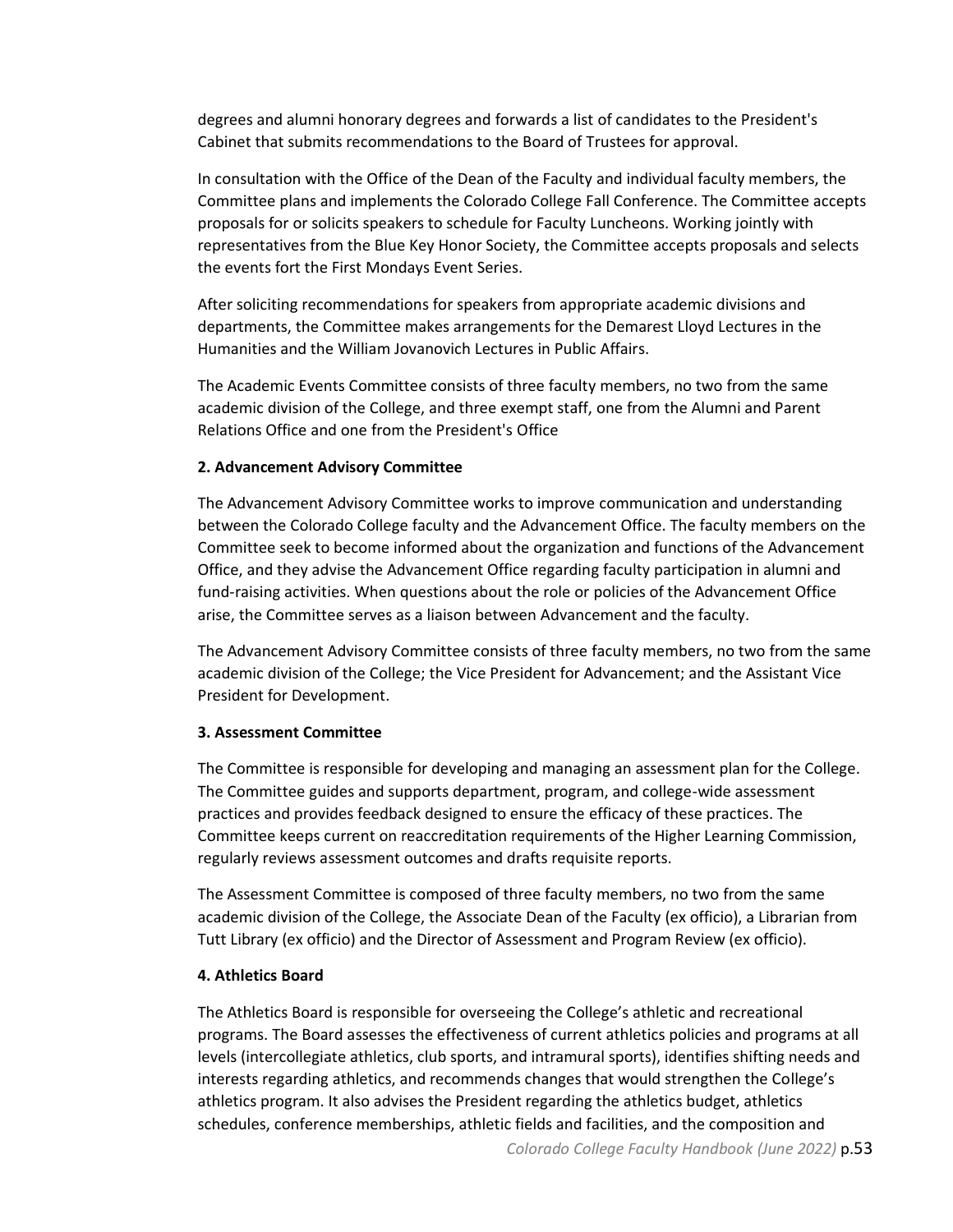structure of athletics personnel within the department. The Board's broadest responsibility is to serve as a liaison among the different constituencies of the College community—students, faculty, staff, and alumni/ae—in all matters related to athletics.

The Athletics Board consists of two faculty members, including the NCAA faculty representative—a full- time tenured member of the faculty who is appointed by the President and is expected to serve for at least five years; two exempt staff who are department heads or report directly to the President; two students; an alumnus or alumna of the College, appointed by the National Alumni Council; two non- exempt staff representatives; and one member of the Board of Trustees. The Athletic Director and either the Associate Athletic Director or the senior Assistant Athletic Director serve ex officio and without vote. This committee reports to the President, and the annual report of the committee is available to the general college community.

## **5. Budget Committee**

With the goal of sustaining the College's fiscal integrity and the quality of its academic program, the Budget Committee is responsible for making recommendations to the President, for approval by the Board of Trustees, that will ensure a balanced and sustainable College budget over the next three years. To this end the Committee reviews budget planning assumptions and current budget forecasts; articulates specific budget objectives; projects revenue (especially endowment payout and tuition) and expenses (particularly the financial aid and compensation pools) for the following one, two, and three years; assesses management practices across campus and identifies areas for cost-cutting and savings; formulates proposals needed to achieve a balanced budget; and establishes a time-line for key policy decisions that affect the budget. The Committee regularly informs the College community about the process and results of its work.

The Budget Committee consists of the Dean of the Faculty, who chairs or designates a representative to chair the Committee; four members of the faculty, who are the elected representatives from the Budget and Planning Subcommittee of the Faculty Executive Committee; two staff members, one of whom is non-exempt; two students; the Vice President for Finance and Administration / Treasurer; the Vice President for Student Life / Dean of Students, and a senior exempt staff member appointed annually by the President.

## **6. Campus Design Review Board**

The Campus Design Review Board is charged with reviewing proposals for new buildings and major renovation projects to ensure that they are consistent with the goals and values of Colorado College. The Board gives particular attention to the potential of a proposed facility to enhance the academic experience of the persons who will be using it; a facility's compatibility with the Long-Range Development Plan, including its location in relation to the topography of the campus and to driveways, parking lots and setbacks; and the size of a structure in relation to the campus design as a whole. The Board also considers the quality of design and site planning (the materials and colors proposed, landscaping, lighting, signage), compatibility with existing development in areas adjacent to the campus, and compliance with ADA requirements.

The Campus Design Review Board consists of three faculty members appointed by the Faculty Executive Committee in consultation with the President, no two from the same division of the College; a representative of the administration from Student Life, Advancement, Finance and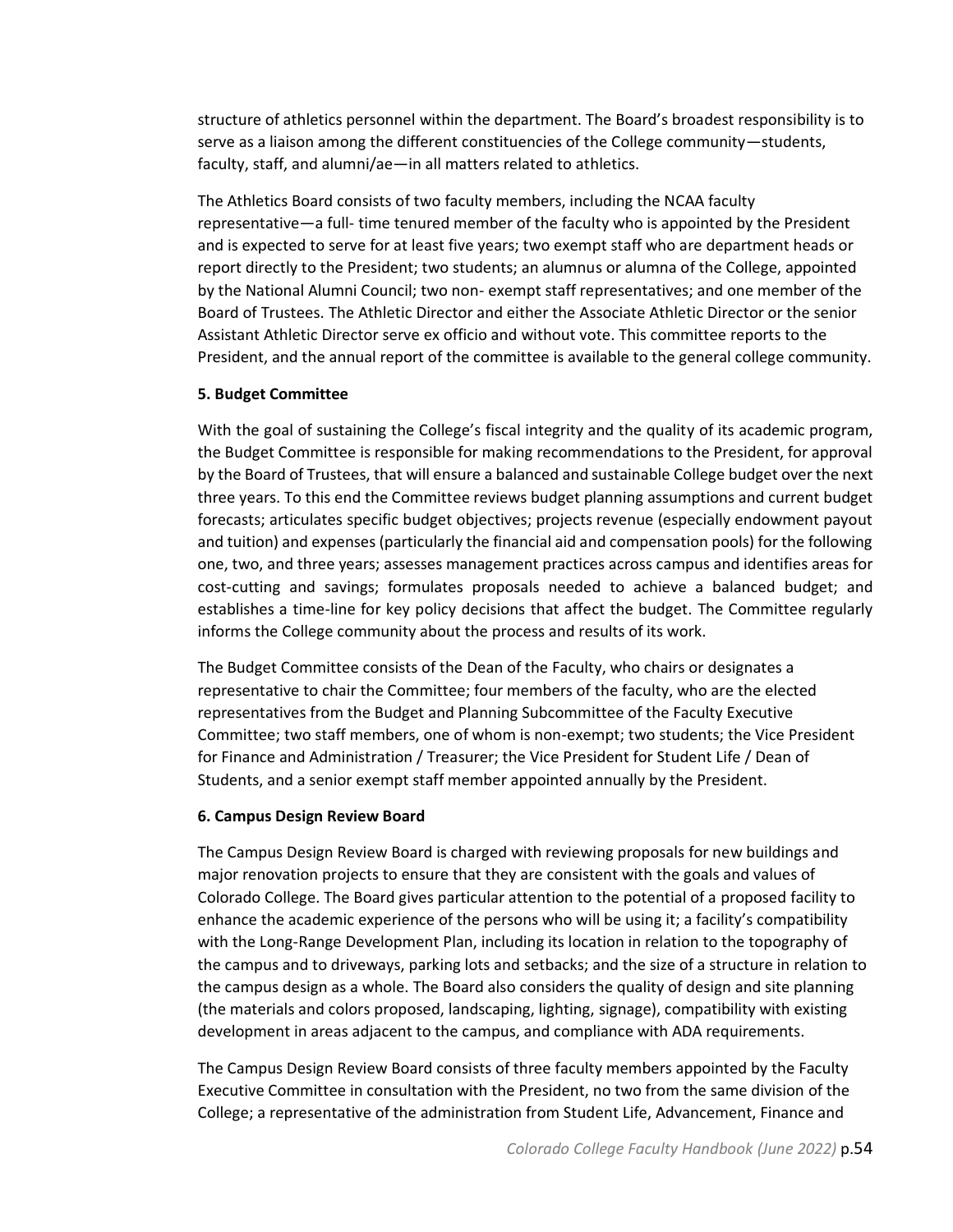Administration, or an academic office whose director reports to the Dean of the College; a member of the non-exempt staff; the Director of Facilities Services (ex officio); and the chairs of any active planning committees for a proposed building or renovation. The College may appoint additional committee members, including outside consultants, as needed.

## **7. Colorado Springs Undergraduate Research Forum Committee**

The committee members of Colorado College serve as representatives of the College on the larger CSURF committee made up of faculty representatives from the University of Colorado at Colorado Springs (UCCS), the United States Air Force Academy (USAFA), Colorado College (CC), and Pikes Peak Community College (PPCC). CSURF gives undergraduate students from all four institutions the opportunity to present their research and creative work in a formal academic setting and receive feedback from scholars and peers across the disciplines.

In consultation with the Office of the Dean of the College and individual faculty members, the Committee sets the date, plans and implements the spring CSURF event. In consultation with the Dean of the College's office the CSURF committee sets the Colorado College's budget for the forum. Participating institutions take turns hosting the event. With permission from the Dean of the Faculty, the Dean of the College, and from Department chairs, administrative assistants could help with arranging the forum when it is hosted at Colorado College.

The CSURF Committee also reviews and makes decisions on Venture Grant and Life of the Mind proposals. Students may appeal decisions to the Dean of the College.

The Colorado College CSURF Committee consists of three faculty members, at least one of whom is tenured and chairs the committee, from three different academic divisions of the College (or two divisions and one interdisciplinary program from any division), a Student Collaborative Research Program staff member, and two students who participate in the review of Venture and Life of the Mind Grants, and CSURF planning.

## **8. Committee on Admission and Financial Aid**

In the context of the aims of Colorado College and the role of higher education in our society, the CAFA discusses issues related to College admission and financial aid policies, formulates policy guidelines, and forwards recommendations to the Faculty Executive Committee and the administration. CAFA members participate in the regular reading of applications; meet with the President of Colorado College to discuss admission goals, policies, procedures, and challenges; and, at the discretion of the committee, choose not more than one topic or challenge per year to investigate, with the purpose of utilizing the knowledge that is obtained in the College's admission goals. At least once per year the CAFA will call a general meeting of the faculty to answer questions and hear concerns about admissions.

CAFA comprises the Vice President of Enrollment Management and three faculty members, one from each division, and one from each rank (Assistant Professor, Associate Professor, Full Professor).

## **9. Committee on Instruction**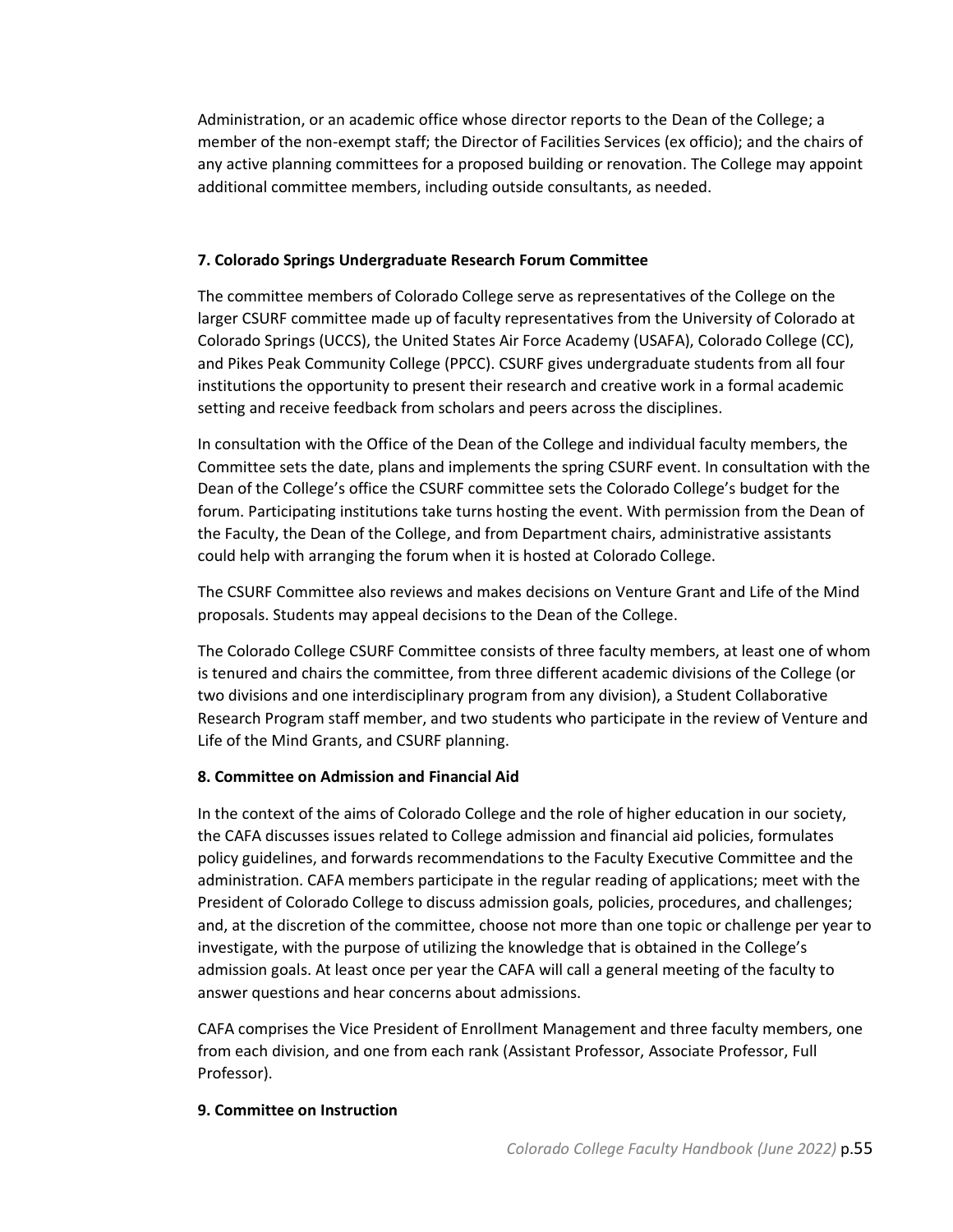The Committee on Instruction discusses curricular issues at the operational level, usually referring questions of curricular policy to the Curriculum Executive Committee. One important function of the Committee is to review and evaluate proposals for course changes and new courses according to academic policy and administrative procedures. It also evaluates proposals for new majors and minors, and new interdisciplinary programs after proposals have been approved by the Curriculum Executive Committee. When the Committee approves proposals, it submits them to the full faculty for its consideration. Any course that is to be added, dropped, or substantially modified requires review by the Committee on Instruction and approval by the faculty. In judging the merits of a proposal under review, the Committee is guided by the recommendation of the appropriate Divisional Executive Committee (except in the case of General Studies courses), the overall aims of the College's academic program, and the course's effect on teaching resources and staffing. In the case of departmental courses, the Committee takes into account as well the department's stated curricular objectives. The Committee reviews graduation lists prepared by the Registrar and forwards these lists and its recommendations regarding honors at graduation to the faculty.

The Committee on Instruction also reviews all courses proposed for CP (Critical Perspectives), or Q (Quantitative Reasoning) designation. Departments submit proposals for special designation to their Divisional Executive Committee, which forwards to the Committee on Instruction those courses that, in its judgment, meet the faculty's criteria for special designation. The Committee on Instruction oversees the assessment program for the College's CP courses and every third year the Committee reviews all courses with CP designation, and recommends to the faculty whether to renew or deny the CP designation for each of these courses. The Committee regularly assess the College's General Education requirements and forwards any recommended changes to the Curriculum Executive Committee. Each year the Committee is responsible for ensuring that enough courses are offered so that students can complete General Education requirements in their first two years. The Registrar's Office may, from time to time, refer questions to the Committee, or the Dean of the College or their designee regarding General Education designation for course credits transferred from other academic institutions.

The Committee on Instruction consists of up to three members of the Dean of the College's Office, one of whom serves as chair; the Dean of the Faculty (ex officio); one designated representative of each Divisional Executive Committee; an FEC appointed faculty representative of interdisciplinary programs; three student members, one from each division; and the following non-voting members: the Registrar and a member of the library staff.

#### **10. Compensation Committee**

The Compensation Committee is responsible for reviewing current and proposed allocation of the salary pool as well as all benefits, including retirement programs for faculty and staff.

During the fall, the three full-time faculty members of the Compensation Committee serve as the Faculty Salary Committee. After consulting with the Budget Committee, the Faculty Salary Committee submits its report to the faculty for approval. The six staff members of the Compensation Committee serve as the Staff Salary Committee. After consulting with Human Resources and Staff Council, the Staff Salary Committee may submit a report to the Compensation Committee.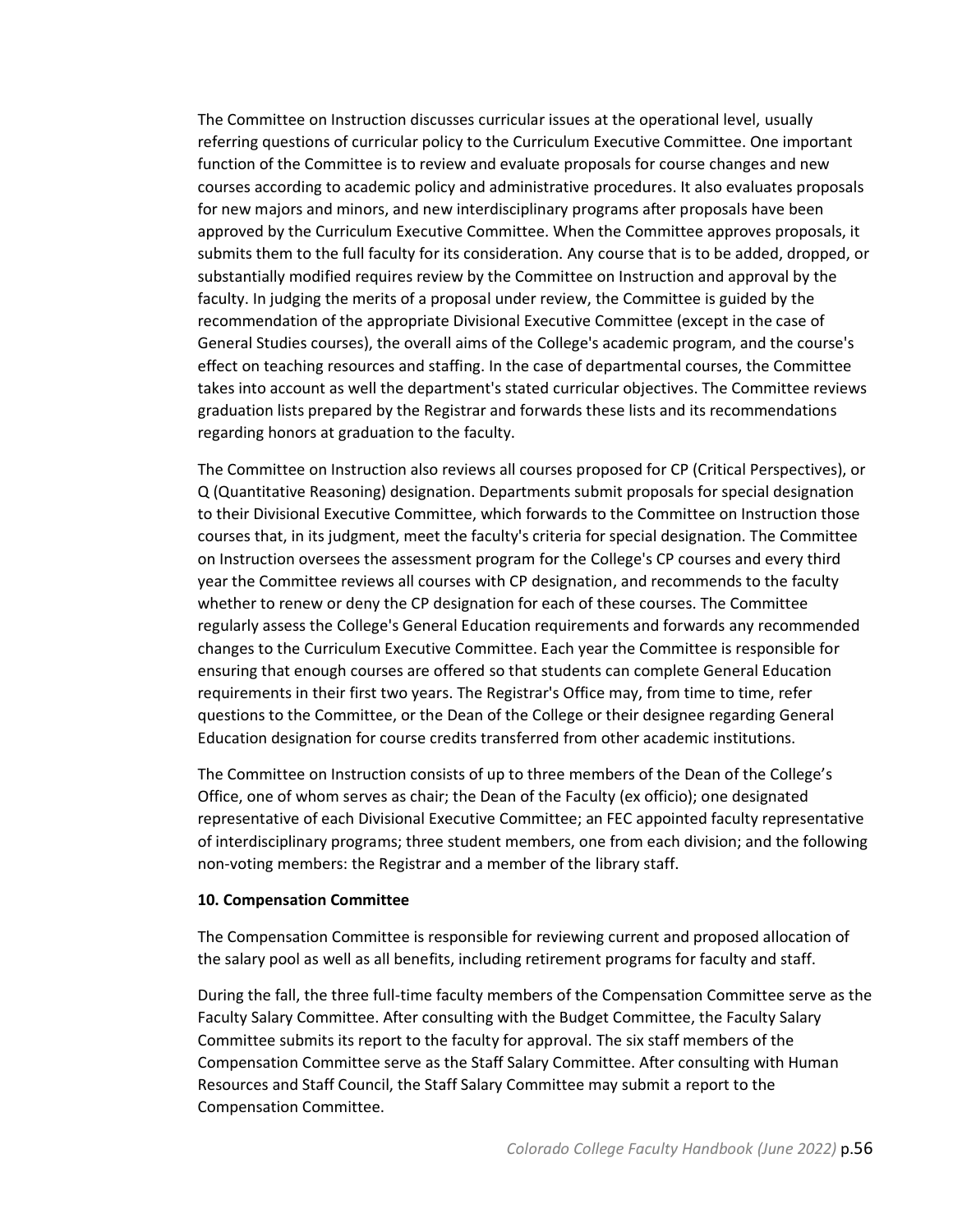The Compensation Committee consists of three full-time faculty members, one from each of the professorial ranks; one retired faculty member; three exempt staff; and three non-exempt staff. The Director of Human Resources is an ex-officio, non-voting member of the Committee. This committee reports to the Budget Committee.

## **11. Dean of the College's Advisory Committee**

The Dean of the College's Advisory Committee reviews student and faculty requests for waivers or interpretations of the College's academic rules and regulations. Examples may include: petitions to have courses count as part of the general education requirement, petitions for excused grades, and petitions for grade track changes. The VPAC also reviews student and faculty petitions related to waivers and exceptions regarding policy and interpretations of all offices that report to the Dean of the College.

The Dean of the College's Advisory Committee consists of three faculty members (two tenured and one untenured) from at least two distinct academic divisions, the Dean of the College, a staff representative from the academic division, a representative of the Registrar's Office, and two students. Other members of the staff may be consulted in matters pertinent to their expertise. The Dean of the College chairs the Committee.

## **12. Diversity and Equity Advisory Board**

The Diversity and Equity Advisory Board serves as an advisory group to the President of the College and the Cabinet on all matters related to diversity and equity regarding staff and faculty. The Board promotes and nurtures an inclusive campus culture that values different backgrounds, experiences, ideas and opinions, recognizing the various intersections of identities that make up the CC community. Its work helps ensure that the College addresses on a continuing basis all of the possible implications of the protections as stated in our anti-discrimination policy statement. Specific duties of the DEAB include, but are not limited to: monitoring campus climate through data collection and policy development; overseeing educational programming for staff and faculty on issues of diversity and equity; consulting with faculty, staff, and administration on curriculum and other program development and future diversity/equity goals; and becoming campus leaders knowledgeable about current diversity-related issues in higher education.

The DEAB consists of eight voting members: four (4) faculty as assigned by the FEC, with no more than two from any one division, and including at least one person active in an ID program, all serving staggered three-year terms, if possible; and four (4) staff as assigned by the Staff Council, all serving three-year terms, if possible. The faculty and staff co-chair will be selected by the FEC and Staff Council in consultation with the President. Non- voting members of the DEAB are the Title IX Coordinator, ADA/504 Coordinator, the DEI Team (Senior Associate Dean of Faculty Equity and Inclusion, Senior Associate Dean of Students, and Assistant Vice-President for Diversity, Equity, and Inclusion), the Director of Human Resources, a Title IX/VII Coordinator, and a librarian with diversity/equity research and/or collection responsibilities.

## **13. Faculty Representative to the Cutler Board**

The Faculty Representative on Cutler Board helps the board manage student publications. Cutler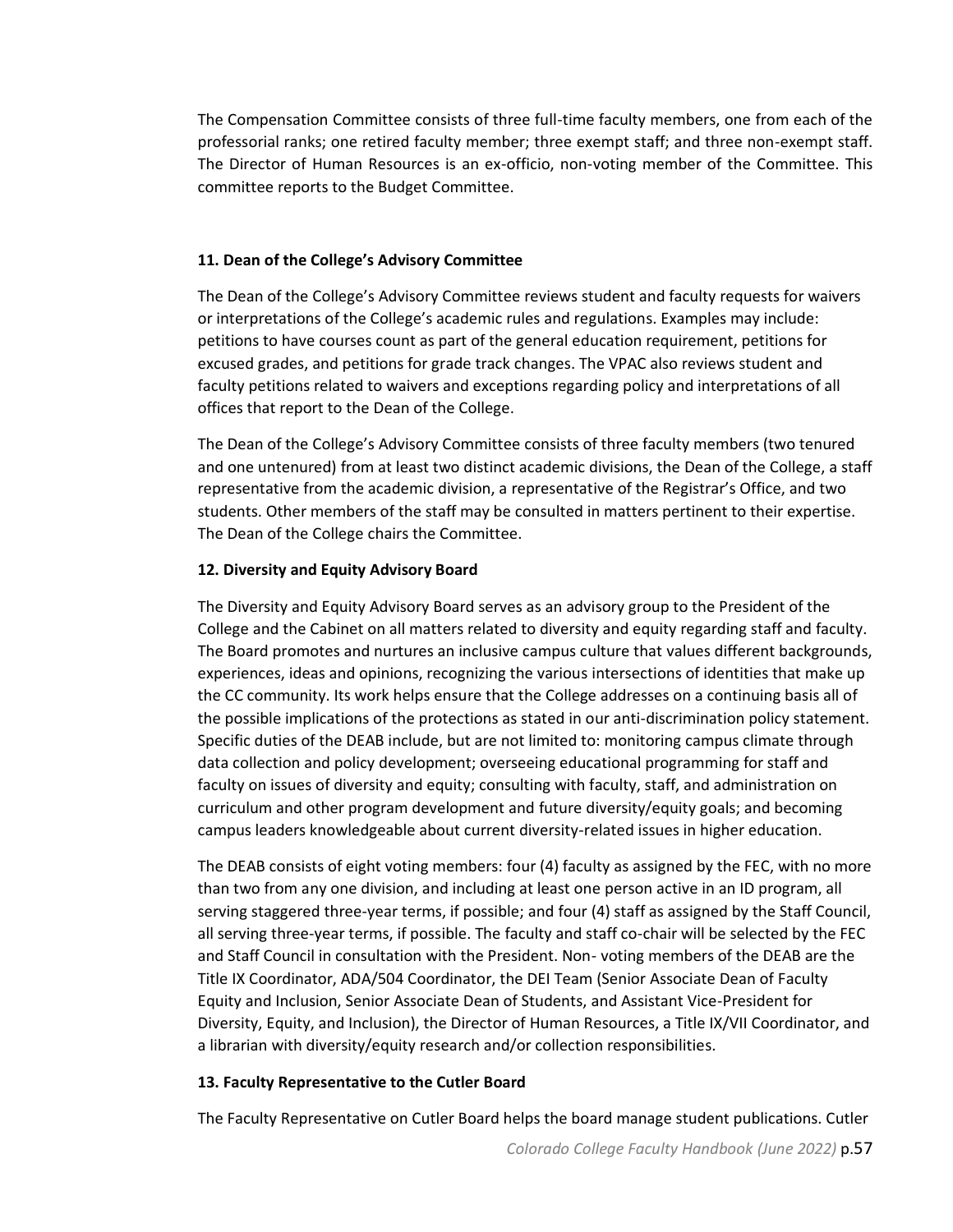is a non-profit institution formally independent of Colorado College. The responsibilities of the faculty member, carried out in conjunction with student representatives, include attending two meetings per month; interviewing and selecting editors for the *Catalyst, Leviathan*, and *Cipher*; preparing budgets and securing funding; arbitrating staff disputes; and ensuring up-to-date technology. The Faculty Advisor also serves as a liaison between Cutler Board and the faculty and administration.

#### **14. Faculty Representatives to the Board of Trustees**

Four faculty representatives serve as voting members on Board of Trustees Committees, one on each of the following committees: (1) Investment; (2) Budget and Finance; (3) Buildings, Grounds, and Campus Infrastructure; and (4) Student Success. Faculty also serve on Ad Hoc Board Committees and Strategic Project Teams when convened by the President of the College for any given academic year.

## **Terms of Service**

Faculty Board of Trustee Committee members: (1) Are nominated from any rank of tenure-track faculty: Assistant Professor; Associate Professor; Full Professor; (2) Serve two-year terms (back to back terms are an option, with Board of Trustees approval); (3) Attend all relevant meetings; (4) Engage in and contribute their expertise to the work of the committee they serve on; (5) Report to relevant All-College Faculty Committees (DEAB, FEC, CEC, Campus Design Review Board) as necessary; and (6) Report to the faculty on current/ongoing initiatives for their committee at the beginning of each academic term (at the Block 1 and Block 5 Faculty Meetings). Appointment to a Board of Trustees Committee serves as a faculty member's All-College committee service; however, serving on department committees or supporting other college initiatives is not precluded, if the representative so desires. Faculty members selfnominate only when it appears that they are available to serve for full, uninterrupted two-year terms; and they serve during sabbatical leaves if they accept a Board of Trustees committee appointment. The Board of Trustees sets the agenda for the committees' initiatives. Time commitments vary by committee and years of appointment

## **Process for Selecting faculty Board of Trustees Committee Members**

The FEC recommends faculty members for appointment to regular Board of Trustees committees for two-year terms. The slate of candidates is developed through faculty selfnomination. In years when Board committee faculty positions are open, the FEC solicits selfnominations in April or May of the academic year. The FEC reviews the interested candidates and forwards a slate of nominees to the Board of Trustees Chair. The Chair of the Board of Trustees reviews nominees and then appoints faculty representatives to the relevant committees

The FEC also recruits faculty members of Ad Hoc Board Committees and Strategic Project Teams, when needed, using a similar self-nomination and recommendation process. The Board of Trustees Chair appoints the faculty members included in these committees.

## **15. Faculty Research and Development Board**

The Faculty Research and Development Board advises the Dean of the Faculty regarding College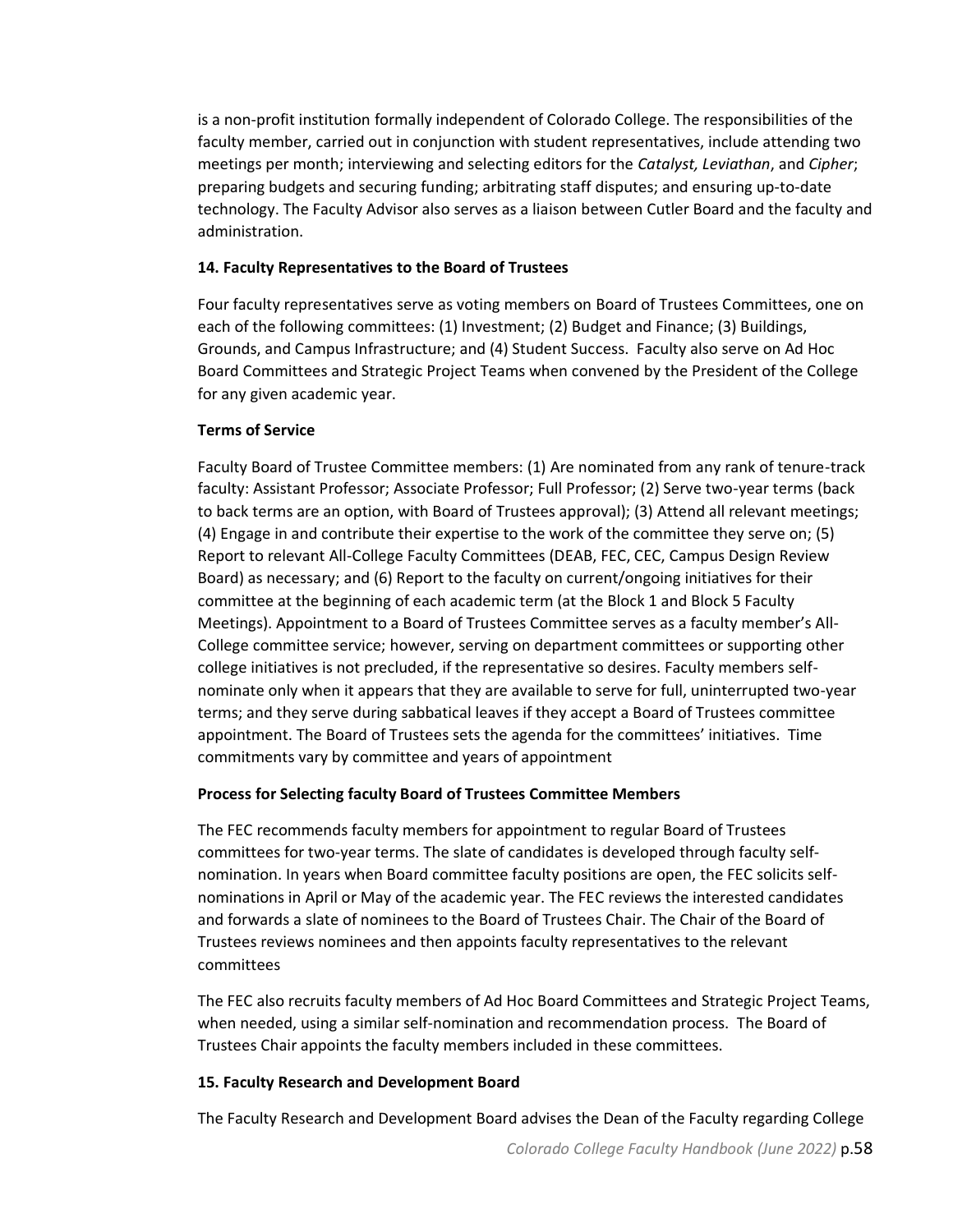support for faculty research and development. The Board sets policy regarding divisional distribution of research and development funds, makes annual budget recommendations to the Dean of the Faculty that are related to research and development, and advises the Dean of the Faculty on the awarding of sabbatical leaves, Benezet Grants, Summer Stipends, the Mrachek Fellowship, Faculty Development Blocks, and other competitive all-College research grants.

The Faculty Research and Development Board consists of the three designated representatives of the Divisional Executive Committees; the Dean of the Faculty; and the Director of Faculty Research Support. The Board elects its chair from among the three faculty members.

## **16. Faculty Secretary**

The Secretary of the Faculty is a tenured or tenure-track faculty member who attends all the regular meetings of the faculty to record official actions of the body along with reports and statements delivered by the Deans, the President, committee chairs, etc. The Secretary coordinates with staff of the Dean's Office to assure that the meeting minutes are distributed in advance of succeeding meetings, and that final approved versions of the minutes constitute, in combination with the official Agenda, an accurate record of the proceedings. Other duties include assisting as necessary with voting procedures. It is helpful for the Secretary to be broadly acquainted with faculty colleagues.

## **17. General Education and Assessment Review Committee**

The General Education and Assessment Review Committee reviews proposals for General Education course designations. The committee, when necessary, provides feedback to proposers, requests revisions, or denies proposals. When the committee approves proposals, it forwards them to COI for inclusion in the consent agenda. The committee works with the Registrar to maintain accurate records of courses proposed, approved, and offered in each category. The committee seeks input from faculty consultants when the committee does not have sufficient expertise to review proposals in certain categories.

The Committee carries out assessment of learning outcomes for a subset of General Education categories each year. The committee works with the Director of Assessment and Program Review to design an appropriate multi-year cycle of assessment. The committee collects samples of student work in the chosen categories and reviews this work to assess how well the General Education program is meeting its learning outcome goals. The focus is on the assessment of the program rather than of individual courses, faculty, or students. The committee prepares annual reports summarizing its assessment findings, and it provides those reports to the Curriculum Executive Committee, the Office of the Dean of the Faculty, and the Assessment Committee, among others. These reports inform the Crown Center's programming, the CEC's review of General Education structure, and the College's external reporting for accreditation.

The Committee is composed of the following members: seven faculty members appointed by the FEC, with attention paid to expertise in General Education categories being assessed in the next cycle; one faculty member of the CEC, who acts as a liaison between the two committees; the Director of Academic Programs (ex officio); the Director of the Writing Center (ex officio); the Director of Assessment and Program Review (ex officio); the Associate Dean of the Faculty (ex officio); the Dean of the College (ex officio); and three students elected by the Student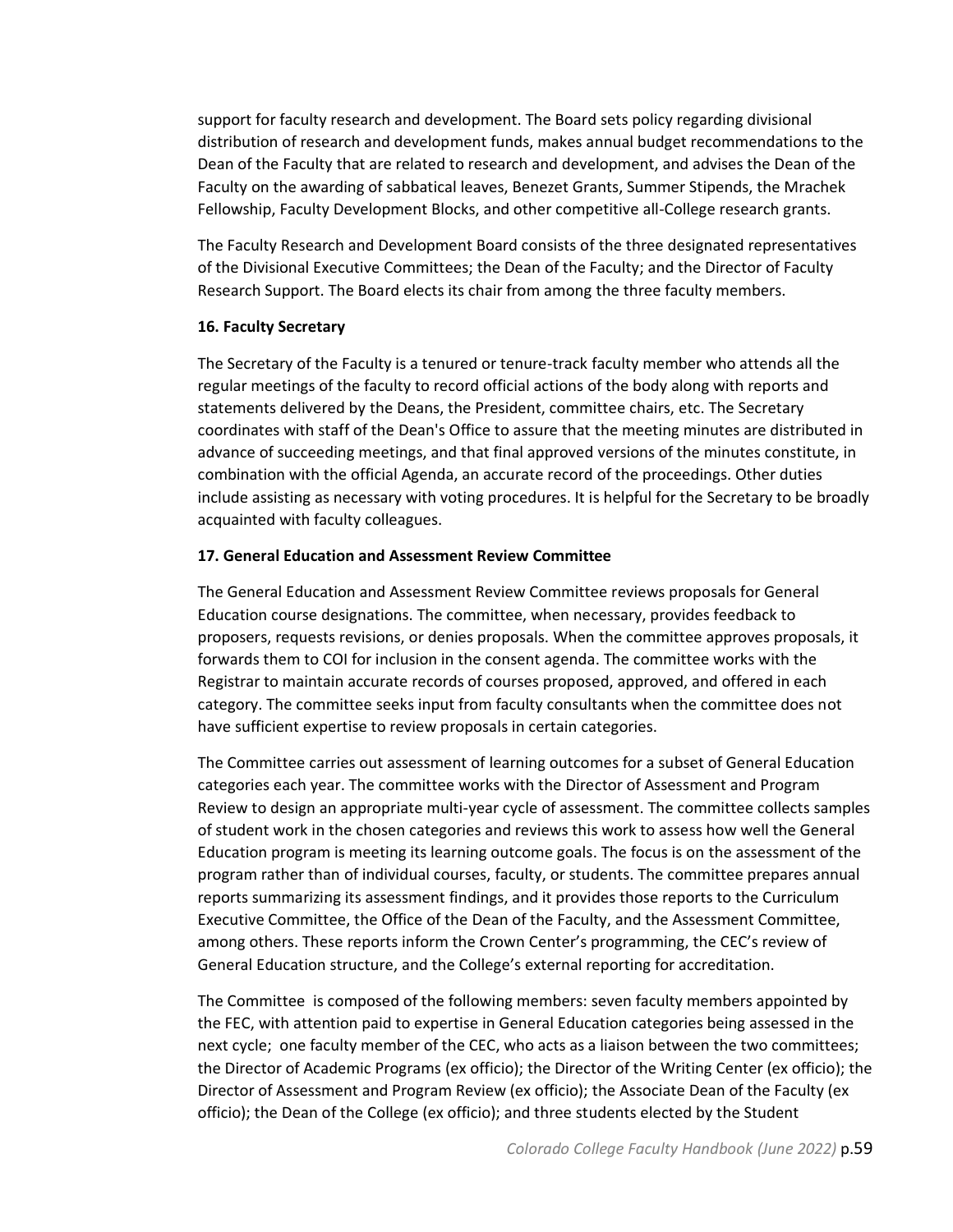#### Government Association.

For the seven appointed faculty members, this serves as their campus committee assignment. The review of course proposals is carried out by the appointed faculty and student members of the committee, along with the Director of Academic Programs and the Director of the Writing Center when appropriate. The committee calls upon faculty consultants when additional expertise is needed. Direct assessment of student work is carried out by the appointed faculty members of the committee, along with the Director of Academic Programs and the Director of the Writing Center when appropriate. The other members of the committee provide guidance and support in these activities and help coordinate the committee's work with other relevant committees and offices.

## **18. Health Professions Advisory Committee**

The Health Professions Advisory Committee oversees the academic programs related to the health professions and informs interested students about current developments in the field. As the emphases and requirements of graduate programs change, the Committee encourages academic departments to ensure adequate access to courses and other educational opportunities that will help students prepare for graduate work in the health professions. The Committee also participates in the hiring and periodic review of the non-faculty health professions staff.

The Committee solicits faculty evaluations of students who are applying for graduate school in one of the health professions and uses these evaluations to write a composite letter of recommendation for each graduating pre-health-professions student. The experience of the Committee over many years is a valuable resource in its endeavor to produce balanced appraisals which graduate school admissions committees can trust and which therefore directly benefit our student applicants.

The Committee awards all grants and academic honors made possible by the Figge-Bourquin endowments. These endowments support collaborative student-faculty research and educational enrichment opportunities for pre-health-professions students.

The Health Professions Advisory Committee consists of three faculty members, two from departments that teach courses required for pre-health-profession students (Chemistry and Biochemistry, English, Human Biology and Kinesiology, Mathematics, Molecular Biology, Organismal Biology and Ecology, Physics, and Psychology.) The Pre-Health Professions Manager and the Director of the Career Center are ex officio members. Faculty appointments are typically for three years and begin in June as most of the work of this committee is completed in the summer. The Governance Subcommittee appoints the Committee chair in consultation with the members of the HPAC.

## **19. Information Technology and Library Board**

The Information Technology and Library Board makes policy recommendations to the President and the Dean of the Faculty, and advises the Vice President and Chief Information Officer and the College Librarian on campus technology and library issues.

The Information Technology and Library Board consists of the Associate Dean of the Faculty or a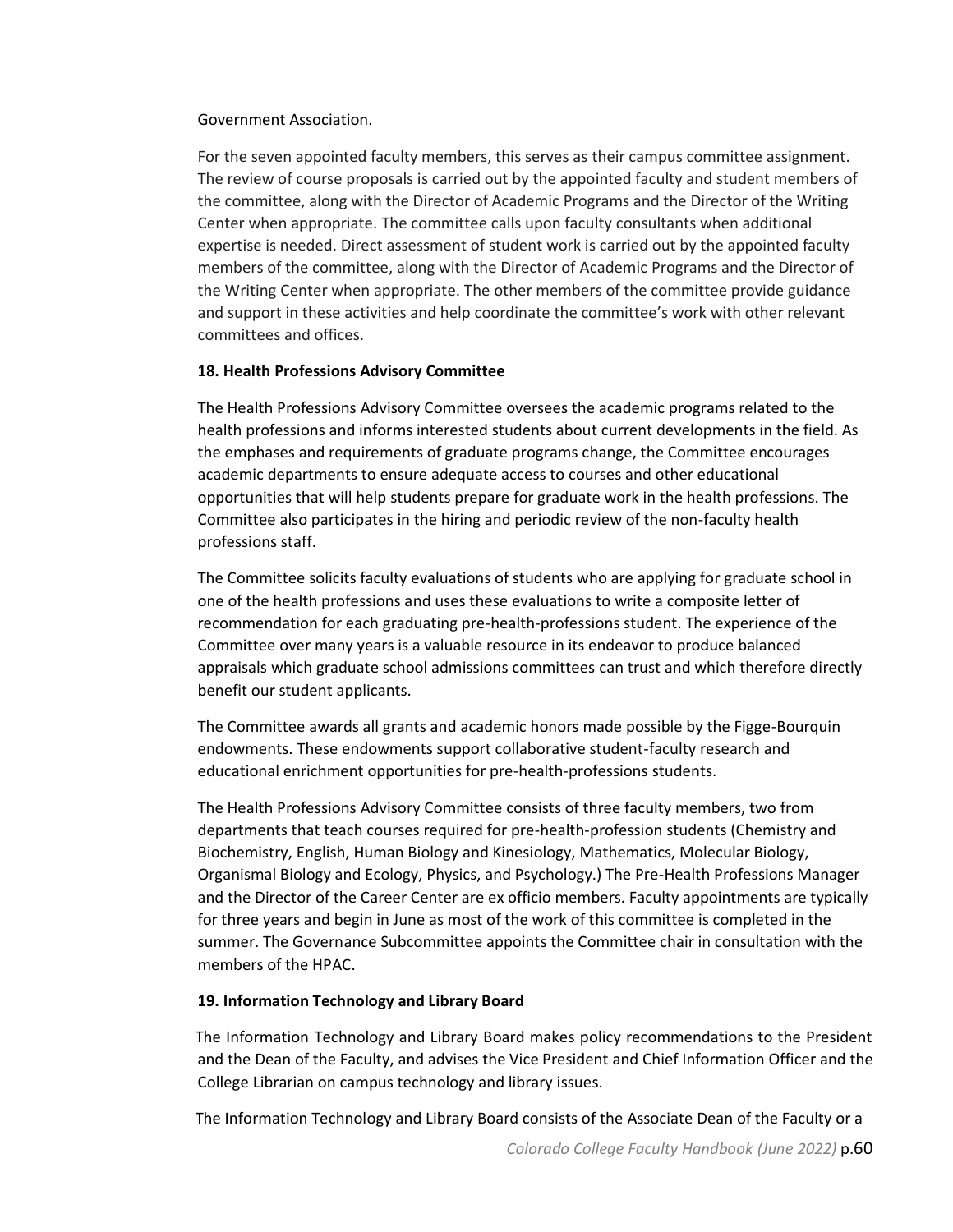delegate, one faculty member; two staff representatives; and two students. The Vice President and Chief Information Officer and the College Librarian are non-voting members of the Board.

#### **20. Institutional Review Board**

The federal government mandates institutional review boards at colleges, universities, and other research institutions in order to ensure that all research involving human subjects at these institutions is carried out ethically and within legal limits. The Colorado College Institutional Review Board reviews and approves or rejects faculty and student research proposals, educates the campus about carrying out ethically sound research, provides research resources upon request, and otherwise works to keep Colorado College in compliance with federal regulations and to preserve the good reputation of the College among persons knowledgeable about human subject research.

By federal law an Institutional Review Board must have at least five members, and these persons may not all be of the same gender. The Colorado College IRB consists of two faculty members, at least one of them from an academic discipline that routinely conducts human subject research; one exempt or non- exempt staff member who is unfamiliar with human subject research; one person with human subject research expertise who is not associated with Colorado College; and the Director of Assessment and Program Review, who serves as permanent chair of the IRB. The faculty and staff members serve two- year terms. The outside member's term of service is not fixed. The IRB chair solicits expert advice from persons outside the IRB as required by particular cases.

Potential IRB members, both staff and faculty, must be willing to complete a brief on-line training session on the ethics of human subject research (the Human Subject Assurance Training on the United States Health and Human Services Office for Human Research Protections Web site) by the second meeting of their first year on the IRB.

## **21. Global Education Committee**

The Global Education Committee formulates and recommends to the faculty and administration policies and guidelines regarding various aspects of study away programs such as the creation, scheduling and requirements for faculty-led study away programming, as well as the review and approval of all new faculty-led semester and half-semester offerings. It will review and make recommendations for procedure changes within the field of study away related to the goals of the Antiracism Initiative and ongoing efforts to improve student access and equity, including proposals related to financial structuring of global education programs and financial aid support for student participants in CC-sponsored study away. It will also conduct regular reviews of procedures and policies governing the approved list of partnered semester programs, as well as additions or subtractions to that list proposed by the Center for Global Education and Field Study. It will develop and conduct a program feedback process for CC-led Block and Semester programs. Finally, it will review and make recommendations for exemption from, or reconsideration of, college policy related to study away. The Global Education Committee consists of three faculty members (when possible, includes one faculty member who has served as a leader of a block away and a faculty member who has served as a leader of a semester or half semester away); the Director of Global Education, who chairs the Committee; the Assistant Director of Global Education; Only the faculty members may vote on matters pertaining to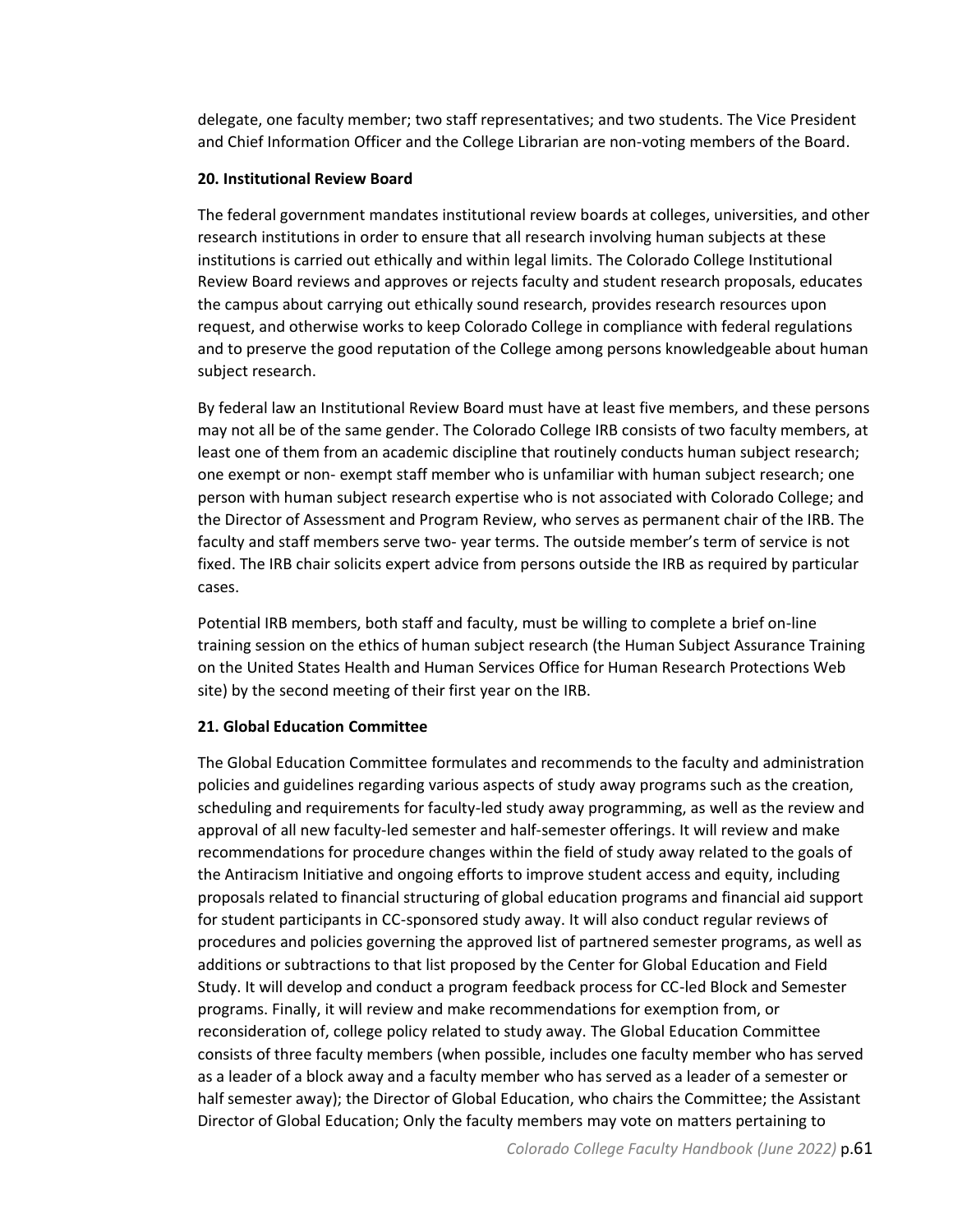academic credit.

#### **22. KRCC Liaison**

The KRCC faculty liaison links KRCC and the wider National Public Radio network with the College's faculty, administration and students. In so doing the liaison also functions as an advocate for KRCC on campus, helping to extend the reach of the station, to clarify and explain its goals, and to integrate the station and its staff into campus life. Finally, KRCC's liaison assists in assuring the long- term sustainability of the station by assisting in KRCC's fundraising activities; such fundraising includes, but is not necessarily limited to, coordinating individuals from across campus to pitch during KRCC's membership drives.

#### **23. Press Committee**

The Press Committee is responsible for oversight of the Press at Colorado College. It advises the Director of Libraries on the hiring of the Printer and arranges programming of for-credit courses as well as workshops and volunteer activities offered by the Press; it offers direction on the Press's artistic and publication program. Its membership includes faculty in Art, History, and English as well, potentially, as other interested departments, in addition to College administrators from gallery and development staffs; the College's Printer is an *ex officio*  participant. The Press Committee heeds the counsel of an external Press Advisory Board of national experts on fine printing in shaping the Press's course, but retains responsibility—in cooperation with the College's Librarian, under whose administrative oversight the Press lies for supervision of its Printer and the ongoing activities of the Press at Colorado

College. The facilitator of the Press Committee serves in lieu of other committee responsibilities, but its other members participate according to their and their respective departments' interests without formal appointment.

## **24. Summer Session Committee**

The Summer Session Committee reviews Summer Session policies, evaluates previous Summer Session curricula and recommends appropriate changes, and approves course proposals submitted in the fall for the following Summer Session.

The Committee also approves summer courses offered by the College's Master of Arts in Teaching programs. In joint meetings with the Education Department, the Committee reviews policies of the Master of Arts in Teaching licensure program and sends proposed changes to the Committee on Instruction.

The Summer Session Committee consists of the Dean of the College; the Director of Summer Session; the chair of the Education Department; designated representatives of each of the three Divisional Executive Committees; a representative of the Admission Office; a representative of the Registrar's Office; a representative of interdisciplinary studies; and one other exempt staff member selected by the Dean of the College.

## [Return to Part 3 Table of Contents](#page-42-0)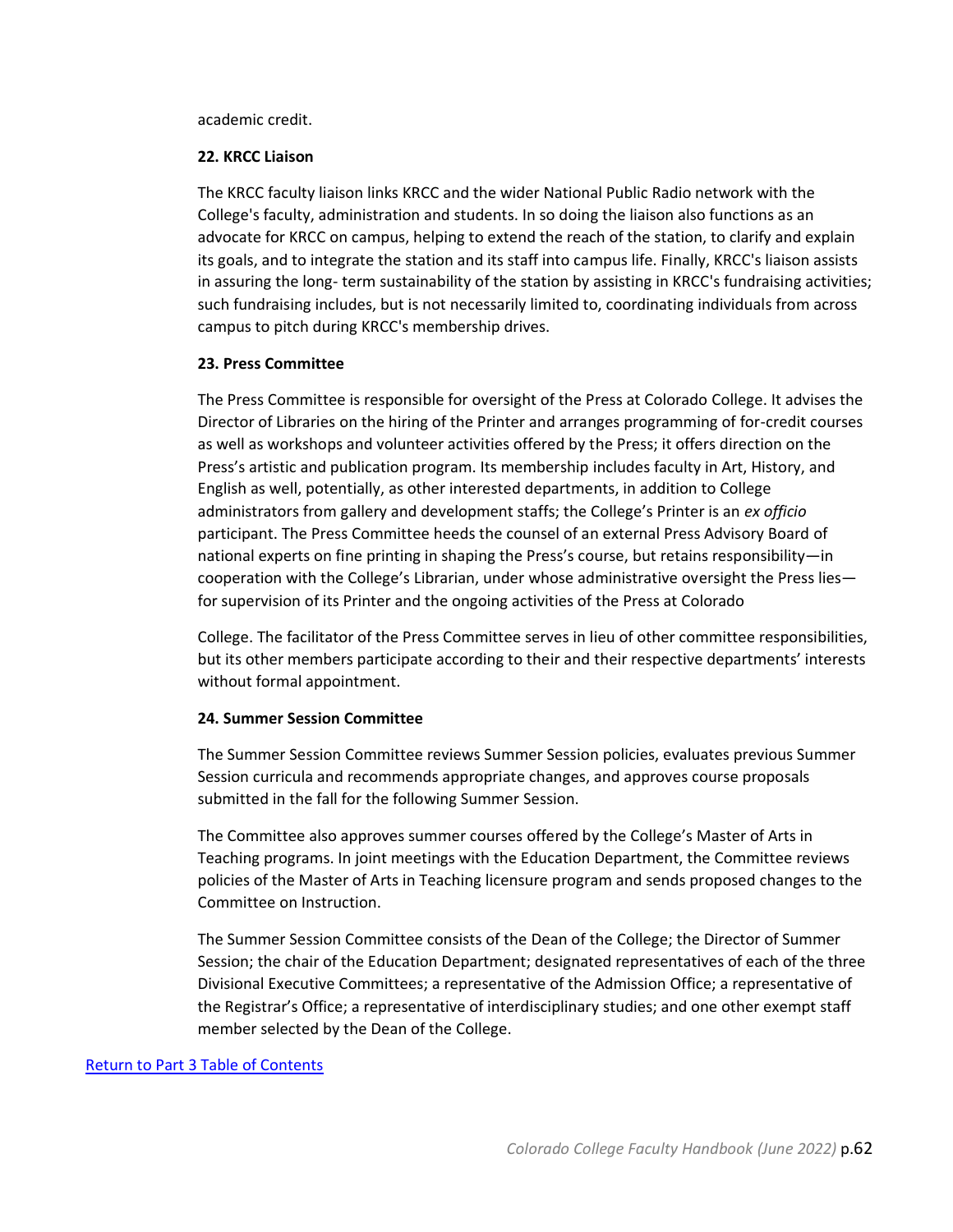#### <span id="page-62-0"></span>**C. Non-Appointed Committees**

#### **1. Honor Council Advisor**

The Honor Council Adviser serves as a resource and consultant for the Colorado College Honor Council. Fully respecting the Honor Council as an institution managed by and for students, they advise the Council in its efforts to educate the College community about standards of academic integrity and in its work of investigating and adjudicating allegations of Honor Code violation. The Advisor provides a consistent faculty presence in the Council's several regular meetings per Block and in special meetings with College administrators. They assist in documenting the work of the Council and forwarding Council decisions to appropriate College authorities; arrange for the Council's annual report to the faculty; and serve as a liaison with faculty members who inquire about Honor Code principles and their application in particular academic contexts.

## **2. Colorado College Student Government Association Advisor**

The CCSGA Advisor serves as a liaison between the faculty and the student-elected student government. Fully respecting the CCSGA as an institution managed by and for students, they provide guidance as needed for the student government and its initiatives, and, when requested, facilitate communication between the faculty and the student government. The advisor attends regular CCSGA meetings at least once per block and any special meetings between the CCSGA and administrators. They provide faculty perspective to CCSGA discussions regarding student matters, the status of student organizations and activities, and activities of the organization's subcommittees.

[Return to Part 3 Table of Contents](#page-42-0) [Return to top level Table of Contents](#page-2-1)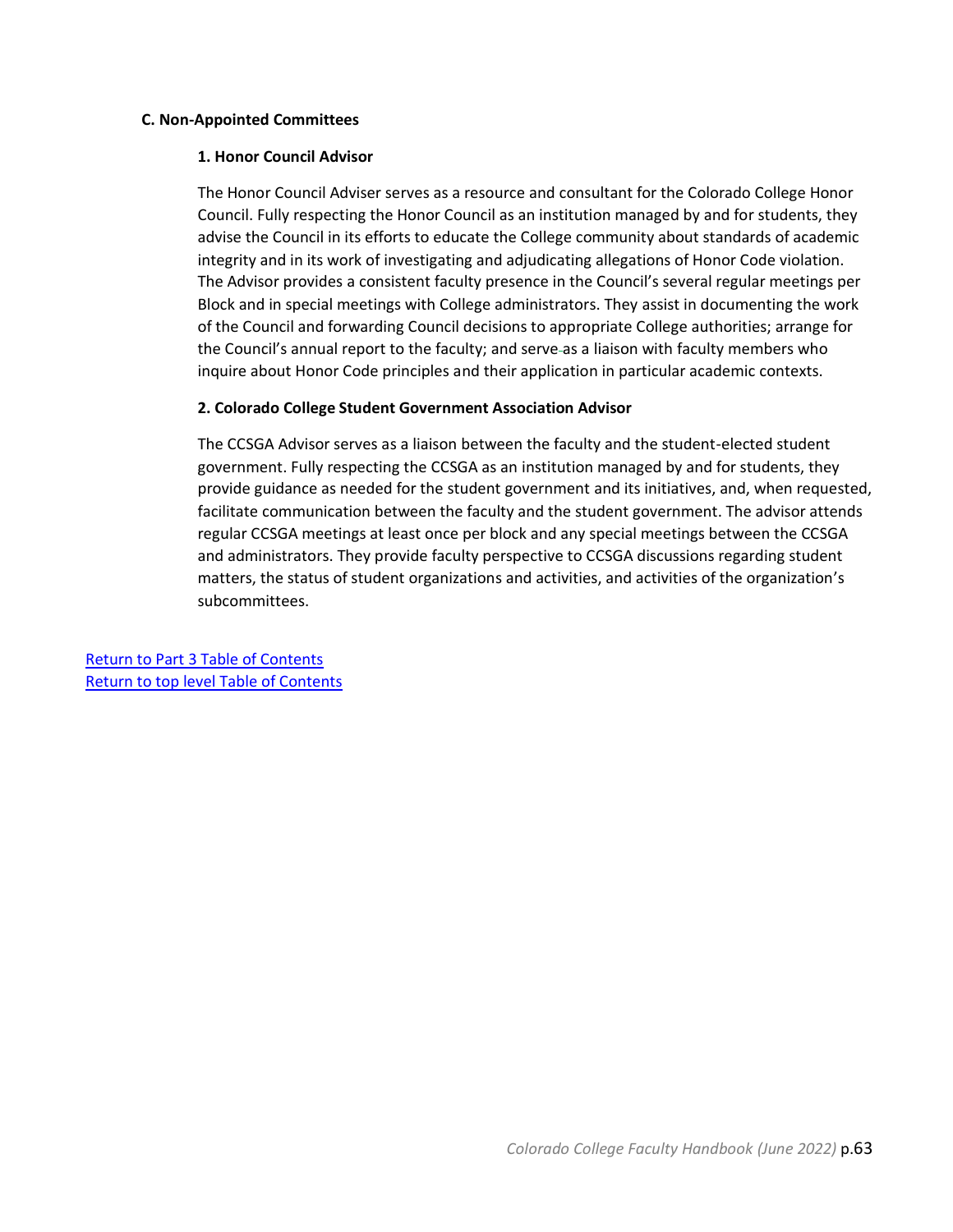# **Part Four: The Academic Program**

<span id="page-63-0"></span>[Return to top level Table of Contents](#page-2-1)

- **I. [The Honor System and the Honor Council](#page-64-0) (p. 65)**
- **II. [The Practice of Teaching on the Block Plan](#page-64-1) (p. 65 )**
	- A. [Course Meeting Place and Times](#page-64-2)
		- 1. Course rooms
		- 2. Class meeting time
	- B. [Class Attendance](#page-64-3)
	- C. [Examinations and Grades](#page-65-0)
		- 1. Examinations
		- 2. Grading tracks and the meaning of letter grades
		- 3. The Incomplete and No Credit grades and the IP designation
		- 4. Grade reports
		- 5. Change of grade
	- D. [Course Evaluations](#page-66-0)
	- E. [Independent Study](#page-67-0)
- **III. [Academic Advising](#page-67-1) (p. 68 )**
	- A. Advising Guidelines
	- B. The Apparent Authority Policy and Advising Responsibilities
- **IV. [Procedure and Guidelines for New Course Proposals](#page-69-0) (p. 70 - )**
	- A. Procedure
	- B. Guidelines

[Return to top level Table of Contents](#page-2-1)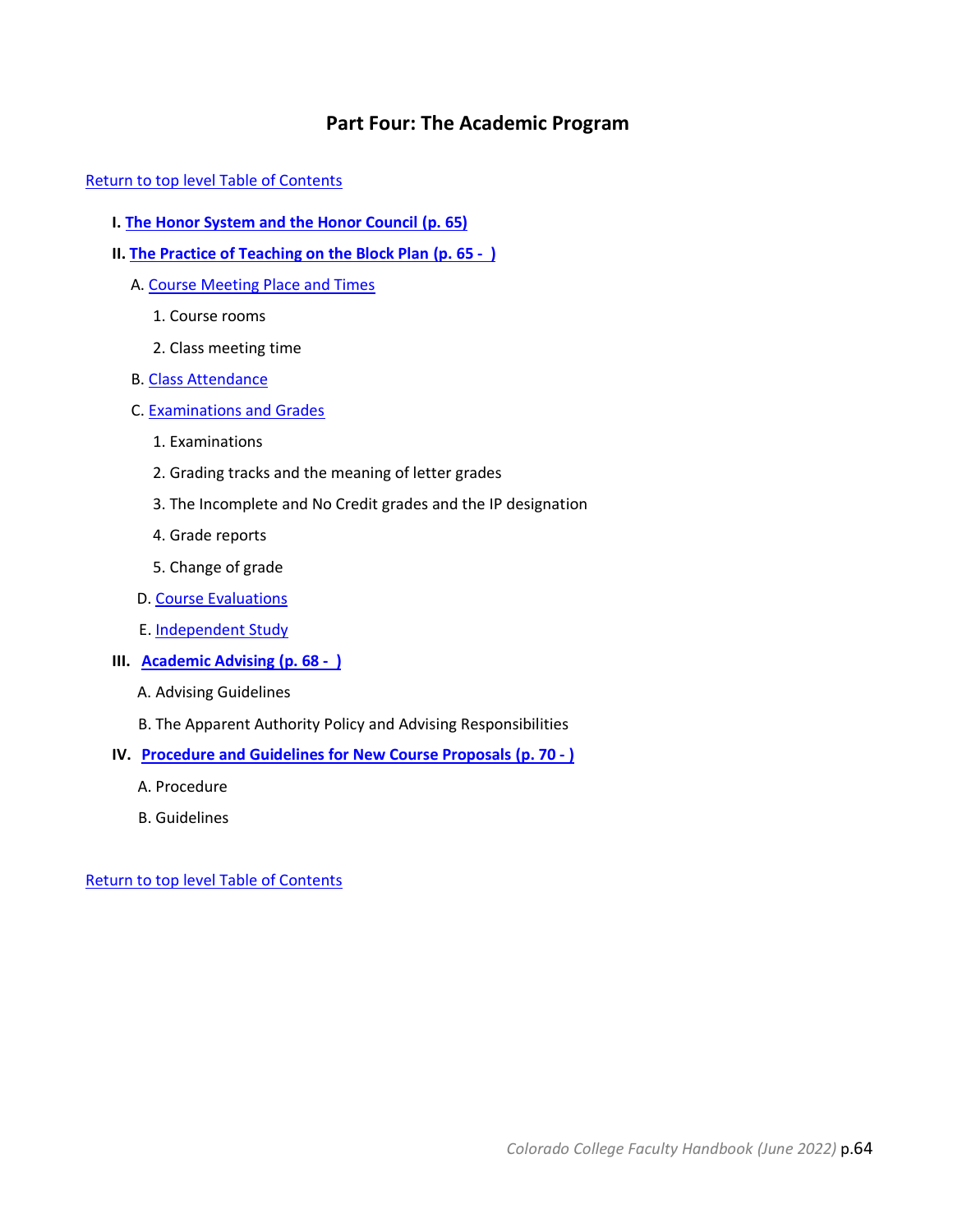## <span id="page-64-0"></span>**I. THE HONOR SYSTEM AND THE HONOR COUNCIL**

Established in 1948 to promote personal responsibility and academic integrity, the Honor System is an essential part of life at Colorado College. Upon admission to the College, students commit themselves to comply with the requirements of the Honor System on all assignments completed for credit—tests, exams, papers, reports, and theses. Students are required to sign the Honor Code pledge on all written work to certify that they have received no unauthorized help on an assignment but have submitted their own work and have properly acknowledged the sources of information and ideas not their own.

Colorado College students administer the Honor System. Students elect the members of the Honor Council and are responsible for reporting suspected violations to a member of the Council. The Honor Council adjudicates cases of alleged violations and ensures that the Honor System constitution and a guide to source acknowledgement are made available to all students and faculty.

Two members of the faculty serve as advisor to the Honor Council, but all faculty members share responsibility for the continuing effectiveness of the Honor System. Faculty members are expected to explain to students how the Honor System applies in a given course, report possible violations to the Honor Council, and cooperate in Honor Council investigations and trials; and faculty are strongly urged to accept any Honor Council recommendation regarding the course grade for a student found guilty of a violation.

## <span id="page-64-1"></span>Return to Part 4 [Table of Contents](#page-63-0)

## <span id="page-64-2"></span>**II. THE PRACTICE OF TEACHING ON THE BLOCK PLAN**

## **A. Course Meeting Place and Times**

## **1. Course rooms**

The Registrar assigns course rooms for class meetings and laboratory sessions. Except when a morning and an afternoon class use the same room, each class has a course room reserved for its exclusive use. The Registrar may sometimes make a group of rooms available to a particular department, allowing the department to decide how to use them most efficiently.

## **2. Class meeting time**

Unless students have been otherwise notified, the first class of each Block meets at 9 A.M. in the assigned course room. The course instructor has the prerogative of changing the class meeting time for the rest of the Block.

In order to allow students to participate in adjunct courses and co-curricular and other leisure activities, classes should ordinarily be dismissed by 3 P.M., but under certain circumstances (field trips, for example) dismissal by 3 P.M. will not be feasible.

## <span id="page-64-3"></span>**B. Class Attendance**

Colorado College has no general class attendance policy, but students are nevertheless expected to attend class regularly, and they must meet their instructor's stated attendance requirements. Students who miss an examination or a paper deadline because of illness or personal emergency are allowed to take the exam or submit the paper later. If unexcused absences are adversely affecting a student's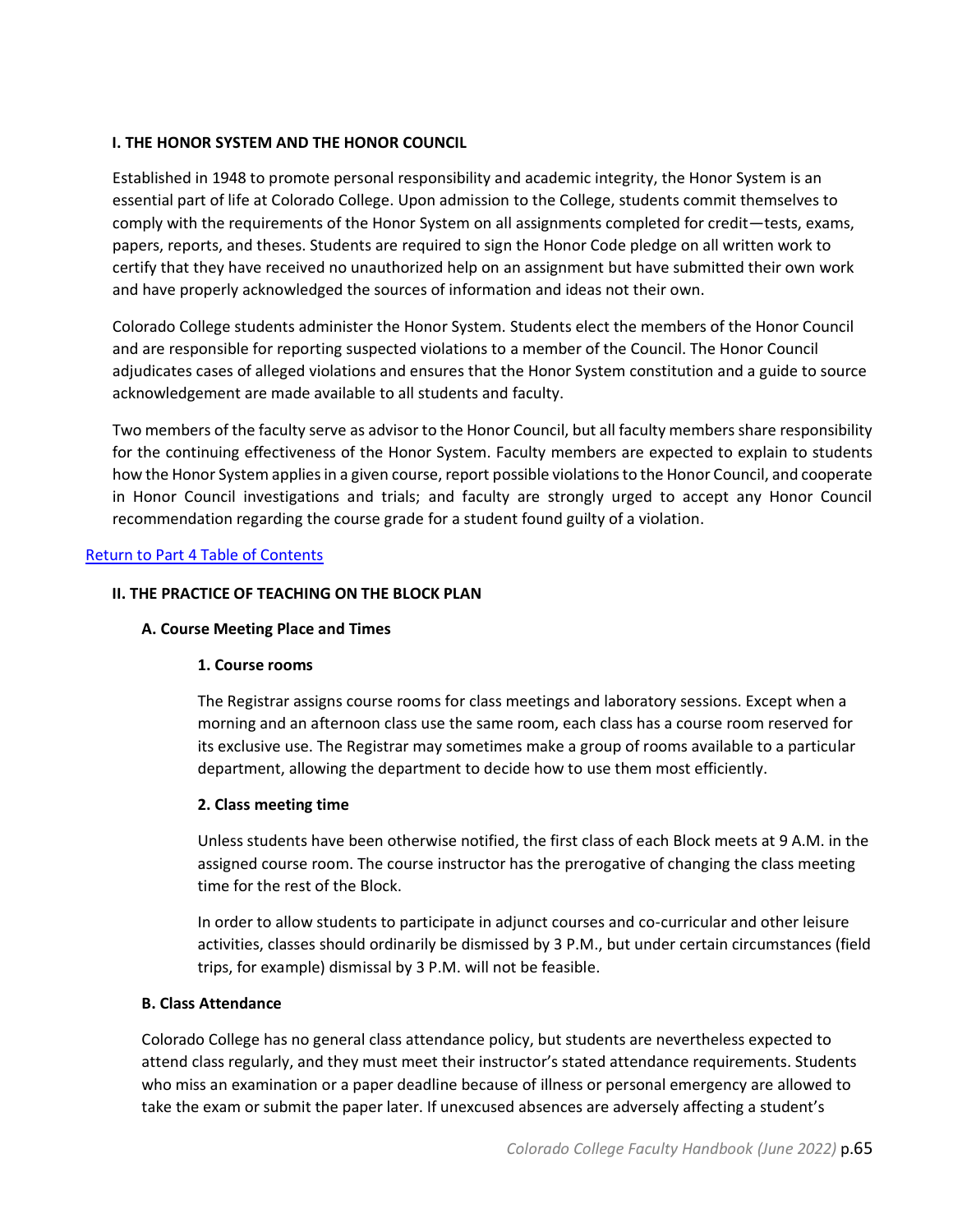academic work, however, the instructor may inform the student that no further absences will be allowed. A student who ignores such a warning and continues to miss class may be dropped from the course with No Credit.

Because continued absence from class may indicate that a student has left campus or is in serious difficulty, faculty members are responsible for informing the Dean of the College when a student has been absent for three consecutive class sessions. If the student returns to class and provides a satisfactory explanation of their absences, the instructor may decide to excuse them. If the student seems hesitant to explain the reasons for their absences, a faculty member may urge the student to make an appointment with the Dean of the College for conversation or counseling. If the Dean determines that the excessive absences have been due to legitimate extenuating circumstances such as illness or family emergency, the instructor may excuse those absences. Faculty members should not contact Boettcher Health and Counseling center for information about students who miss class or about the reasons for their absences.

Colorado College courses normally end at noon on Wednesday of the fourth week of the Block. (The Dean of the Faculty's Office publishes any exceptions in the academic calendar.) Although faculty members have wide discretion in organizing their courses and setting class time, they should not depart from the

"Wednesday noon" rule. The College requires class attendance in the weeks of Block Breaks and holidays and regards "long weekends" (missing class on Mondays and Fridays) as an abuse of the Block Plan. At the beginning of each Block, course instructors should explain these features of the College's attendance policy and possible consequences of ignoring them (grade penalties, for example).

## <span id="page-65-0"></span>**C. Examinations and Grades**

## **1, Examinations**

Every faculty member decides what examinations are appropriate to their courses. Because all exams are given under the Honor System, instructors are present in the classroom only to make announcements and answer questions. When giving out an exam, instructors should explain how the Honor System applies and remind students to sign the Honor Code pledge.

## **2. Grading tracks and the meaning of letter grades**

Colorado College provides students a two-track grading system. Students may choose either track for any course. The G Track allows students to be evaluated according to grades A through D (or No Credit); the P Track includes three options: S (Satisfactory), CR (Credit), and NC (No Credit). The "Academic Policies" section of The Colorado College Catalog of Courses provides complete information regarding the full range of grades and the grade equivalents of CR, the numerical value of each grade (for purposes of computing grade-point average), and the meaning of each letter grade at Colorado College.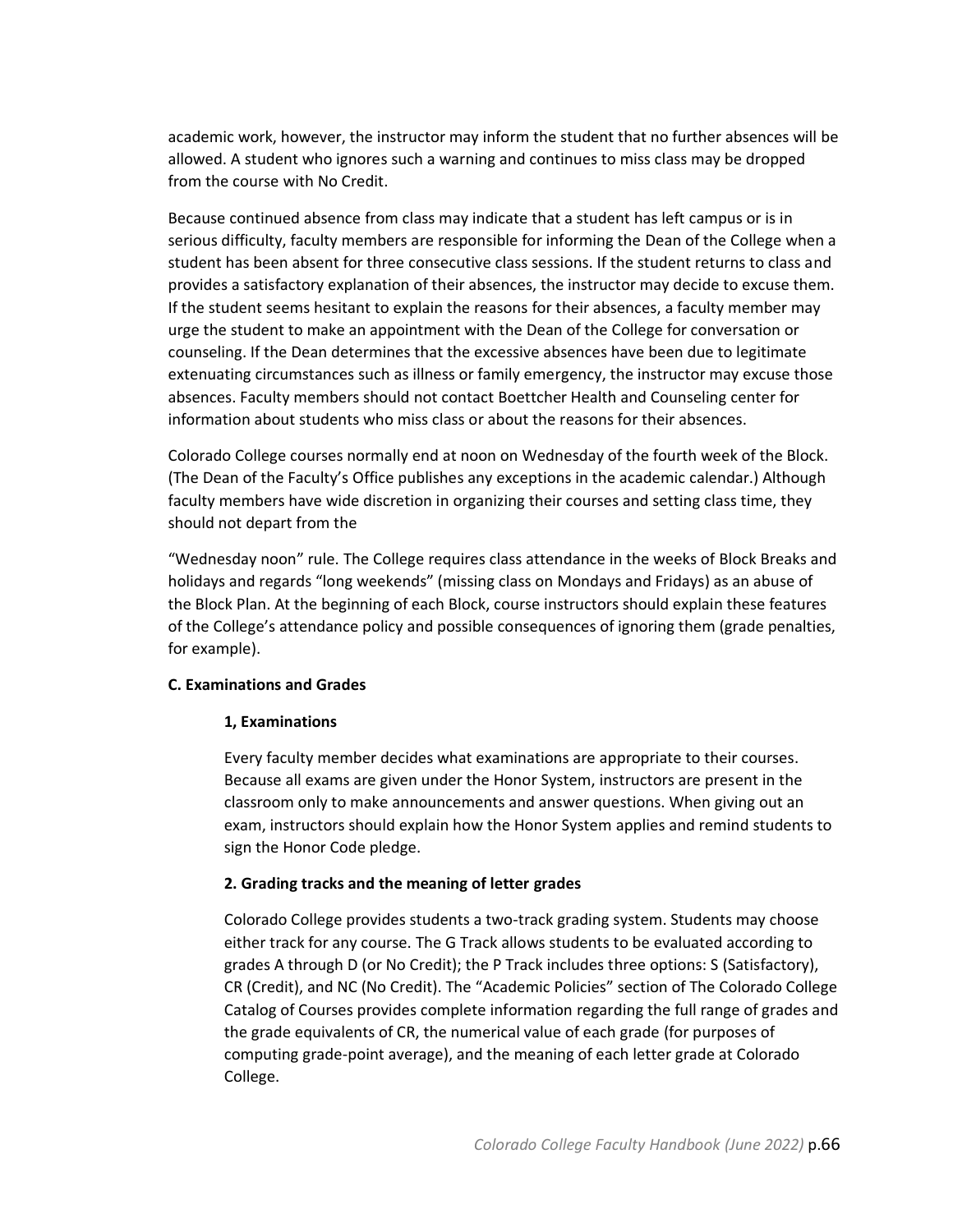## **3. The Incomplete and No Credit grades and the IP designation**

If a student has a legitimate reason for not satisfying all course requirements by the end of the Block, the instructor reports a grade of Incomplete to the Registrar and provides an explanatory comment on a form provided by the Registrar's Office. An Incomplete must be removed by the beginning of the fourth Block after the course ended unless the instructor requires that the course work be completed earlier. If the work has not been made up in the prescribed period, the Registrar's Office converts the grade of Incomplete to No Credit.

The No Credit grade indicates that a student failed to complete all course requirements and provided no legitimate reason for that failure or that the student's course work was clearly unsatisfactory and unworthy of College credit. The Registrar's Office requires that instructors explain their reasons for any No Credit grade. Instructors' explanations of Incomplete and No Credit grades are crucial for the deliberations regarding academic suspensions and warnings. After an instructor has submitted course grades to the Registrar, a student cannot change a No Credit to a passing grade by, for example, turning in a missing paper or by taking a missed examination.

Students who wish to repeat a course in order to earn a higher grade must receive approval from the instructor who will teach the course and from that instructor's department chair. No grade will be expunged from a student's transcript. All courses taken and re-taken, and all grades in those courses, remain a part of the transcript. No course can meet graduation requirements more than once.

The notation IP ("in progress") on a grade report indicates on-going study in courses of two or more Blocks that are not in sequence or in research courses that cannot be completed in one Block. Students must complete "in progress" work in no more than eight Blocks.

## **4. Grade reports**

Faculty members are expected to submit grades for a course by the second Monday of the block immediately following the block in which the course is taught. The Registrar's Office notifies students of their grades at the end of each semester.

## **5. Change of grade**

An instructor who decides that they have made a grading error may request the Registrar to change a student's course grade. Such requests must be made within two Blocks after the end of a course.

## <span id="page-66-0"></span>**D. Course Evaluations**

All faculty members are responsible for providing students the opportunity to evaluate course and instructor at the end of each course. The College gives serious attention to student evaluations because, as diagnostic instruments, they can contribute significantly to the improvement of faculty members' teaching skills.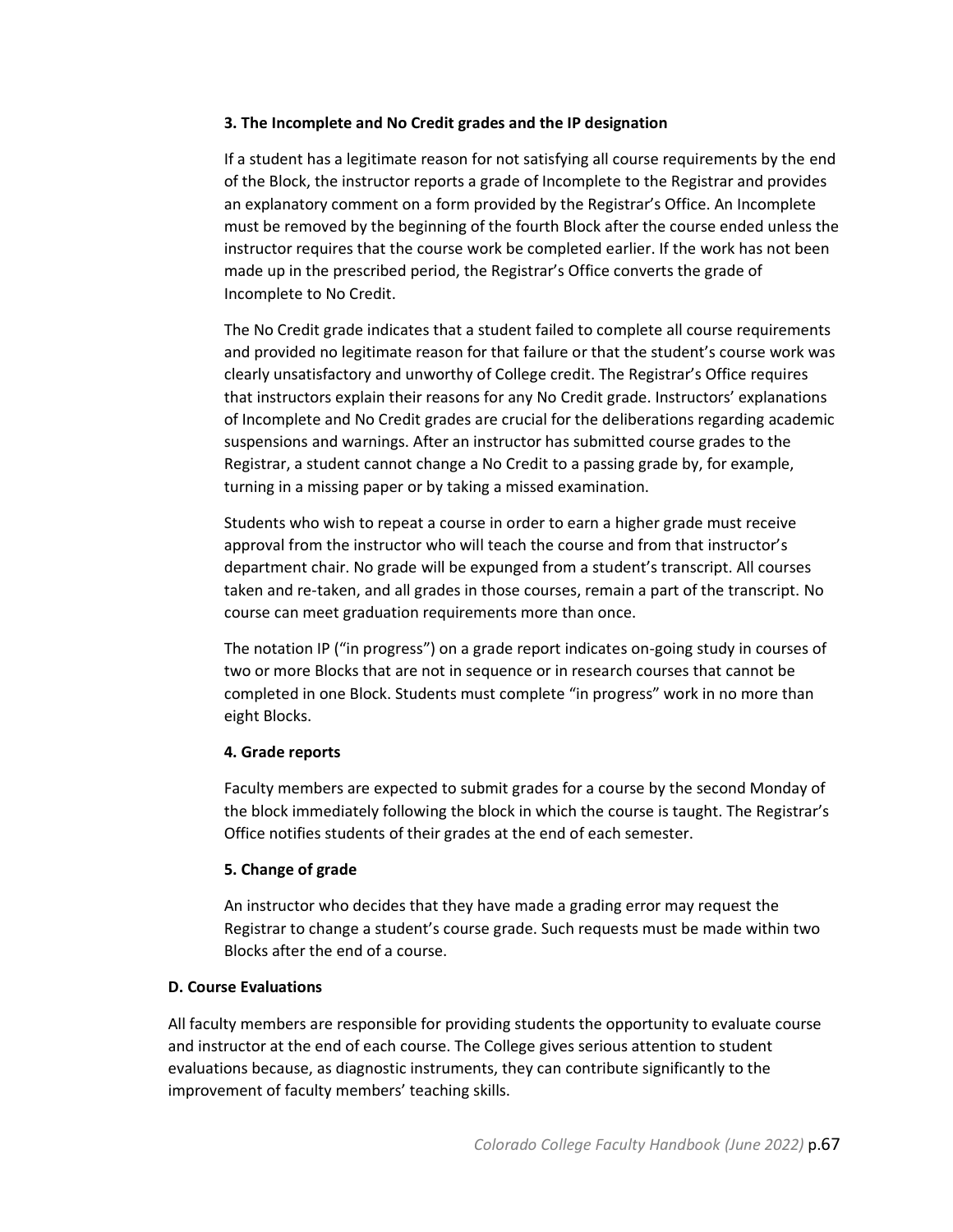The College has an all-College course evaluation instrument that is administered at the end of each course. The primary aim of a course evaluation is to ascertain how effective a course was as a learning experience and how effectively a faculty member provided the opportunity for that learning experience, rather than how much students liked (or disliked) the faculty member.

At least once each year, each chair (or a designee of the chair, such as the mentor of a junior faculty member, reviews the course evaluations of every member of their department or program. These reviews can serve as a basis for constructive discussions between the chair and department members about ways to improve teaching effectiveness. As diagnostic instruments, course evaluations can contribute significantly to the improvement of faculty members' teaching skills; as evaluative instruments, they can aid in decision-making about faculty members' performance; and as research instruments, they can aid in continued efforts to provide fair and informed assessment of teaching.

Faculty members can find further information about the all-college course evaluation on the Colorado College Platform and Repository for On-line and Web-based Learning (PROWL) site of the Faculty Executive Committee.

#### <span id="page-67-0"></span>**E. Independent Study**

A student may undertake an independent study project in order to pursue in greater depth a subject previously studied or to investigate a topic not covered in a regular course. The level of work for an independent study must be advanced rather than introductory. Juniors and seniors are therefore more likely than first-years or sophomores to have the academic maturity and course prerequisites necessary for successful projects. No student may undertake an independent study without a faculty supervisor. Also necessary is the approval of the independent study proposal by a department or interdisciplinary program chair. The student's faculty supervisor is responsible for ensuring that the independent study carries a workload at least as demanding as a regular course that earns the same credit. Before the study begins, student and supervisor should reach agreement about such features of the course as the schedule of readings, frequency of student/advisor meetings, and other course requirements.

#### <span id="page-67-1"></span>Return to Part 4 [Table of Contents](#page-63-0)

#### **III. ACADEMIC ADVISING**

## **A. Advising Guidelines**

One of the important responsibilities of all regular, full-time faculty members, after their first year at the College, is advising students on all matters related to their progress toward graduation. The Advising Hub assigns every new student a faculty advisor, and faculty can play an important role in helping their first- year advisees adjust to college life. When students choose an academic major, they normally select an advisor in the department of their major. Faculty members should encourage all advisees to consult with them any time during the year about questions or problems related to the academic program.

The College requires returning students to confer with their faculty advisor during all preregistration periods, and the electronic pre-registration process does not allow students to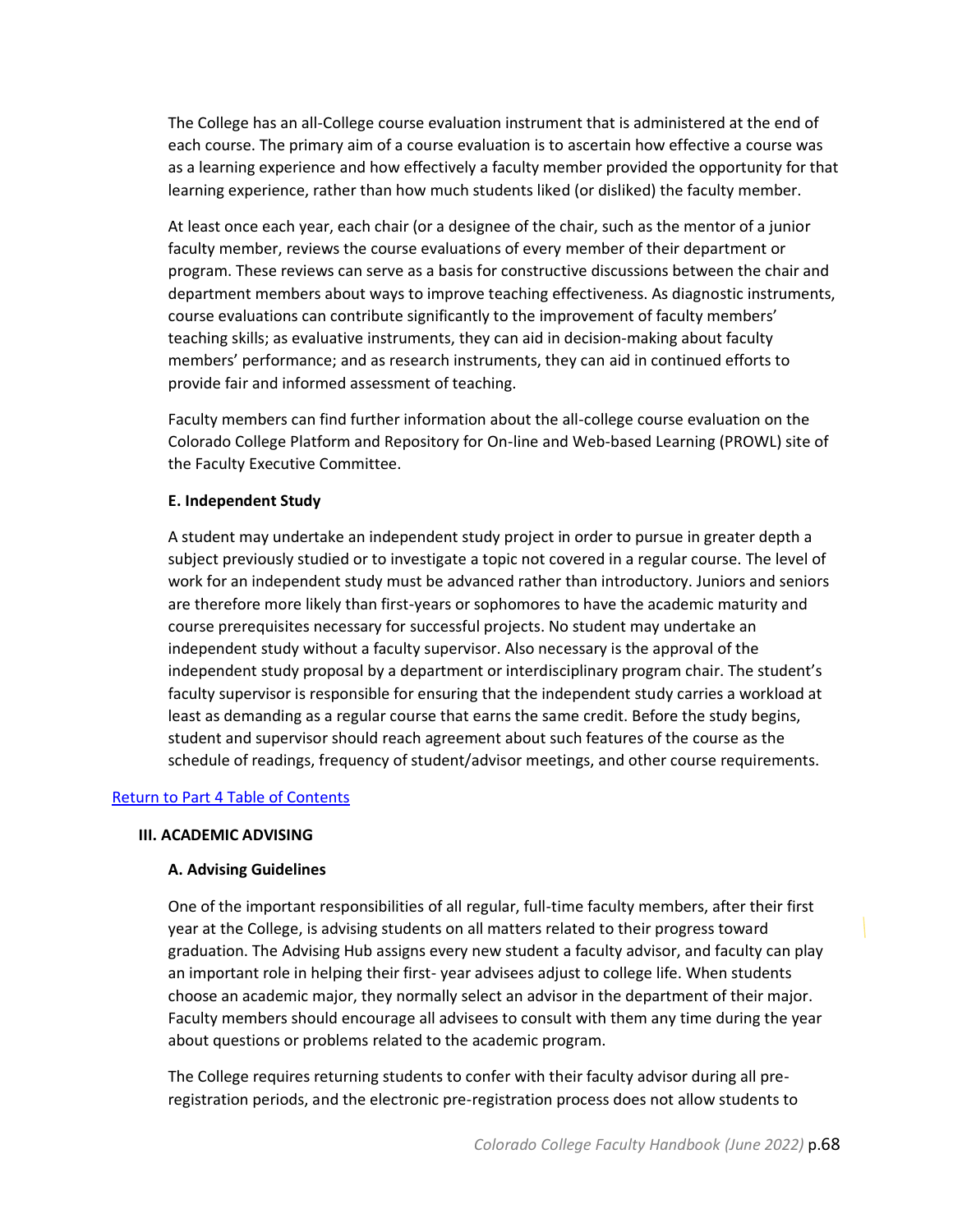submit a course schedule without their adviser's personal identification number (PIN). Students "bid" for courses by using, in any combination, the 40 points allotted per semester; that is, they may bid for 0 to 40 points for any particular course per semester as long as the total of points is exactly 40. (Half-block, extended format, and summer session courses do not require points.) Registration instructions from the Registrar's Office explain that students must secure the consent (confirmed by PIN) of the course instructor for courses that have the prerequisite "COI," and the consent of the department chair (also confirmed by PIN) for courses that require "COD."

The Registrar's Office makes every student's course schedule available on-line by the end of the week following the pre-registration period. Thereafter, students may change their course schedule by means of drop/add forms in the Registrar's Office.

The Registrar's Office also provides reports of progress toward the degree to students and their faculty advisors. These reports indicate the total academic units earned to date; the units earned toward the 18 required outside the department of the major; and the student's progress toward satisfying the requirements for graduation as described in the Colorado College Catalog of Courses: all-College, divisional distribution, Critical Perspectives, foreign language, major (and minor) requirements. During pre-registration, faculty members should review the Registrar's reports with their student advisees as part of the advising process.

Information about the Colorado College Summer Session is available to faculty members and students in the Summer Session Bulletin and from the Office of Summer Programs.

## **B. The Apparent Authority Policy and Advising Responsibilities**

If a faculty member gives a student incorrect information or advice about a College policy and the student takes legal action against the College because acting on that advice adversely affected their progress toward the degree, a court may rule in favor of the student on the basis of the "apparent authority doctrine." It is imperative, then, that in fulfilling their advising responsibilities all members of the faculty be thoroughly familiar with the College's academic policies, particularly all-College and departmental degree requirements. For faculty and students alike, The Colorado College Catalog of Courses is the principal source of information about requirements for graduation, the necessary minimum progress toward the degree, registration and course changes, honors at graduation, academic warnings and suspensions, leaves of absence, and special programs and courses of study (for example, the Colorado College Teacher Education Program and programs of the Associated Colleges of the Midwest). Faculty advisors also have electronic access to relevant data about their advisees such as current academic schedule and degree progress.

Faculty members should consult with the Dean of the College's Office when questions arise because of special student needs or unusual circumstances. They should not agree to any student request for an exception to a College policy without the approval of the Dean of the College.

## Return to Part 4 [Table of Contents](#page-63-0)